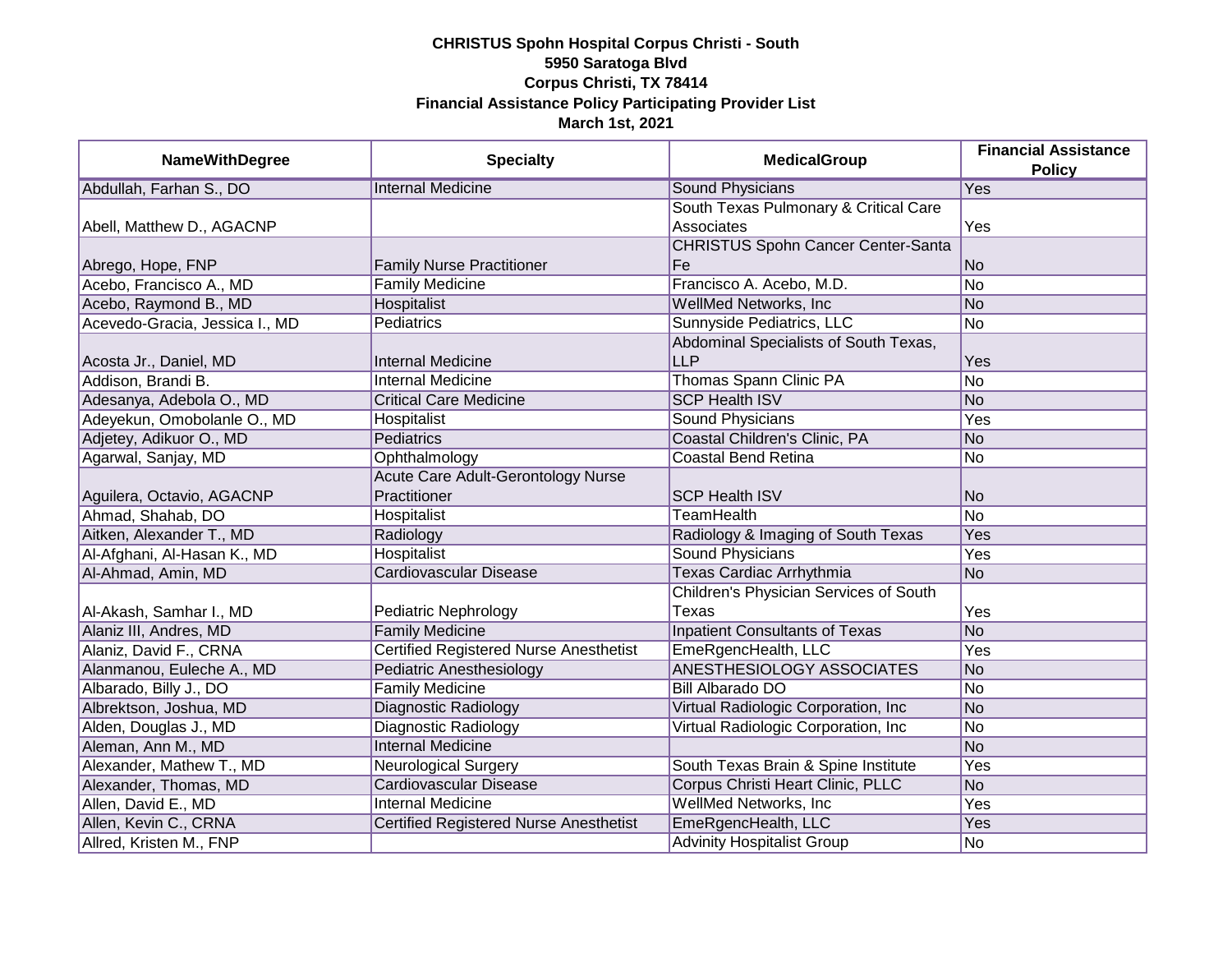| Almanza, Ruben J., MD         | <b>Family Medicine</b>                        |                                               | No         |
|-------------------------------|-----------------------------------------------|-----------------------------------------------|------------|
|                               |                                               | Children's Physician Services of South        |            |
| Almond, Patrick S., MD        | <b>Pediatric Surgery</b>                      | Texas                                         | Yes        |
| Almouie, Muhamad N., MD       | <b>Pediatrics</b>                             | <b>Almouie Pediatrics</b>                     | No         |
| Alonso, Javier, MD            | <b>Thoracic Surgery</b>                       |                                               | Yes        |
| AL-Sadoon, Ammar, MD          | <b>Family Medicine</b>                        | Sound Physicians                              | Yes        |
| Alvarez, Jorge E., CRNA       | <b>Certified Registered Nurse Anesthetist</b> | Jorge E Alvarez CRNA PLLC                     | <b>Yes</b> |
| Alvi, Fozail I., MD           | Diagnostic Radiology                          | Virtual Radiologic Professional, LLC          | No         |
| Amin, Shivani, PA             | Physician Assistant                           | Sound Physicians                              | Yes        |
| Anderson, Lorie A., FNP       | <b>Family Nurse Practitioner</b>              | <b>Access Physicians</b>                      | No         |
| Anjum, Humayun, MD            | <b>Pulmonary Disease</b>                      | <b>Pulmonary Associates of Corpus Christi</b> | No         |
| Ansevin, Carl D., MD          | Neurology                                     | Impulse Monitoring (NuVasive, Inc.)           | No         |
| Antosh, Ivan J., MD           | Orthopedic Surgery                            | Acute Care Surgery of Texas                   | Yes        |
| Aoshima, Andrew M., MD        | Internal Medicine                             | <b>Sound Physicians</b>                       | Yes        |
| Apostol, Melecio F., MD       | Pediatrics                                    | <b>Sandcastle Pediatrics</b>                  | No         |
| Apostol, Vlad, DO             | <b>Critical Care Medicine</b>                 | <b>SCP Health ISV</b>                         | No         |
| Ara, Mary, MD                 | <b>Family Medicine</b>                        |                                               | No         |
| Aririguzo, Jude M., MD        | <b>Internal Medicine</b>                      |                                               | No         |
|                               |                                               | Gastroenterology & Advanced Endoscopy         |            |
| Armstrong, Luis A., MD        | Gastroenterology                              | Specialists, PLLC.                            | Yes        |
| Arroyo, Diego A., CRNA        | <b>Certified Registered Nurse Anesthetist</b> | EmeRgencHealth, LLC                           | Yes        |
| Arthur, Albert, MD            | <b>Family Medicine</b>                        | <b>Sound Physicians</b>                       | Yes        |
|                               |                                               | San Antonio Vascular and Endovascular         |            |
| Arthurs, Zachary M., MD       | Vascular Surgery                              | Surgery                                       | No         |
| Asatrian, Asmik, MD           | <b>Internal Medicine</b>                      | Thomas Spann Clinic, PA                       | No         |
| Asistido, Anthony F., MD      | Hospitalist                                   | <b>Inpatient Consultants of Texas</b>         | No         |
| Aterno, Michael J., MD        | Hospitalist                                   | Sound Physicians                              | Yes        |
| Atkinson, Christopher J., MD  | <b>Diagnostic Radiology</b>                   | VIRTUAL RADIOLOGIC PRO., LLC                  | No         |
| Attaran Rezaei, Babak, MD     | Neurology                                     | <b>Access Physicians</b>                      | No         |
| Attreya, Akash K., DO         | <b>Family Medicine</b>                        | <b>Sound Physicians</b>                       | Yes        |
|                               |                                               | <b>CHRISTUS Spohn Medical Group</b>           |            |
| Au, Kin-Wing, MD              | <b>Radiation Oncology</b>                     | Radiology Oncology                            | No         |
| Aung, Soe M., MD              | Neurology                                     |                                               | No         |
| Avalos, Sergio A., MD         | <b>Family Medicine</b>                        |                                               | No         |
| Avet, Patrick P., MD          | Ophthalmology                                 | Eye Associates of Corpus Christi              | Yes        |
| Ayarzagoitia, Maria L., FNP   | <b>Family Nurse Practitioner</b>              | <b>Schumacher Clinical Partners</b>           | Yes        |
| Ayarzagoitia, Patrick A., FNP | <b>Family Nurse Practitioner</b>              | <b>Schumacher Clinical Partners</b>           | Yes        |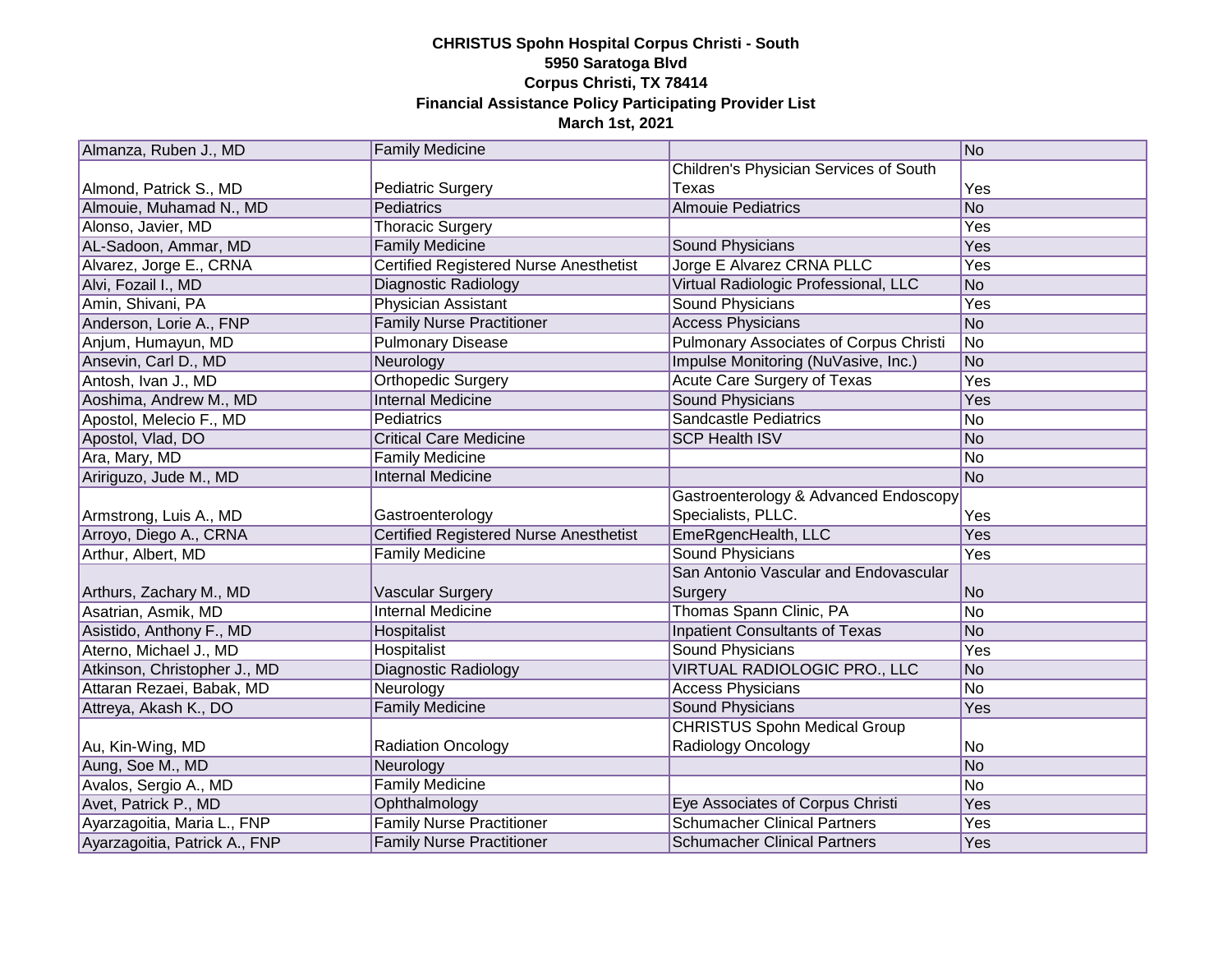| Ayeni, Christopher S., MD     | Hospitalist                               | Sound Physicians                              | Yes        |
|-------------------------------|-------------------------------------------|-----------------------------------------------|------------|
| Ayyagari, Krishna S., MD      | <b>Critical Care Medicine</b>             | <b>SCP Health ISV</b>                         | No         |
| Azarov, Nikolay A., MD        | <b>Critical Care Medicine</b>             | <b>SCP Health ISV</b>                         | No         |
| Badea-Mic, Daniela, MD        | Psychiatry                                | <b>Psychiatric Consulting Services</b>        | No         |
| Bader, Lucas J., MD           | <b>Orthopedic Surgery</b>                 | Acute Care Surgery of Texas                   | Yes        |
| Badruddin-Mawji, Shamim, MD   | Cardiovascular Disease                    | <b>Coastal Cardiology Association</b>         | No         |
| Bailey, Kathleen M., MD       | Obstetrics & Gynecology                   | OB & GYN Associates of CC                     | No         |
| Bailey, Michael E., MD        | <b>Anatomic &amp; Clinical Pathology</b>  | Pathology Associates of CC                    | Yes        |
| Bailey, Shane M., MD          | <b>Clinical Cardiac Electrophysiology</b> | <b>Texas Cardiac Arrhythmia</b>               | No         |
| Baker, Stephanie C., MD       | Orthopedic Surgery                        |                                               | No         |
| Barnes, Jason B., MD          | <b>Emergency Medicine</b>                 | <b>Schumacher Clinical Partners</b>           | <b>Yes</b> |
| Bassiouny, Mohamed A., MD     | Clinical Cardiac Electrophysiology        | Texas Cardiac Arrhythmia                      | No         |
| Batta, Sahil, MD              | <b>Internal Medicine</b>                  | Sound Physicians                              | Yes        |
| Baum, Zachary H., DO          | <b>Emergency Medicine</b>                 | <b>Schumacher Clinical Partners</b>           | Yes        |
| Beato, Milton A., MD          | Cardiovascular Disease                    |                                               | No         |
| Beauchamp, Robert D., MD      | Diagnostic Radiology                      | Radiology & Imaging of South Texas            | Yes        |
| Beeson, Donn K., MD           | Teleradiology (Archived)                  | VIRTUAL RADIOLOGIC PRO., LLC                  | No         |
| Behroozi, Saeid, MD           | Hospitalist                               | <b>Sound Physicians</b>                       | Yes        |
| Benavidez, George, MD         | <b>Family Medicine</b>                    | Thomas Spann Clinic, PA                       | No         |
| Benitez Sanchez, Diana C., MD | <b>Infectious Disease</b>                 |                                               | No         |
|                               |                                           | <b>Orthopedic Surgery and Sports Medicine</b> |            |
| Berastain JR, Miguel A., MD   | <b>Orthopedic Surgery</b>                 | Associates LLP                                | No         |
| Berio Muniz, Rafael L., MD    | <b>Cardiovascular Disease</b>             | <b>Coastal Cardiology Association</b>         | No         |
| Berkvens, Bennie J., MD       | Hospitalist                               | <b>Advinity Hospitalist Group</b>             | No         |
| Berman, Philip L., MD         | Cardiovascular Disease                    |                                               | No         |
| Bhandari, Angelina D., MD     | Pediatric Anesthesiology                  | <b>ANESTHESIOLOGY ASSOCIATES</b>              | No         |
| Bibby, Tommalynn, FNP         | <b>Family Nurse Practitioner</b>          | <b>Schumacher Clinical Partners</b>           | Yes        |
| Bielefeld, Mark R., MD        | <b>Thoracic Surgery</b>                   | J. Mark Morales, MD, PA                       | No         |
| Bikle, Jeffrey M., MD         | Radiology                                 | Radiology & Imaging of South Texas            | Yes        |
| Bindel, Kristin, NNP          | <b>Neonatal Nurse Practitioner</b>        | <b>Gulf Coast Neonatology PLLC</b>            | No         |
| Bindingnavele, Vijay K., MD   | <b>Plastic Surgery</b>                    |                                               | Yes        |
| Bishop, John E., MD           | Ophthalmology                             |                                               | No         |
| Bivona, Charles L., MD        | Anesthesiology                            | Gulf Shore Anesthesia Assoc.                  | No         |
|                               |                                           | <b>CHRISTUS St. Michael Clinic Pulmonary</b>  |            |
| Blackmon, Michael B., MD      | <b>Pulmonary Disease</b>                  | and Sleep Medicine                            | No         |
| Blair Jr., James A., MD       | <b>Orthopedic Surgery</b>                 | Acute Care Surgery of Texas                   | Yes        |
| Blow, Osbert, MD, PhD         | <b>Trauma Surgery</b>                     | Spohn Trauma Surgeons                         | No         |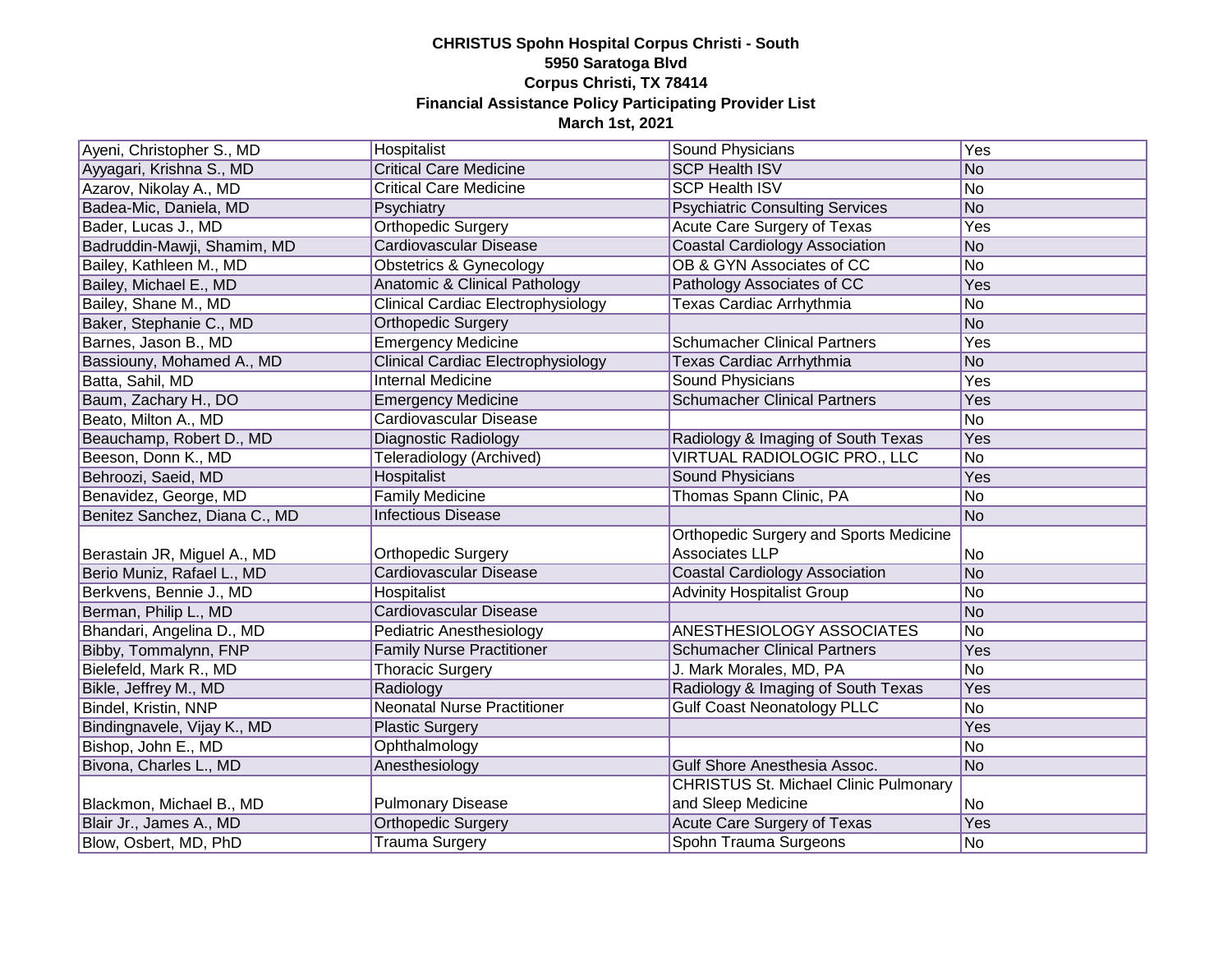| Blum, Gary N., DDS             | Dentistry                                     |                                       | No             |
|--------------------------------|-----------------------------------------------|---------------------------------------|----------------|
| Blunck, Joshua T., DO          | Radiology                                     | Virtual Radiologic Corporation, Inc   | No             |
| Bobbala, Govardhan R., MD      | <b>Family Medicine</b>                        | Sound Physicians                      | Yes            |
| Bold, Jonathan W., MD          | Radiology                                     | Virtual Radiologic Corporation, Inc   | N <sub>o</sub> |
| Bond, Richard M., MD           | Ophthalmology                                 | <b>Coastal Bend Eye Center</b>        | No             |
| Bonelli, Andres, MD            | <b>Internal Medicine</b>                      |                                       | No             |
| Boostrom, William (Bill), PA   | Physician Assistant                           | <b>Coastal Bend Family Medicine</b>   | No             |
|                                |                                               | Corpus Christi Tots & Teens Pediatric |                |
| Borchard, Edward L., MD        | Pediatrics                                    | Medicine                              | No             |
| Boriack, Leroy A., MD          | <b>Family Medicine</b>                        |                                       | No             |
| Borkowski, John M., MD         | Orthopedic Surgery                            | Orthopedic Associates of CC           | No             |
| Bowen, Ronald W., DO           | <b>Family Medicine</b>                        |                                       | No             |
| Boynton, Gerard W., MD         | <b>Family Medicine</b>                        |                                       | No             |
|                                |                                               | Colon & Rectal Associates of South    |                |
| Brackett, Fred B., MD          | Colon and Rectal Surgery                      | Texas                                 | Yes            |
| Brady, Jeffrey S., CRNA        | <b>Certified Registered Nurse Anesthetist</b> | EmeRgencHealth, LLC                   | Yes            |
| Brady, Kevin M., MD            | Anesthesiology                                | EmeRgencHealth, LLC                   | Yes            |
| Bray, Anna R., FNP             | <b>Family Nurse Practitioner</b>              | <b>Schumacher Clinical Partners</b>   | Yes            |
| Breeling, Charles L., MD       | <b>Family Medicine</b>                        | Family Practice Assoc. of CC          | No             |
| Brehm, Norbert C., MD          | Urology                                       | Corpus Christi Urology Group, LLP     | Yes            |
| Brekhus, Bryan G., DO          | <b>Family Medicine</b>                        | Sound Physicians                      | Yes            |
| Brenner, Lawrence D., MD       | Cardiovascular Disease                        | Corpus Christi Heart Clinic, PLLC     | No             |
| Briggs, Jeffrey D., DO         | Psychiatry                                    | Asana Integrated Medical Group        | No             |
| Brod, Delbert R., MD           | <b>Internal Medicine</b>                      | <b>Sound Physicians</b>               | Yes            |
| Brodeur, Michael N., MD        | <b>Emergency Medicine</b>                     | <b>Schumacher Clinical Partners</b>   | Yes            |
| Browning, Jared C., MD         | Radiology                                     | Virtual Radiologic Corporation, Inc.  | No             |
| Brownlee, John R., MD          | <b>Pediatric Cardiology</b>                   | <b>Driscoll Physician's Group</b>     | No             |
|                                | Acute Care Adult-Gerontology Nurse            |                                       |                |
| Brunner, LaTosca D., AGACNP    | Practitioner                                  | <b>SCP Health ISV</b>                 | No             |
|                                |                                               |                                       |                |
| Brusco, Osvaldo A., MD         | Endocrinology, Diabetes and Metabolism        |                                       | Yes            |
| Buckley, Michael A., DO        | Anesthesiology                                | EmeRgencHealth, LLC                   | Yes            |
| Budhwani, Hina, MD             | <b>Family Medicine</b>                        | <b>Sound Physicians</b>               | Yes            |
| Butler, Dimple T., MD          | <b>Family Medicine</b>                        | <b>Sound Physicians</b>               | Yes            |
| Buttacavoli, Frank A., MD      | <b>Orthopedic Surgery</b>                     | Acute Care Surgery of Texas           | Yes            |
| Calaway, Samantha J., FNP      | <b>Family Nurse Practitioner</b>              | <b>Schumacher Clinical Partners</b>   | Yes            |
| Callegari-Puente, Bruna F., MD | Pediatrics                                    | Coastal Children's Clinic, PA         | No             |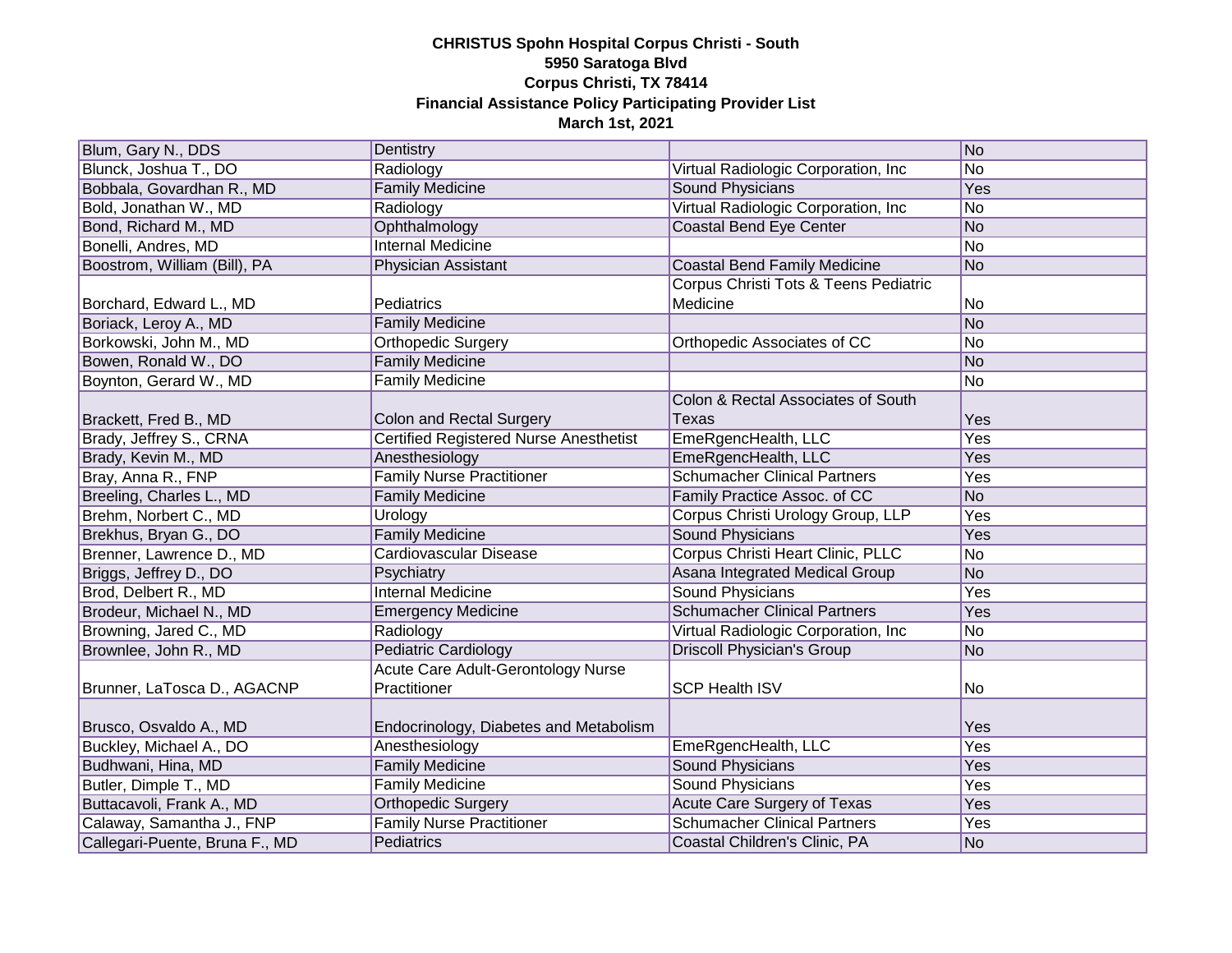| Campbell III, Morgan S., MD | Neurology                                | Corpus Christi Neurology              | Yes            |
|-----------------------------|------------------------------------------|---------------------------------------|----------------|
| Campbell, Charles H., MD    | Ophthalmology                            | South Texas Retina Consultants, LLP   | Yes            |
| Campbell, Jennifer M., NP   | <b>Family Nurse Practitioner</b>         |                                       | No             |
|                             |                                          | <b>CHRISTUS Spohn Med Grp Coastal</b> |                |
| Campos Valls, Crystal, MD   | <b>Family Medicine</b>                   | <b>Bend Family Medicine</b>           | No             |
| Canales, Lynae S., MD       | Pediatrics                               | <b>ABC Pediatrics, PA</b>             | No             |
| Canby, Robert C., MD        | Clin. Card. Electrophysiology (Archived) | Texas Cardiac Arrhythmia              | No             |
| Cancemi, Mario T., MD       | Anesthesiology                           | Gulf Shore Anesthesia Assoc.          | No             |
| Candas, Ali F., MD          | Pediatrics                               | Coastal Children's Clinic, PA         | No             |
| Cano Rivera, Manuel R., MD  | Pediatrics                               | Coastal Children's Clinic, PA         | No             |
| Cantu, Patricia A., MD      | <b>Family Medicine</b>                   |                                       | No             |
| Cao, Yuanning, MD           | Hospitalist                              | Sound Physicians                      | Yes            |
| Capers, Scotti M., CRNA     | Certified Registered Nurse Anesthetist   | EmeRgencHealth, LLC                   | Yes            |
| Capitaine, Raul R., MD      | Psychiatry                               |                                       | No             |
| Capupas, Juan M., FNP       | <b>Family Nurse Practitioner</b>         | <b>Schumacher Clinical Partners</b>   | Yes            |
| Carlson, Daniel M., MD      | Anesthesiology                           | Gulf Shore Anesthesia Assoc.          | No             |
| Caro, Robert E., MD         | <b>Family Medicine</b>                   | South Coast Family Medicine           | No             |
| Carr, Jean-Jacques, MD      | <b>Family Medicine</b>                   | <b>Calallen Medical Clinic</b>        | No             |
| Carrizales IV, Enrique, DO  | <b>Internal Medicine</b>                 |                                       | No             |
|                             |                                          | CHRISTUS Spohn Med Grp Fam Med        |                |
| Carroll, John R., MD        | <b>Family Medicine</b>                   | Acad Ctr - Central                    | N <sub>o</sub> |
| Cary, Adam B., D.O.         | Anesthesiology                           | EmeRgencHealth, LLC                   | Yes            |
| Casimire, Thalia N., MD     | <b>Pulmonary Disease</b>                 | <b>SCP Health ISV</b>                 | No             |
| Castro Jr., Timothy, MD     | Anesthesiology                           | EmeRgencHealth, LLC                   | Yes            |
| Chakilam, Ramakrishna, MD   | <b>Pulmonary Disease</b>                 |                                       | No             |
| Chang, Craig G., MD         | <b>General Surgery</b>                   |                                       | No             |
| Chapa, Phillip E., MD       | <b>Emergency Medicine</b>                | <b>Schumacher Clinical Partners</b>   | Yes            |
| Charba, Deane S., MD        | Nephrology                               | Corpus Nephrology Network, PLLC       | Yes            |
| Chau, Chuong J., MD         | Anesthesiology                           | EmeRgencHealth, LLC                   | Yes            |
| Chekuri, Kasi V., MD        | Cardiovascular Disease                   | Corpus Christi Heart Clinic, PLLC     | No             |
| Chen, Defeng, MD            | Internal Medicine                        | <b>Inpatient Consultants of Texas</b> | Yes            |
| Cheng, Sam S., MD           | Radiology                                | Virtual Radiologic Corporation, Inc.  | No             |
|                             |                                          | Arthritis and Osteoporosis Center of  |                |
| Chiang, Eric P., MD         | Rheumatology                             | <b>Coastal Bend</b>                   | N <sub>o</sub> |
| Chiasson, Melissa A., MD    | <b>Obstetrics &amp; Gynecology</b>       | OB & GYN Associates of CC             | Yes            |
| Chin, Arthur K., MD         | <b>Family Medicine</b>                   |                                       | No             |
| Chitrit, Isaac, MD          | <b>Internal Medicine</b>                 | WellMed at South Alameda              | No             |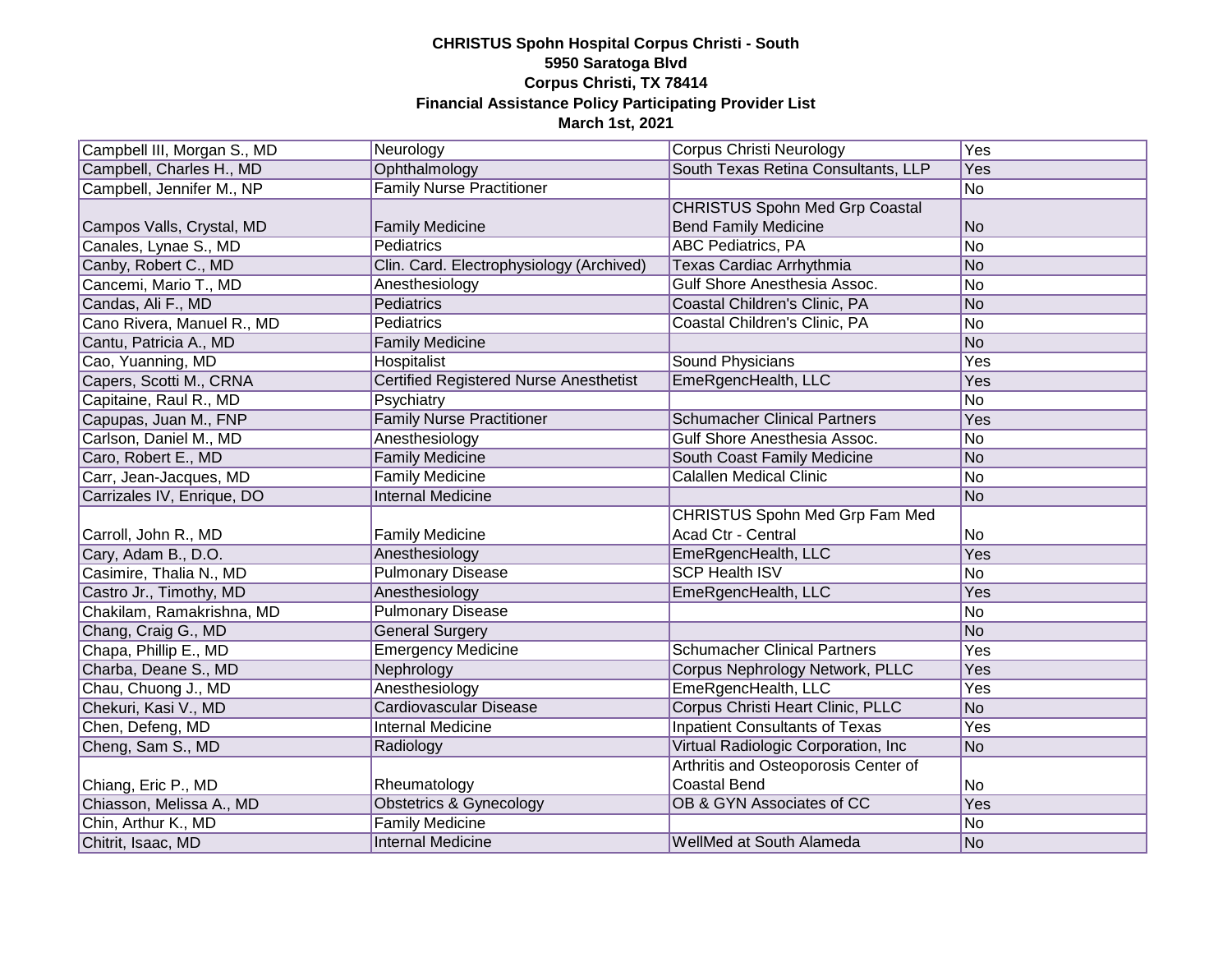| Chmelik, Elizabeth L., MD    | Hospitalist                                   | <b>WellMed Networks, Inc.</b>                  | No             |
|------------------------------|-----------------------------------------------|------------------------------------------------|----------------|
| Chodosh, Thomas B., DO       | <b>Family Medicine</b>                        |                                                | No             |
| Chong, Euming, MD            | <b>Pediatrics</b>                             | Neonatology Consultants of Corpus              | No             |
| Chong, Kenneth V., MD        | Diagnostic Radiology                          | Virtual Radiologic Professionals, LLC          | No             |
|                              |                                               | Heart & Rhythm Institute of South Texas,       |                |
| Choucair, Wassim K., MD      | Clinical Cardiac Electrophysiology            | PA                                             | No             |
| Christensen, Dustin E., CRNA | <b>Certified Registered Nurse Anesthetist</b> | EmeRgencHealth, LLC                            | Yes            |
| Chua, Eireen H., MD          | Pediatrics                                    | <b>ABC Pediatrics</b>                          | No             |
| Cintron, C.A., MD            | Anesthesiology                                | EmeRgencHealth, LLC                            | Yes            |
|                              |                                               | <b>CHRISTUS Spohn Med Grp FamilyHlth</b>       |                |
| Cisneros, Maria P., FNP      | <b>Family Nurse Practitioner</b>              | <b>Ctr-Northside Expansion</b>                 | N <sub>o</sub> |
|                              |                                               | Orthopedic Surgery and Sports Medicine         |                |
| Clark JR, Charles S., MD     | <b>Orthopedic Surgery</b>                     | Associates                                     | No             |
| Cline, Whitney R., FNP       | <b>Family Nurse Practitioner</b>              | <b>Schumacher Clinical Partners</b>            | Yes            |
|                              |                                               |                                                |                |
| Cohn, Jacqueline E., MD      | Endocrinology, Diabetes and Metabolism        |                                                | No             |
| Cole-Perez, Mary C., MD      | Dermatology                                   |                                                | No             |
| Comstock, Christopher P., MD | <b>Orthopedic Surgery</b>                     | Children's Ortho Service of South Texas        | No             |
| Cone, John R., MD            | <b>Family Medicine</b>                        |                                                | N <sub>o</sub> |
|                              |                                               | Orthopedic Surgery and Sports Medicine         |                |
| Cordell, Davin D., MD        | <b>Orthopedic Surgery</b>                     | Associates                                     | No             |
| Corrada, Romulo G., MD       | <b>Obstetrics &amp; Gynecology</b>            | <b>COASTAL BEND WOMENS CENTER</b>              | No             |
| Cortes, Edgar L., MD         | <b>Pediatrics</b>                             | <b>Coastal Childrens Clinic PA</b>             | No             |
| Cortes, Edgar R., MD         | Pediatrics                                    | Coastal Children's Clinic, PA                  | No             |
| Cortese, Jack L., MD         | Nephrology                                    | <b>Corpus Nephrology Network PLLC</b>          | Yes            |
| Cortez, Brandon J., CRNA     | Certified Registered Nurse Anesthetist        | EmeRgencHealth, LLC                            | Yes            |
| Corum, Bryan G., DPM         | Podiatry                                      | Complete Podiatry, PC                          | No             |
| Cottle, David L., FNP        | <b>Family Nurse Practitioner</b>              | WellMed Networks, Inc.                         | Yes            |
| Coutin, Rafael F., MD        | Cardiovascular Disease                        | <b>Cardiology Associates of Corpus Christi</b> | Yes            |
| Covarrubias JR, Baldemar, MD | <b>Family Medicine</b>                        | Physician Health Choice                        | No             |
| Crapo, Paul D., DO           | <b>Emergency Medicine</b>                     | <b>Schumacher Clinical Partners</b>            | Yes            |
| Creamean, Troy L., DO        | Otolaryngology                                | Ear, Nose, and Throat Associates               | Yes            |
| Crespo Velez, Wilfredo, MD   | Cardiothoracic Surgery                        | J. Mark Morales, MD, PA                        | No             |
| Crocker, Lynn A., DO         | Hospitalist                                   | <b>Sound Physicians</b>                        | Yes            |
| Cuevas, Christel R., MD      | <b>Cardiovascular Disease</b>                 | Corpus Christi Heart Clinic, PLLC              | No             |
| Cullins, Stacey M., NNP      | <b>Neonatal Nurse Practitioner</b>            | <b>Gulf Coast Neonatology PLLC</b>             | No             |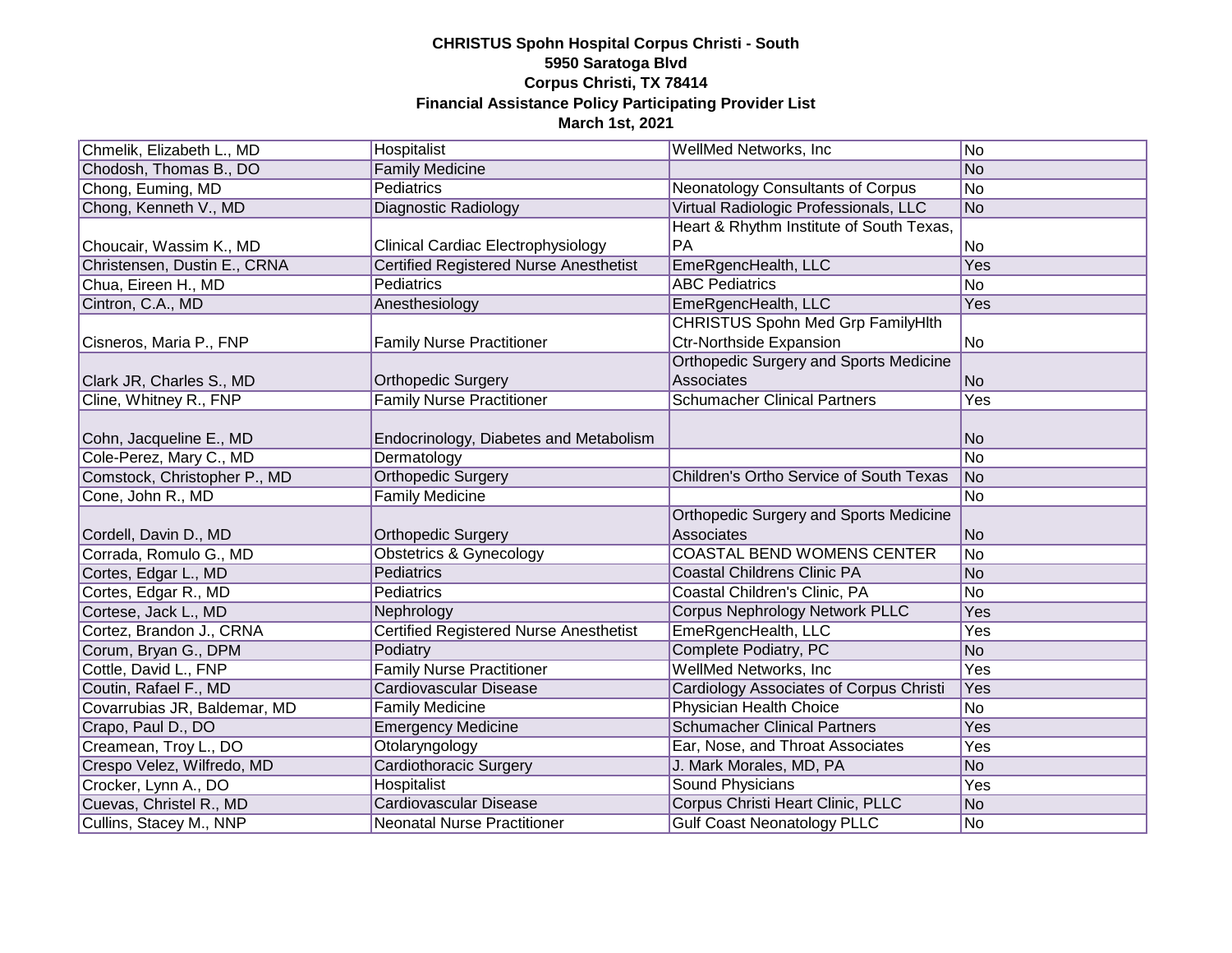|                               |                                               | Corpus Christi Oral & Maxillofacial           |                |
|-------------------------------|-----------------------------------------------|-----------------------------------------------|----------------|
| Cutbirth, Mance A., DDS       | Oral and Maxillofacial Surgery                | Surgeons, PC                                  | Yes            |
| Damaraju, Srikanth, MD        | Cardiovascular Disease                        | <b>Coastal Cardiology Association</b>         | No             |
| Davae, Ketan C., MD           | Radiology                                     | Virtual Radiologic Corporation, Inc.          | No             |
| Davidson, Julie M., PA        | <b>Physician Assistant</b>                    | Corpus Christi Urology Group, LLP             | Yes            |
|                               | <b>Acute Care Adult-Gerontology Nurse</b>     |                                               |                |
| Davis, Brittany N., ACAGNP    | Practitioner                                  | <b>SCP Health ISV</b>                         | Yes            |
| Davis, Jesse C., CRNA         | <b>Certified Registered Nurse Anesthetist</b> | EmeRgencHealth, LLC                           | Yes            |
| Davis, Nathan A., MD          | Dermatology                                   | South Texas Dermatology                       | Yes            |
| Davis, Randall K., MD         | <b>Obstetrics &amp; Gynecology</b>            | <b>OB Hospitalist Group</b>                   | No             |
| Davis, Steven W., MD          | Radiology                                     | Virtual Radiologic Corporation, Inc.          | No             |
| De La Garza, Armando, NP      | <b>Family Nurse Practitioner</b>              | Corpus Christi Urology Group, LLP             | Yes            |
| De Silva, Palla M., MD        | <b>Internal Medicine</b>                      | Pulmonary Associates of Corpus Christi        | No             |
| Deardorf, Erika G., PA        | Physician Assistant                           | Neurosurgery of Corpus Christi                | No             |
| Deberry, Phillip D., CRNA     | <b>Certified Registered Nurse Anesthetist</b> | EmeRgencHealth, LLC                           | Yes            |
| DeJesus, Dennis, MD           | Teleradiology (Archived)                      | Virual Radiologic Professionals, LLC          | No             |
| Del Gallo, Walter A., MD      | <b>Orthopedic Surgery</b>                     |                                               | No             |
| DeLaCruz III, Apolonio, CRNA  | <b>Certified Registered Nurse Anesthetist</b> | EmeRgencHealth, LLC                           | Yes            |
|                               |                                               | <b>CHRISTUS Spohn Family Health Center</b>    |                |
| DeLeon, Elsie V., FNP         | <b>Family Nurse Practitioner</b>              | Westside                                      | No             |
| Deleon-Salinas, Miguel A., MD | Neonatal-Perinatal Medicine                   | Neonatology Consultants of CC                 | No             |
| DeLine, Carol C., MD          | Pediatric Neurology                           | <b>Children's Physician Services Of South</b> | Yes            |
| Demandante, Carlo G., MD      | <b>Radiation Oncology</b>                     |                                               | No             |
| Dennis, Bill M., MD           | <b>Family Medicine</b>                        |                                               | No             |
| Dhar, Pradip K., MD           | Pediatric Cardiology                          |                                               | No             |
| Diaz, Roberto F., MD          | <b>Internal Medicine</b>                      |                                               | No             |
| Dickson, Christian M., DPM    | Podiatry                                      | <b>Corpus Christi Podiatry</b>                | No             |
| Dikin, Matthew S., DO         | <b>Internal Medicine</b>                      | <b>SCP Health ISV</b>                         | No             |
|                               |                                               | Children's Physician Services of South        |                |
| Dimas, Vanessa D., MD         | <b>Plastic Surgery</b>                        | Texas                                         | Yes            |
| Dimtri, Francis N., DO        | <b>Internal Medicine</b>                      | <b>Concord Medical Group</b>                  | Yes            |
|                               |                                               | Bay Area Kidney Disease Physicians,           |                |
| Din, Sabeeh U., MD            | Nephrology                                    | LLP                                           | Yes            |
| Dirksen, William H., MD       | Pediatrics                                    | Coastal Children's Clinic, PA                 | No             |
| Dohi, David F., DO            | Pediatrics                                    | Coastal Children's Clinic, PA                 | No             |
| Dorrell Jr, Thomas W., MD     | <b>Family Medicine</b>                        |                                               | No             |
| Doucet, Roxanna V., MD        | Obstetrics & Gynecology                       | <b>OB Hospitalist Group</b>                   | N <sub>o</sub> |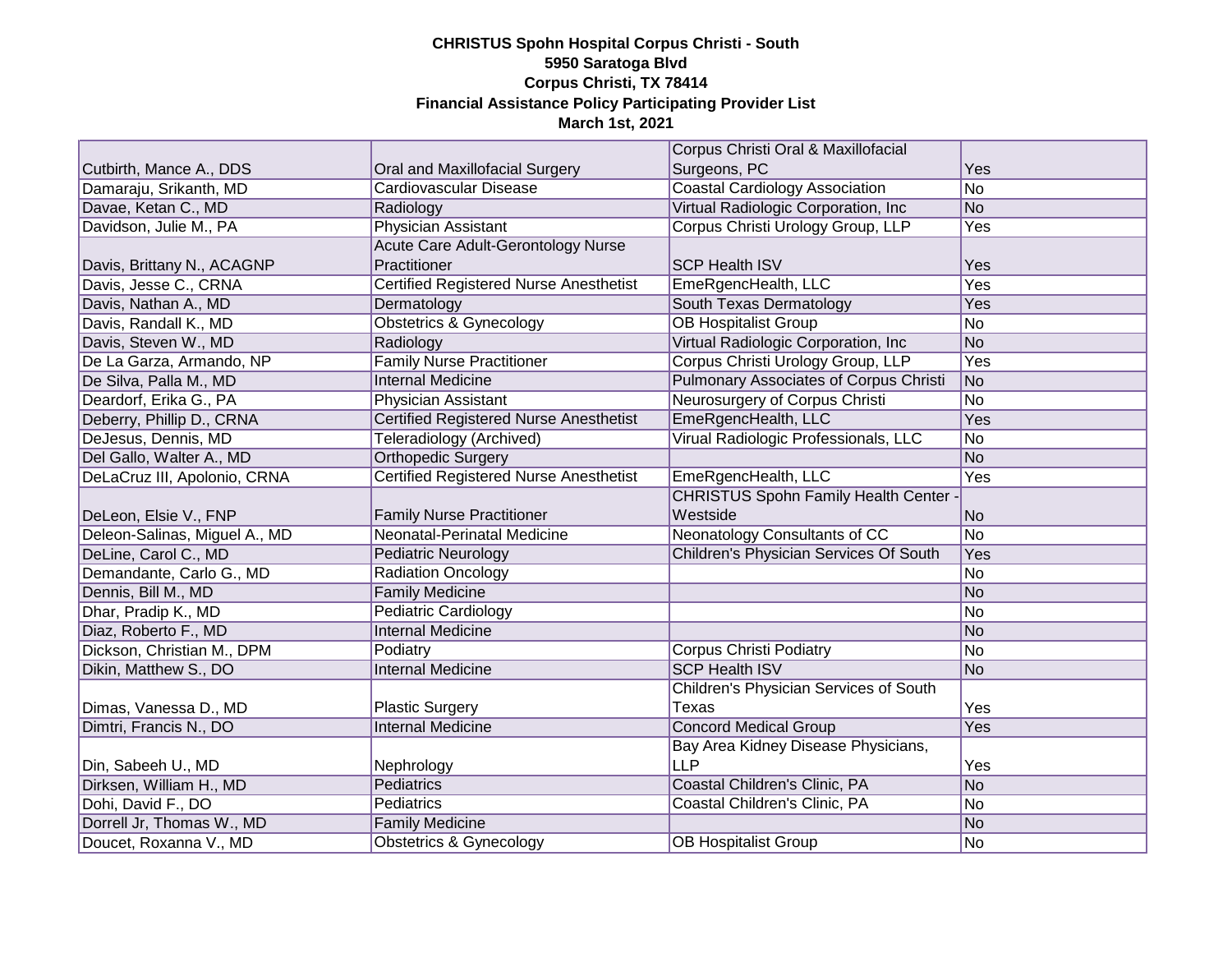| Dowd, Thomas C., MD         | <b>Orthopedic Surgery</b>                     | Acute Care Surgery of Texas            | Yes |
|-----------------------------|-----------------------------------------------|----------------------------------------|-----|
| Dudaie, Ronen S., MD        | <b>Critical Care Medicine</b>                 | <b>SCP Health ISV</b>                  | No  |
| Dugan II, John T., MD       | Ophthalmology                                 | Dugan Eye Institute                    | No  |
| Dulak, Catherine E., MD     | Obstetrics & Gynecology                       | Catherine Dulak, MD                    | No  |
| Dwyer, J. Michael, MD       | Anesthesiology                                | Bay Area Anesthesia Assoc              | Yes |
| Dye, James M., MD           | General Surgery                               | <b>Surgical Associates</b>             | Yes |
| Earley, Donovan L., CRNA    | Certified Registered Nurse Anesthetist        | EmeRgencHealth, LLC                    | Yes |
| Easley, Scott M., MD        | <b>Family Medicine</b>                        | Orthopedic Associates of CC            | No  |
| Eftimescu, Dina F., MD      | Obstetrics & Gynecology                       | Corpus Christi Women's Center          | Yes |
| Elizondo, Carlos R., MD     | <b>Family Medicine</b>                        | <b>Primary Care and Wellness</b>       | No  |
|                             |                                               | CHRISTUS Spohn Med Grp Family          |     |
| Elizondo, Marco A., MD      | <b>Internal Medicine</b>                      | <b>Health Center Robstown</b>          | No  |
| Ellis, Daniel K., DO        | <b>Family Medicine</b>                        | Sound Physicians                       | Yes |
| Elsass, Kelcey D., MD       | Radiology                                     | Virtual Radiologic Professionals, LLC  | No  |
| Emran, Mohammad A., MD      | <b>Pediatric Surgery</b>                      | <b>Driscoll Children's Hospital</b>    | No  |
| Engle, Mitchell P., MD      | Pain Medicine                                 | Institute of Precision Pain Medicine   | No  |
| Engledowl, Lone P., PMHNP   | <b>Psychiatric Nurse Practitioner</b>         | <b>Psychiatric Consulting Services</b> | No  |
| Enyeribe, Chioma J., MD     | Hospitalist                                   | Sound Physician Hospitalists           | Yes |
| Epstein, Richard A., CRNA   | <b>Certified Registered Nurse Anesthetist</b> | EmeRgencHealth, LLC                    | Yes |
| Erard, Uma E., DO           | Orthopedic Surgery                            | <b>Acute Care Surgery of Texas</b>     | Yes |
| Ertzner, Thomas W., MD      | Radiology                                     | Radiology & Imaging of South Texas     | Yes |
| Escalea, Candice N., DPM    | Podiatry                                      | <b>Specialty Clinic</b>                | No  |
| Espada, Roberto A., MD      | <b>Obstetrics &amp; Gynecology</b>            |                                        | Yes |
| Espina, Eisen J., MD        | <b>Family Medicine</b>                        |                                        | No  |
| Espiritu, Teofilo S., MD    | Pediatrics                                    | Coastal Children's Clinic, PA          | No  |
| Etman, Yasser, MD           | <b>Pulmonary Disease</b>                      | <b>SCP Health ISV</b>                  | No  |
| Etuknwa, Uduak T., MD       | Pediatrics                                    | Coastal Children's Clinic, PA          | No  |
| Eubank Jr., Charles D., MD  | Gynecology                                    |                                        | No  |
| Everett Jr., Carlos, CRNA   | <b>Certified Registered Nurse Anesthetist</b> | EmeRgencHealth, LLC                    | Yes |
| Everett, Orel M., MD        | <b>Family Medicine</b>                        | Thomas Spann Clinic, PA                | No  |
| Everitt, Alexandra L., CRNA | <b>Certified Registered Nurse Anesthetist</b> | Bay Area Anesthesia Associates         | No  |
| Ewbank, Jordyn E., DO       | <b>Emergency Medicine</b>                     | <b>Schumacher Clinical Partners</b>    | Yes |
| Ewing, Michael J., MD       | <b>General Surgery</b>                        | Surgical Associates (Corpus Christi)   | Yes |
| Fabuyi, Oyeyemi A., MD      | <b>Pulmonary Disease</b>                      | <b>SCP Health ISV</b>                  | No  |
| Fader, William A., MD       | Pediatrics                                    | Kid's Clinic, PA                       | No  |
| Fagan, Wayne A., MD         | Dermatology                                   | South Texas Dermatology, PLLC          | Yes |
| Farek, Paul E., MD          | <b>General Surgery</b>                        |                                        | No  |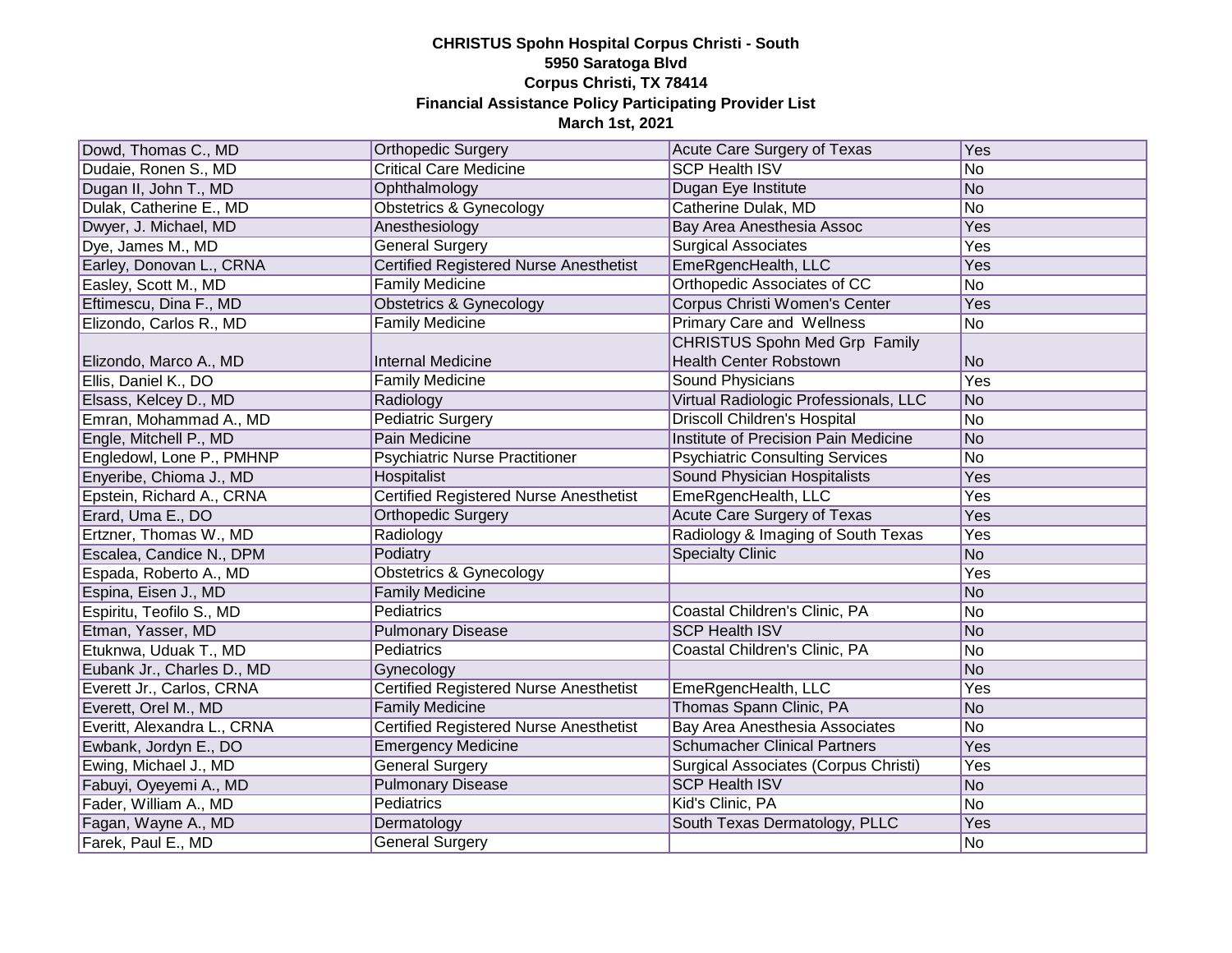| Farooq, Malik U., MD            | Psychiatry                                    | Asana Integrated Medical Group        | No  |
|---------------------------------|-----------------------------------------------|---------------------------------------|-----|
| Fassihi, Amir A., MD            | Radiology                                     | VIRTUAL RADIOLOGIC PRO., LLC          | No  |
| Fernandez, Robert A., MD        | <b>Plastic Surgery</b>                        |                                       | Yes |
| Fernando, Chaminda, DO          | Hospitalist                                   | Sound Physicians                      | Yes |
| Ficenec, Matthew J., MD         | Trauma Surgery                                |                                       | Yes |
| Fisher Jr, George H., MD        | Otolaryngology                                | Ear, Nose, and Throat Associates      | Yes |
| Fisher, Jason D., DO            | Urology                                       | Corpus Christi Urology Group, LLP     | Yes |
| Fleischer, Lauren B., MD        | <b>Internal Medicine</b>                      | <b>Sound Physicians</b>               | Yes |
| Fleischer, Raymond A., MD       | <b>Internal Medicine</b>                      | <b>Sound Physicians</b>               | Yes |
| Fletcher, Kelly E., FNP         | <b>Family Nurse Practitioner</b>              | <b>Inpatient Consultants of Texas</b> | No  |
| Flora Jr, Mark R., MD           | <b>Emergency Medicine</b>                     | <b>Schumacher Clinical Partners</b>   | Yes |
| Flores, Alana N., PA            | Physician Assistant                           | Orthopedic Associates of CC           | No  |
| Flores, William C., MD          | <b>Family Medicine</b>                        | WellMed at Crosstown                  | No  |
| Ford, Dustin L., CRNA           | Certified Registered Nurse Anesthetist        | EmeRgencHealth, LLC                   | Yes |
| Fosso, Chimi L., MD             | <b>Internal Medicine</b>                      | Sound Physicians                      | Yes |
| Fowler, Justin T., MD           | Orthopedic Surgery                            | <b>Acute Care Surgery of Texas</b>    | Yes |
| Fox II, Stephen G., MD          | Radiology                                     | Virtual Radiologic Corporation, Inc.  | No  |
| Fox, Lorraine A., CRNA          | <b>Certified Registered Nurse Anesthetist</b> | EmeRgencHealth, LLC                   | Yes |
| Frame, James E., MD             | <b>Emergency Medicine</b>                     | <b>Schumacher Clinical Partners</b>   | Yes |
| Franco Jr., Rene, MD            | <b>Pulmonary Disease</b>                      |                                       | Yes |
| Fratila, Antonio B., MD         | Anesthesiology                                | New Wave Anesthesia Management,       | No  |
| Fuentes III, Luis, DO           | <b>Family Medicine</b>                        | <b>Coastal Bend Family Medicine</b>   | No  |
| Fuentes, Dorothy D., MD         | <b>Pediatrics</b>                             | <b>ABC Pediatrics</b>                 | No  |
| Fuentes, Michael G., MD         | Physical Medicine & Rehabilitation            |                                       | No  |
| Fuentes, Randy A., MD           | <b>Internal Medicine</b>                      |                                       | No  |
| Funderburk, Alton W., CRNA      | <b>Certified Registered Nurse Anesthetist</b> | EmeRgencHealth, LLC                   | Yes |
| Gadam, Mohan R., MD             | <b>Family Medicine</b>                        | <b>Sound Physicians</b>               | Yes |
| Galatzan, Steve J., MD          | Pathology - Anatomic                          | Pathology Associates of CC            | Yes |
| Gallinghouse Jr., Gerald J., MD | <b>Clinical Cardiac Electrophysiology</b>     | Texas Cardiac Arrhythmia              | No  |
| Ganz, Samuel B., DO             | <b>Family Medicine</b>                        |                                       | No  |
| Garcia Blow, Nelly I., DO       | <b>Family Medicine</b>                        | <b>TRAUMA SERVICES</b>                | No  |
| Garcia, Fernando, MD            | Hospitalist                                   |                                       | Yes |
| Garcia, Jack P., CRNA           | Certified Registered Nurse Anesthetist        | EmeRgencHealth, LLC                   | Yes |
| Garcia, Jazlene D., PA          | Physician Assistant                           | <b>Acute Care Surgery of Texas</b>    | Yes |
| Garcia, Josefina T., MD         | Pediatrics                                    |                                       | No  |
| Garcia, Juan A., FNP            | <b>Family Nurse Practitioner</b>              | Corpus Christi Heart Clinic, PLLC     | No  |
| Garcia, Rene D., CRNA           | Certified Registered Nurse Anesthetist        | EmeRgencHealth, LLC                   | Yes |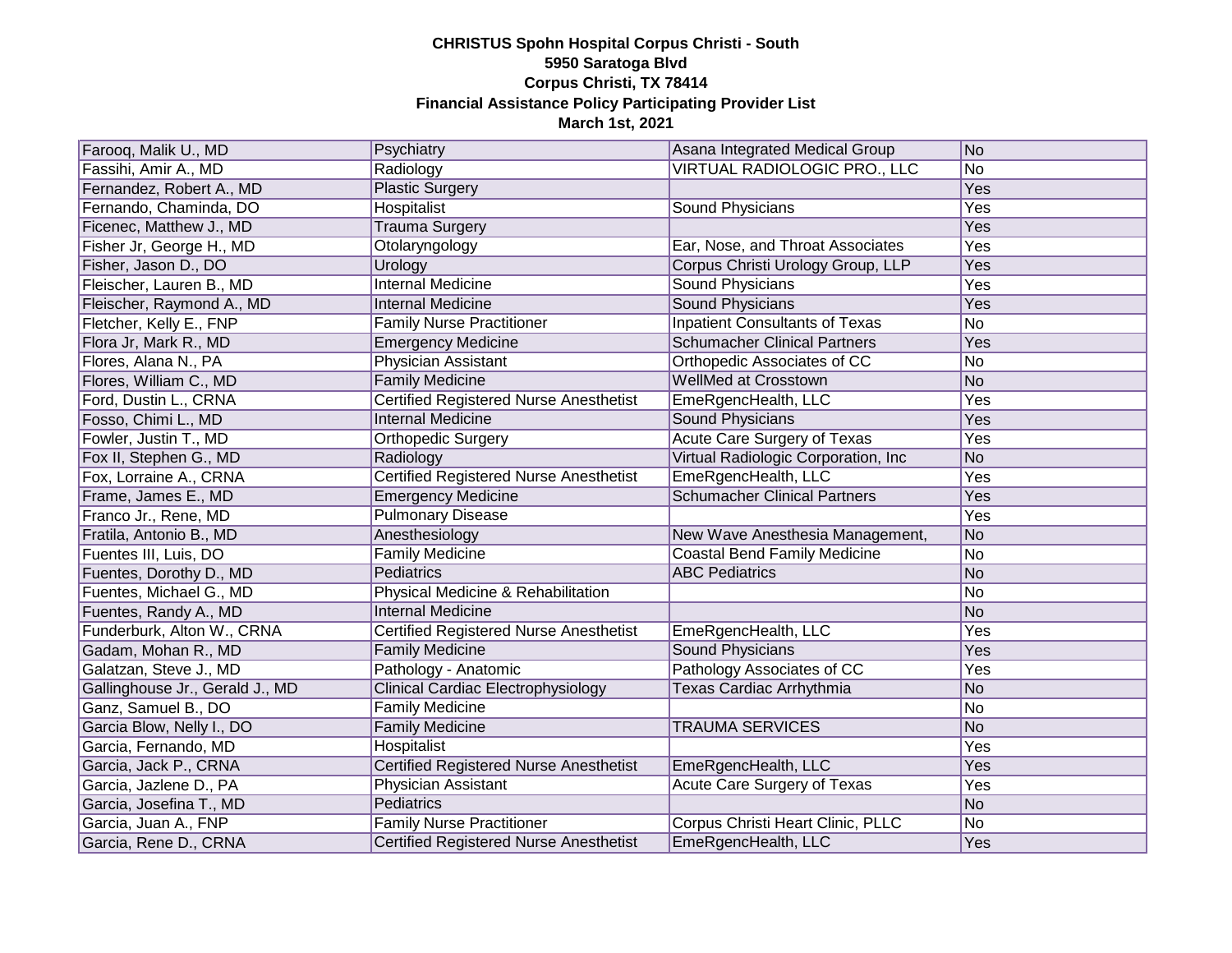| Garcia, Toribio R., MD               | Pediatrics                                |                                            | No         |
|--------------------------------------|-------------------------------------------|--------------------------------------------|------------|
| Garden, Dane T., PA                  | Physician Assistant                       | <b>SCP Health ISV</b>                      | No         |
| Garza, Crystal R., MD                | Hospitalist                               | WellMed Networks, Inc                      | No         |
| Garza, David E., MD                  | Obstetrics & Gynecology                   |                                            | No         |
| Garza, Erik, MD                      | <b>Family Medicine</b>                    | Thomas Spann Clinic, PA                    | No         |
| Gbadouwey, Charles U., MD            | <b>Pulmonary Disease</b>                  | <b>SCP Health ISV</b>                      | No         |
| Geatrakas, Christina S., MD          | Radiology                                 | Virtual Radiologic Professionals, LLC      | No         |
| Gentile, Herve F., MD                | <b>Plastic Surgery</b>                    | A Better You Cosmetic Surgery Center       | No         |
| Gerla, Laura R., MD                  | <b>Family Medicine</b>                    | <b>Sound Physicians</b>                    | <b>Yes</b> |
| Gest, Albert L., DO                  | <b>Emergency Medicine</b>                 | <b>Schumacher Clinical Partners</b>        | Yes        |
| Ghaffary, Cameron K., MD             | Urology                                   | Corpus Christi Urology Group, LLP          | <b>Yes</b> |
| Ghavami Shiredjini, Forough S., DO   | Neurology                                 | <b>NuVasive Clinical Services</b>          | No         |
| Ghosh, Tarun K., MD                  | <b>Internal Medicine</b>                  |                                            | Yes        |
| Gibson, Bruce A., MD                 | Gastroenterology                          | Abdominal Specialists of South Texas       | Yes        |
| Gibson, Kelly, PA                    | Physician Assistant                       | <b>Wound Centrics, LLC</b>                 | No         |
|                                      |                                           | Inpatient Consultants of Texas, Pllc - The |            |
| Gilbert, David P., DO                | <b>Family Medicine</b>                    | Hospitalist Co                             | Yes        |
| Giyanani, Ravi M., MD                | Radiology                                 | Virtual Radiologic Corporation, Inc.       | No         |
| Gleason, Patrick L., MD              | <b>Neurological Surgery</b>               | Neurosurgery of Corpus Christi             | No         |
| Gleason, Thomas R., DO               | Diagnostic Radiology                      | Virtual Radiologic Corporation, Inc.       | No         |
| Glenn, Brandon J., PA                | Physician Assistant                       | <b>SCP Health ISV</b>                      | No         |
| Go-Maliwanag, Celia A., MD           | <b>Pediatrics</b>                         |                                            | No         |
| Gonzales, Adrian K., MD              | Hospitalist                               | WellMed Networks, Inc                      | No         |
|                                      |                                           | Driscoll Maternal & Fetal Physicians       |            |
| Gonzalez, Anna B., MD                | Hospitalist                               | Group                                      | No         |
| Gonzalez, Belinda, MD                | <b>Family Medicine</b>                    |                                            | No         |
| Gonzalez, Francisco J., MD           | <b>Clinical Cardiac Electrophysiology</b> | Texas Cardiac Arrhythmia                   | No         |
| Gonzalez, Gabriela, MD               | Anatomic & Clinical Pathology             | Pathology Associates of Corpus Christi     | Yes        |
| Gonzalez, Mary C., FNP               | <b>Family Nurse Practitioner</b>          | <b>Schumacher Clinical Partners</b>        | Yes        |
| Gonzalez, Monica, NP                 |                                           | JMM John Mark Morales, MD                  | No         |
| Gonzalez-Berenguer, Alejandro A., MD | Pediatrics                                | Coastal Children's Clinic, PA              | No         |
|                                      |                                           | Foot and Ankle Specialists of Corpus       |            |
| Goolsby, Corey M., DPM               | Podiatry                                  | Christi                                    | No         |
| Gopal, Jegan, MD                     | <b>General Surgery</b>                    | The Better Weigh Center                    | No         |
| Gorbet, Melissa D., FNP              | <b>Family Nurse Practitioner</b>          | <b>Wound Centrics, LLC</b>                 | No         |
| Gordon, Cheryl D., DNP               | <b>Family Nurse Practitioner</b>          | <b>HPG Primary Care 2</b>                  | No         |
| Gorospe Yadao, Edralin E., AGACNP    |                                           | Sound Physicians                           | Yes        |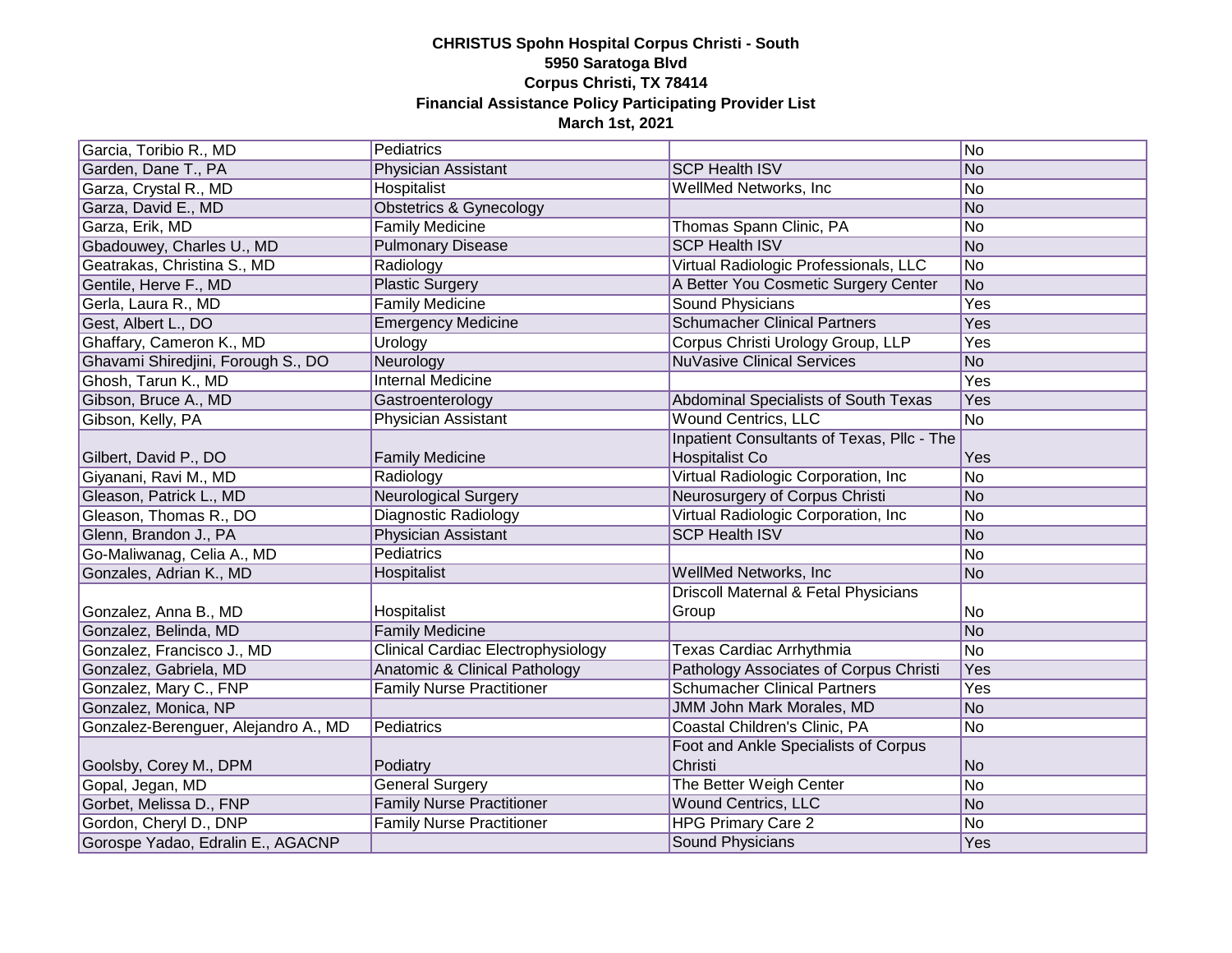| Goya, Garbine, MD         | <b>Pediatric Cardiology</b>                   | <b>Driscoll Physician's Group</b>             | No         |
|---------------------------|-----------------------------------------------|-----------------------------------------------|------------|
|                           |                                               | <b>Texas Digestive Disease Consultants</b>    |            |
| Goyal, Amit, MD           | <b>Internal Medicine</b>                      | <b>PLLC</b>                                   | No         |
| Goyal, Lokesh, DO         | <b>Family Medicine</b>                        | <b>Sound Physicians</b>                       | <b>Yes</b> |
| Goyal, Vikas, MD          | <b>Pulmonary Disease</b>                      | <b>SCP Health ISV</b>                         | No         |
| Graf, Raymond H., MD      | Cardiovascular Disease                        | <b>Coastal Cardiology Association</b>         | No         |
| Graham, Camille S., MD    | Pediatric Anesthesiology                      | ANESTHESIOLOGY ASSOCIATES                     | No         |
| Grant, Haley J., FNP      | <b>Family Nurse Practitioner</b>              | <b>Access Physicians</b>                      | No         |
| Grant, Michael J., MD     | Radiology                                     | Virtual Radiologic Services, LLC              | No         |
| Gray, Blanca L., MD       | <b>Internal Medicine</b>                      |                                               | No         |
| Gray, Todd D., CRNA       | Certified Registered Nurse Anesthetist        | EmeRgencHealth, LLC                           | Yes        |
| Greaud, Jason L., CRNA    | Certified Registered Nurse Anesthetist        | EmeRgencHealth, LLC                           | Yes        |
| Green, Darla G., FNP      | <b>Family Nurse Practitioner</b>              |                                               | No         |
| Green, Tanya R., PA       | Physician Assistant                           | <b>SCP Health ISV</b>                         | No         |
| Gregory, Charles C., DO   | <b>Family Medicine</b>                        |                                               | No         |
| Greydanus, Wesley K., MD  | Anesthesiology                                | EmergenC Health, LLC                          | Yes        |
| Grimes, Justin R., CRNA   | <b>Certified Registered Nurse Anesthetist</b> | EmeRgencHealth, LLC                           | Yes        |
| Gruenebaum, Dane D., DO   | Cardiovascular Disease                        | Corpus Christi Heart Clinic, PLLC             | No         |
| Gueller, Lucas J., CRNA   | Certified Registered Nurse Anesthetist        | EmeRgencHealth, LLC                           | Yes        |
| Guido, Hugo E., MD        | Hospitalist                                   | Sound Physicians                              | No         |
| Guillot, Steve W., ACAGNP | <b>Acute Care Nurse Practitioner</b>          | <b>SCP Health ISV</b>                         | No         |
| Gulley, Robert, DDS       | <b>Oral and Maxillofacial Surgery</b>         | <b>Corpus Christi Oral Surgery</b>            | Yes        |
| Gunderson, Robert J., DO  | <b>Orthopedic Surgery</b>                     | Acute Care Surgery of Texas                   | Yes        |
|                           |                                               | Neonatology Consultants of Corpus             |            |
| Guo, Jie, MD              | Neonatal-Perinatal Medicine                   | Christi                                       | No         |
| Gupta, Sunil K., MD       | Hospitalist                                   | Jennings & Company                            | No         |
| Gutierrez, Charles J., MD | <b>General Surgery</b>                        |                                               | No         |
| Guzman, Debra C., FNP     | <b>Family Nurse Practitioner</b>              | WellMed Networks, Inc.                        | No         |
| Hadden, David A., NP      | <b>Family Nurse Practitioner</b>              | <b>Schumacher Clinical Partners</b>           | Yes        |
| Hagemeister, Brent B., MD | Anesthesiology                                | Gulf Shore Anesthesia Assoc.                  | No         |
| Hagler, Anna K., MD       | Anesthesiology                                | EmeRgencHealth, LLC                           | Yes        |
|                           |                                               | Colon & Rectal Associates of South            |            |
| Hahn, Tara L., MD         | <b>Colon and Rectal Surgery</b>               | Texas                                         | Yes        |
| Haj Obeid, Jack I., MD    | <b>Critical Care Medicine</b>                 | <b>SCP Health ISV</b>                         | No         |
|                           |                                               | <b>Orthopedic Surgery and Sports Medicine</b> |            |
| Hallquist, April M., MD   | <b>Orthopedic Surgery</b>                     | Associates                                    | No         |
| Halpert, Michael, MD      | <b>Trauma Surgery</b>                         | Spohn Trauma Surgeons                         | Yes        |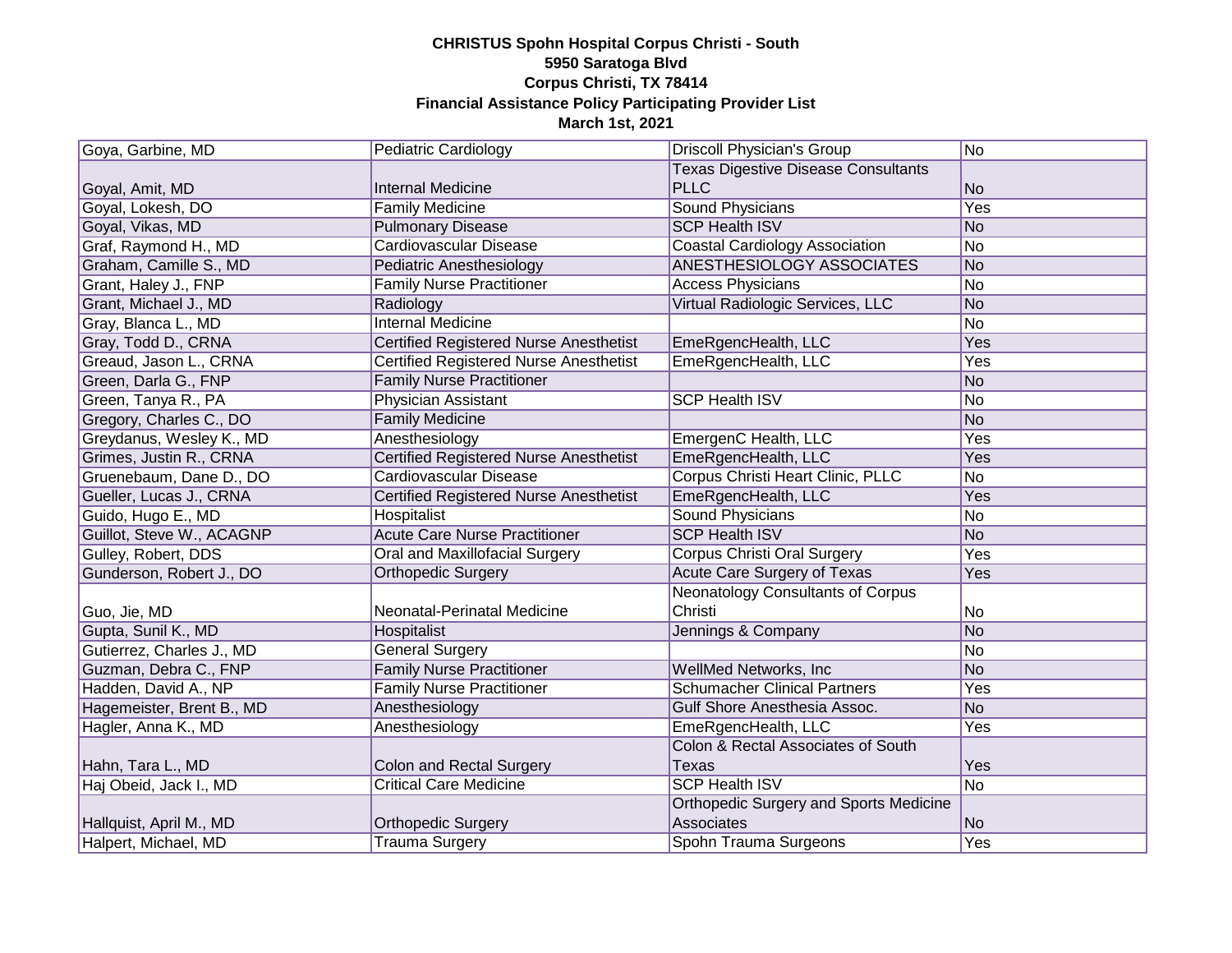| Hamilton, Chanse A., FNP        | <b>Family Nurse Practitioner</b>              | <b>Schumacher Clinical Partners</b>      | Yes            |
|---------------------------------|-----------------------------------------------|------------------------------------------|----------------|
| Hamilton, Murray O., MD         | Diagnostic Radiology                          | VIRTUAL RADIOLOGIC PRO., LLC             | No             |
| Hamisch, Brandon T., DO         | <b>Family Medicine</b>                        | <b>Coastal Bend Family Medicine</b>      | No             |
| Hamoud, Naktal S., MD           | <b>Clinical Cardiac Electrophysiology</b>     | UT Health - EP Heart                     | N <sub>o</sub> |
| Hamrick, Cody D., CRNA          | <b>Certified Registered Nurse Anesthetist</b> | EmeRgencHealth, LLC                      | Yes            |
| Hanisch, Ryan J., MD            | Radiology                                     | Radiology & Imaging of South Texas       | <b>Yes</b>     |
|                                 |                                               | Children's Physician Services of South   |                |
| Hanna, Ashley K., MD            | <b>Neurological Surgery</b>                   | Texas                                    | Yes            |
| Hanna, Hani K., MD              | <b>Pediatric Anesthesiology</b>               | Star Anesthesia PA                       | Yes            |
| Hannigan, John T., CRNA         | <b>Certified Registered Nurse Anesthetist</b> | EmeRgencHealth, LLC                      | <b>Yes</b>     |
| Hansen, Robert B., MD           | Radiology                                     | VIRTUAL RADIOLOGIC PRO., LLC             | N <sub>o</sub> |
| Hanson, Gabriel S., DO          | <b>Emergency Medicine</b>                     | <b>Schumacher Clinical Partners</b>      | Yes            |
|                                 |                                               | Hospitalist Medicine Physicians of Texas |                |
| Harhara, Haleema F., MD         | Hospitalist                                   | dba Sound Physician                      | Yes            |
| Hariharan, Ramesh, MD           | <b>Clinical Cardiac Electrophysiology</b>     |                                          | No             |
| Harrell, Nicholas A., MD        | <b>Emergency Medicine</b>                     | <b>Schumacher Clinical Partners</b>      | Yes            |
|                                 |                                               | Children's Physician Services of South   |                |
| Harris Boston, Catherine W., MD | Pediatric Hematology-Oncology                 | <b>Texas</b>                             | Yes            |
|                                 |                                               | Children's Physician Services of South   |                |
| Harris, Andrea D., MD           | Pediatrics                                    | Texas                                    | Yes            |
| Hart, Maurene E., DO            | <b>Family Medicine</b>                        | Thomas Spann Clinic, PA                  | N <sub>o</sub> |
| Hartman, Emily A., DO           | Pediatrics                                    | <b>ABC Pediatrics PA</b>                 | No             |
| Hartman, John A., DO            | <b>Family Medicine</b>                        | Thomas Spann Clinic, PA                  | No             |
| Hartman, Samuel C., MD          | <b>Family Medicine</b>                        |                                          | No             |
| Hartquist, Cara M., DO          | <b>Family Medicine</b>                        | <b>Primary Care and Wellness</b>         | No             |
| Harvey, Aaron M., MD            | Pathology - Anatomic                          | Pathology Associates of CC               | Yes            |
| Harvey, Ryan J., MD             | Anesthesiology                                | <b>Gulf Shore Anesthesia Associates</b>  | No             |
| Hassanin, Salsabeal S., DO      | Hospitalist                                   | <b>Advinity Hospitalist Group</b>        | No             |
| Hatridge, John I., MD           | Anesthesiology                                | Gulf Shore Anesthesia Assoc.             | No             |
| Haun, Edwin S., DO              | <b>Family Medicine</b>                        |                                          | No             |
|                                 |                                               | Corpus Christi Oral & Maxillofacial      |                |
| Haynes, Kenneth D., DDS         | Oral and Maxillofacial Surgery                | Surgeons, PC                             | Yes            |
| Hearn, Eric M., CRNA            | <b>Certified Registered Nurse Anesthetist</b> | EmeRgencHealth, LLC                      | Yes            |
| Heath, Paul W., MD              | <b>Cardiovascular Disease</b>                 | Corpus Christi Heart Clinic, PLLC        | No             |
| Hein, Anthony N., MD            | Radiology                                     | Radiology & Imaging of South Texas       | Yes            |
|                                 |                                               | <b>CHRISTUS Spohn Med Grp Coastal</b>    |                |
| Hendricks, Marian K., DO        | <b>Family Medicine</b>                        | <b>Bend Family Medicine</b>              | No             |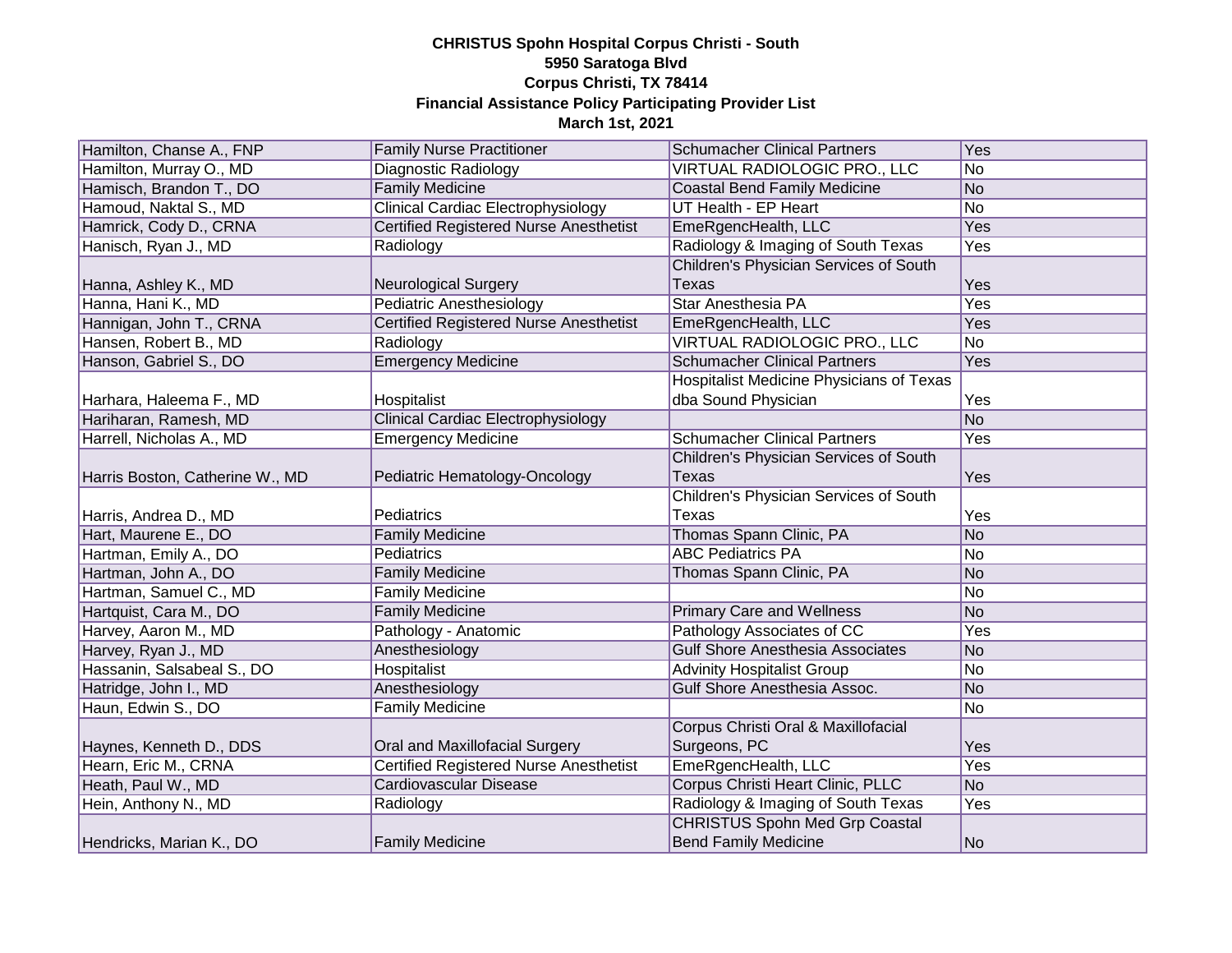| Hendrickson, Stephen M., NP |                                               | <b>SCP Health ISV</b>                       | No             |
|-----------------------------|-----------------------------------------------|---------------------------------------------|----------------|
| Hensley, Katherine H., MD   | Pediatrics                                    | Coastal Children's Clinic, PA               | No             |
| Hermsen, Vernon M., MD      | Ophthalmology                                 | South Texas Retina Consultants, LLP         | Yes            |
| Hernandez, Michael A., MD   | Psychiatry                                    | M Hernandez MD PLLC                         | No             |
| Hernandez, Steve, FNP       | <b>Family Nurse Practitioner</b>              |                                             | N <sub>o</sub> |
| Herrick, John B., DO        | <b>Emergency Medicine</b>                     | <b>Schumacher Clinical Partners</b>         | Yes            |
| Heusner Banks, Kyla, MD     | Hospitalist                                   | <b>Sound Physicians</b>                     | <b>Yes</b>     |
| Higdon, William T., CRNA    | <b>Certified Registered Nurse Anesthetist</b> | EmeRgencHealth, LLC                         | Yes            |
| Hill, Tina E., AGACNP       | <b>Acute Care Nurse Practitioner</b>          | <b>SCP Health ISV</b>                       | No             |
| Hines, Aisha, DO            | Psychiatry                                    |                                             | No             |
|                             |                                               | <b>Coastal Cosmetic and Plastic Surgery</b> |                |
| Hinojosa, Cassidy D., MD    | <b>Plastic Surgery</b>                        | Center                                      | No             |
| Hinojosa, Richard, MD       | Hospitalist                                   |                                             | No             |
|                             |                                               | CHRISTUS Spohn Med Grp Fam Med              |                |
| Hinojosa, Yvonne H., MD     | <b>Family Medicine</b>                        | Acad Ctr - Central                          | No             |
| Hinton, Mark Allan, MD      | Psychiatry                                    | Asana Integrated Medical Group              | No             |
| Hirani, Zishan A., MD       | <b>Obstetrics &amp; Gynecology</b>            | Innovations in Women's Health               | No             |
| Hlaing, Kyin, MD            | <b>Hospitalist</b>                            | WellMed Networks, Inc                       | No             |
| Hobbs, Susan M., NP-AC      | <b>Acute Care Nurse Practitioner</b>          | <b>CC Urology Group</b>                     | No             |
| Hodges, Brian N., DO        | <b>Orthopedic Surgery</b>                     | <b>Acute Care Surgery of Texas</b>          | Yes            |
| Holland, Seth R., PA        | Physician Assistant                           | <b>SCP Health ISV</b>                       | No             |
| Holmes, Ted W., CRNA        | <b>Certified Registered Nurse Anesthetist</b> | EmeRgencHealth, LLC                         | Yes            |
| Hope, Donald N., MD         | <b>Orthopedic Surgery</b>                     | Acute Care Surgery of Texas                 | Yes            |
| Hopkins, Jeff L., CRNA      | <b>Certified Registered Nurse Anesthetist</b> | EmeRgencHealth, LLC                         | Yes            |
|                             |                                               | Children's Physician Services of South      |                |
| Hopkins, Kevin S., MD       | <b>Plastic Surgery</b>                        | Texas                                       | Yes            |
| Horn, Chelsea M.            |                                               |                                             | No             |
| Horn, Erica N., MD          | Obstetrics & Gynecology                       | COASTAL BEND WOMENS CENTER                  | No             |
| Horn, Josephine A., MD      | Pediatrics                                    | Naval Health Clinic                         | No             |
| Horton, Rodney P., MD       | <b>Clinical Cardiac Electrophysiology</b>     | Texas Cardiac Arrhythmia                    | No             |
| How, Remealle, MD           | <b>Trauma Surgery</b>                         | Spohn Trauma Surgeons                       | Yes            |
| Howell, Scott W., MD        | <b>Internal Medicine</b>                      |                                             | No             |
| Hranitzky, Patrick M., MD   | Cardiovascular Disease                        | Texas Cardiac Arrhythmia, PLLC              | No             |
| Hsiang, Jim Y., MD          | <b>Radiation Oncology</b>                     | Corpus Christi Urology Group, PLLC          | Yes            |
| Hubert, Kelli M., FNP       | <b>Family Nurse Practitioner</b>              | <b>Schumacher Clinical Partners</b>         | Yes            |
| Hughes Jr., Douglas E., MD  | Radiology                                     | Virtual Radiologic Corporation, Inc.        | No             |
| Hummer, Michael G., MD      | Neurology                                     |                                             | No             |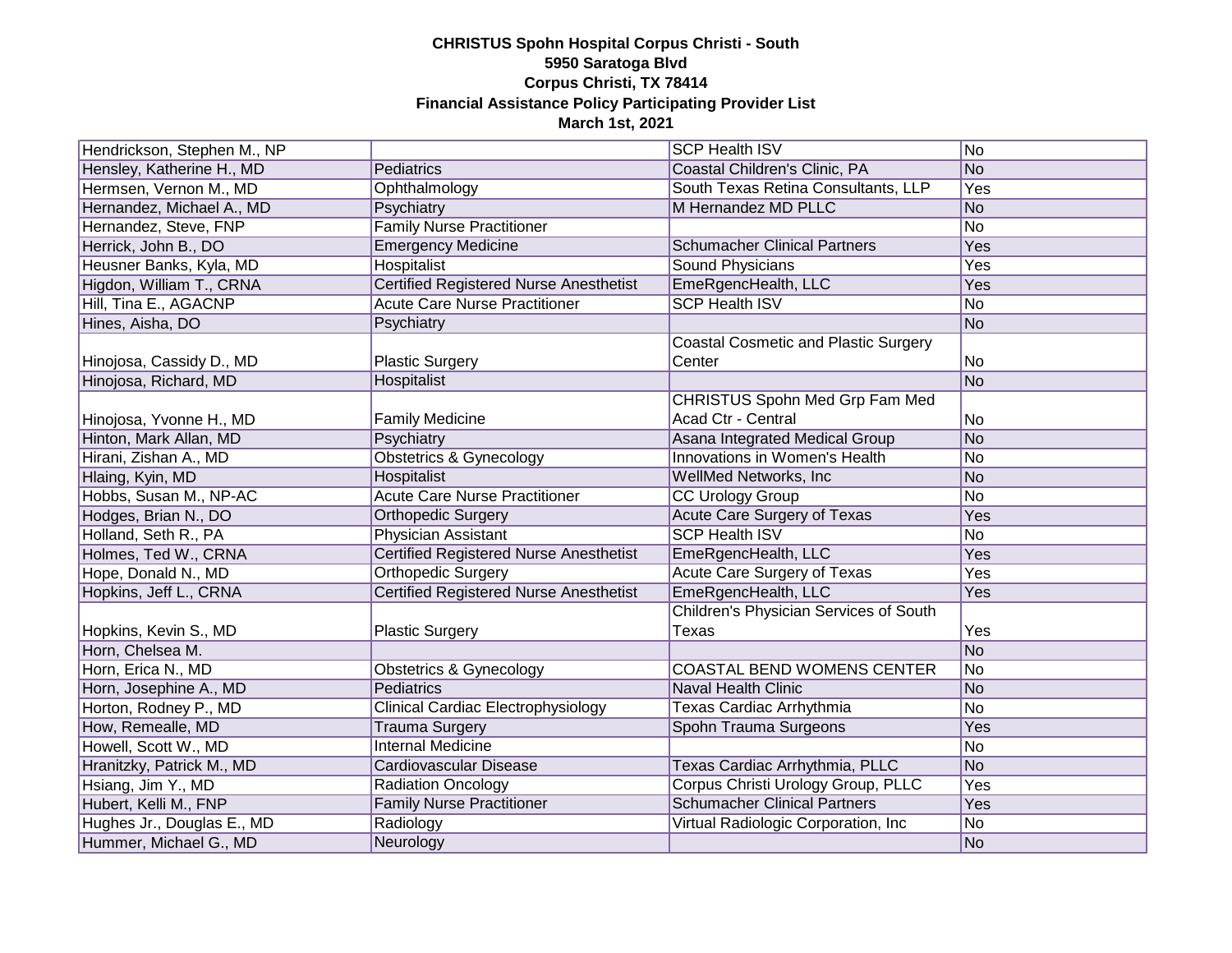| Hunsaker, Jerry D., MD     | Ophthalmology                                 |                                       | No             |
|----------------------------|-----------------------------------------------|---------------------------------------|----------------|
| Hussain, Saad, DO          | Anesthesiology                                | EmeRgencHealth, LLC                   | Yes            |
| Hussain, Yessar M., MD     | Neurology                                     | Impulse Monitoring (NuVasive, Inc.)   | No             |
| Hutzler, Sean M., MD       | <b>Emergency Medicine</b>                     | <b>Schumacher Clinical Partners</b>   | Yes            |
| Hyde, Mary Joy S., DO      | <b>Obstetrics &amp; Gynecology</b>            | OB & GYN Associates of CC             | Yes            |
| Hyson, Morton I., MD       | Telemedicine                                  | <b>CNS Diagnostics INC</b>            | No             |
|                            |                                               | CHRISTUS Spohn Med Grp Fam Med        |                |
| Ireton, Elmer S., MD       | <b>Family Medicine</b>                        | Acad Ctr - Central                    | No             |
| Islam, Shah F., MD         | Nephrology                                    | Kidney Specialists of South Texas, PA | <b>Yes</b>     |
| Italiya, Shani B., DO      | <b>Emergency Medicine</b>                     | <b>Schumacher Clinical Partners</b>   | <b>Yes</b>     |
| Jackson, Paul B., DO       | <b>Emergency Medicine</b>                     | Spohn Schumacher Clinical Partners    | Yes            |
|                            |                                               | Driscoll Maternal & Fetal Physicians  |                |
| Jaekle, Ronald K., MD      | <b>Obstetrics &amp; Gynecology</b>            | Group                                 | No             |
| Jakubowski, Wieslaw J., MD | Pediatric Emergency Medicine                  |                                       | No             |
| Jifi-Bahlool, Haitham, MD  | <b>Internal Medicine</b>                      |                                       | No             |
|                            |                                               | Bay Area Kidney Disease Physicians,   |                |
| Jifi-Bahlool, Samer I., MD | Nephrology                                    | <b>LLP</b>                            | Yes            |
|                            |                                               | CHRISTUS Spohn Med Grp Fam Med        |                |
| Jimenez, Alejandro, MD     | <b>Family Medicine</b>                        | Acad Ctr - Central                    | No             |
| Jindal, Nidhi, MD          | <b>Critical Care Medicine</b>                 | <b>SCP Health ISV</b>                 | Yes            |
| Joe, Roger G., MD          | Psychiatry                                    | Asana Integrated Medical Group        | No             |
| Joglar, Javier E., MD      | <b>Pediatric Anesthesiology</b>               | ANESTHESIOLOGY ASSOCIATES             | No             |
| Johnson, Jeffrey D., DO    | Hospitalist                                   | <b>TeamHealth</b>                     | No             |
| Jones, Brianna K., DO      | <b>Family Medicine</b>                        | Family Medicine Academic Center       | No             |
| Jones, Michael F., MD      | Anesthesiology                                | EmergencHealth                        | Yes            |
| Jones, Steven C., CRNA     | <b>Certified Registered Nurse Anesthetist</b> | Bay Area Anesthesia Associates        | N <sub>o</sub> |
| Jones, Warren L., CRNA     | <b>Certified Registered Nurse Anesthetist</b> | EmeRgencHealth, LLC                   | Yes            |
| Jordan, Jacob I., CRNA     | <b>Certified Registered Nurse Anesthetist</b> | EmeRgencHealth, LLC                   | Yes            |
| Juan, Vicente M., MD       | <b>General Surgery</b>                        |                                       | No             |
| Jung III, Harry H., MD     | Anesthesiology                                | EmeRgencHealth, LLC                   | Yes            |
| Kaasam, Sriveer, MD        | <b>Family Medicine</b>                        | <b>Sound Physicians</b>               | Yes            |
|                            |                                               | Ear Nose and Throat Associates of     |                |
| Kaden, Andreas, MD         | Otolaryngology                                | Corpus Christi                        | N <sub>o</sub> |
| Kalakunja, Aroon, MD       | <b>Internal Medicine</b>                      | <b>Sound Physicians</b>               | Yes            |
| Kalapurayil, Mathew S., DO | <b>Internal Medicine</b>                      | <b>Advinity Hospitalist Group</b>     | No             |
| Kaldas, Abeer A., MD       | Nephrology                                    | <b>Comprehensive Kidney Care</b>      | Yes            |
| Kale, Santosh S., MD       | <b>Internal Medicine</b>                      | <b>Sound Physicians</b>               | Yes            |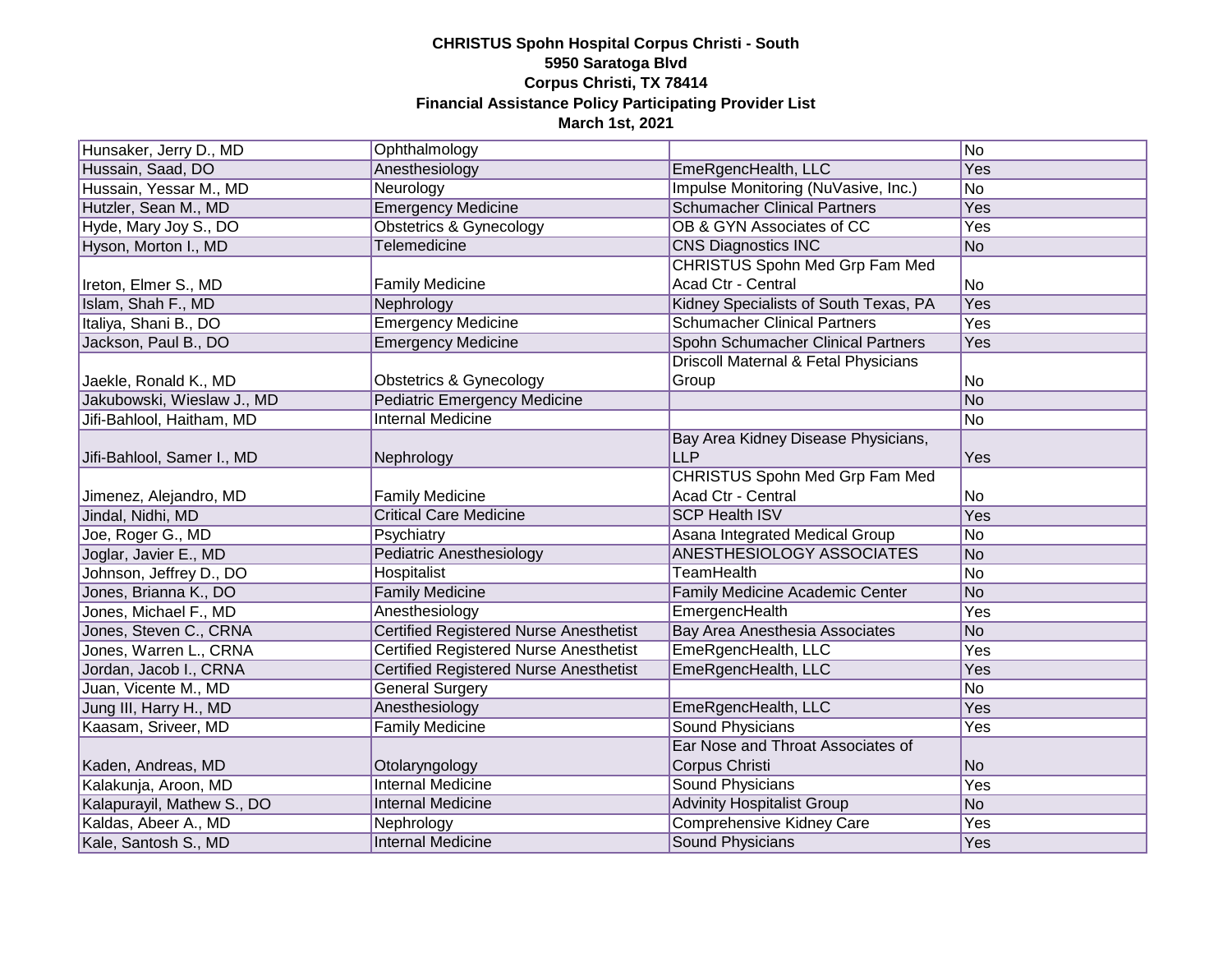| Kaler, Lawrence W., MD     | Diagnostic Radiology                          | Virtual Radiologic Corporation, Inc.          | No  |
|----------------------------|-----------------------------------------------|-----------------------------------------------|-----|
| Kamat, Suraj G., MD        | Cardiovascular Disease                        | Alice Heart and Vascular Center               | No  |
| Kao, Gary, MD              | <b>Pain Medicine</b>                          | <b>Interventional Pain Management</b>         | No  |
| Karagas, Michael D., MD    | Obstetrics & Gynecology                       | <b>OB Hospitalist Group</b>                   | No  |
|                            |                                               | University of Texas Health Science            |     |
| Karia, Ravi A., MD         | <b>Orthopedic Surgery</b>                     | Center at San Antonio                         | No  |
| Karim, Shaheen P., MD      | Ophthalmology                                 | <b>Coastal Bend Retina</b>                    | No  |
| Kash, Donald J., MD        | <b>Diagnostic Radiology</b>                   | Virtual Radiologic Services, LLC              | No  |
| Kastl, Angela M., NP       | <b>Family Nurse Practitioner</b>              | <b>Schumacher Clinical Partners</b>           | Yes |
| Kennedy III, Paul A., DDS  | Pediatric Dentistry                           | <b>Kennedy Dental Care</b>                    | No  |
| Kenny, Colin M., DO        | <b>Emergency Medicine</b>                     | <b>Schumacher Clinical Partners</b>           | Yes |
| Kenyherz, Gregory E., MD   | Diagnostic Radiology                          | Virtual Radiologic Corporation, Inc           | No  |
| Kessler, David J., MD      | Cardiovascular Disease                        | Texas Cardiac Arrhythmia                      | No  |
| Kessler, Larry S., MD      | Diagnostic Radiology                          | Virtual Radiologic Professionals, LLC         | No  |
| Khan, Alamgir A., MD       | <b>Pulmonary Disease</b>                      | <b>Pulmonary Associates of Corpus Christi</b> | No  |
| Khan, Bilal N., MD         | <b>Pulmonary Disease</b>                      | <b>SCP Health ISV</b>                         | No  |
| Khan, Faisal N., MD        | Nephrology                                    |                                               | No  |
| Khan, Muhammad S., MD      | <b>Pediatric Cardiology</b>                   | <b>Driscoll Physicians Group</b>              | No  |
| Khateeb, Fahad N., MD      | <b>Family Medicine</b>                        | <b>Sound Physicians</b>                       | Yes |
|                            |                                               | <b>CHRISTUS Spohn Med Grp Fam Med</b>         |     |
| Khatibi, Esther, MD        | <b>Family Medicine</b>                        | Acad Ctr - Central                            | No  |
| Khimani, Sultana A., MD    | Obstetrics & Gynecology                       | Southside Womens Center, PA                   | No  |
| Kim, Jae D., MD            | Gastroenterology                              | <b>Corpus Christi Gastroenterology</b>        | Yes |
| Kingsley, Benjamin K., MD  | <b>Emergency Medicine</b>                     | <b>Schumacher Clinical Partners</b>           | Yes |
| Klimisch, Justin J., MD    | <b>Orthopedic Surgery</b>                     | Orthopedic Associates of CC                   | No  |
| Kline, Albert C., DPM      | Podiatry                                      | <b>Podiatry Associates</b>                    | No  |
| Koehler, Charlene D., CRNA | <b>Certified Registered Nurse Anesthetist</b> | EmeRgencHealth, LLC                           | Yes |
|                            |                                               | Children's Physician Services of South        |     |
| Koehler, Shannon M., MD    | <b>General Surgery</b>                        | Texas                                         | Yes |
|                            |                                               | Bay Area Kidney Disease Physicians,           |     |
| Konkimalla, Sridevi, MD    | Nephrology                                    | <b>LLP</b>                                    | No  |
| Koppula, Kavya, MD         | <b>Family Medicine</b>                        | <b>Sound Physicians</b>                       | Yes |
| Krall, Scott P., MD        | <b>Internal Medicine</b>                      |                                               | No  |
| Krishnan, Ravinderan, MD   | Ophthalmology                                 | The Eye Institute of Corpus Christi           | No  |
| Kuffel Jr., Ronald R., MD  | Ophthalmology                                 |                                               | Yes |
| Kulkarni, Suresh, MD       | Hospitalist                                   |                                               | No  |
| Lakshminarayan, Gowri, MD  | Neurology                                     |                                               | No  |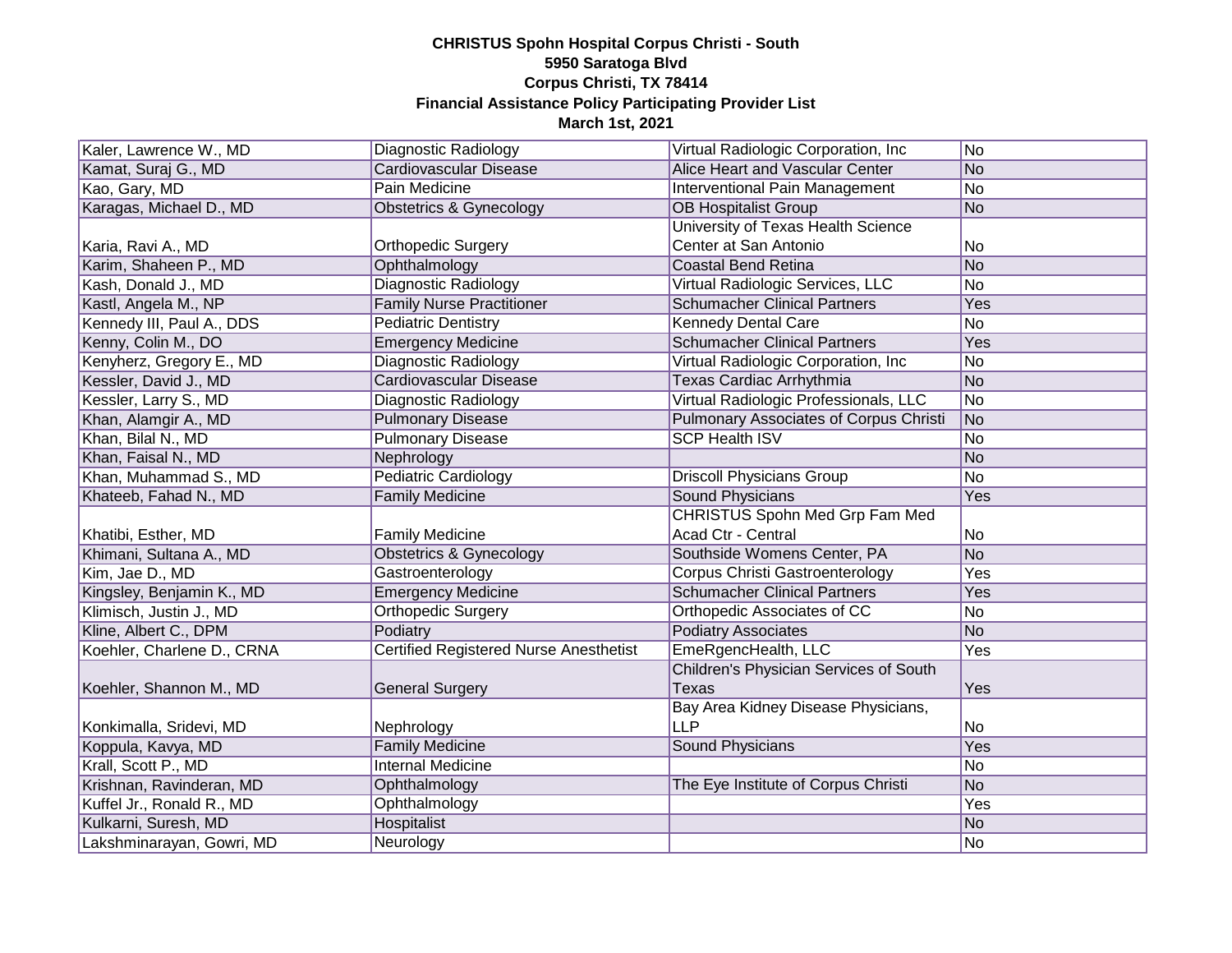| Lamoureux, Christine A., MD | Diagnostic Radiology                | Virtual Radiologic Professionals, LLC         | No  |
|-----------------------------|-------------------------------------|-----------------------------------------------|-----|
|                             |                                     | <b>WELLMED Specialists for Health South</b>   |     |
| Larkin, Allyson C., MD      | <b>Family Medicine</b>              | Medical                                       | No  |
| Larkins, Christopher G., MD | <b>Orthopedic Surgery</b>           | South Texas Bone and Joint                    | Yes |
| Lawhon, Rebecca A., NP-P    | <b>Perinatal Nurse Practitioner</b> |                                               | No  |
|                             |                                     | Foot & Ankle Specialists of Corpus            |     |
| Lawrence, Bradley T., DPM   | Podiatry                            | Christi, PLLC                                 | No  |
| Le, Dewey, DO               | Neurology                           | <b>Access Physicians</b>                      | No  |
| Lee Sang, Jerome A., MD     | <b>Internal Medicine</b>            |                                               | No  |
| Lee, Benjamin S., MD        | Nephrology                          | Kidney Specialists of South Texas, PA         | Yes |
| Lee, Jonathon A., MD        | Radiology                           | VIRTUAL RADIOLOGIC PRO., LLC                  | No  |
| Lee, Kang S., MD            | Physical Medicine & Rehabilitation  |                                               | No  |
| Lee, Rebekka A., DO         | <b>Emergency Medicine</b>           | Spohn Schumacher Clinical Partners            | Yes |
| Lee, Serei Y., DPM          | Podiatry                            |                                               | No  |
| Leeson, Ben A., MD          | <b>Emergency Medicine</b>           | <b>Schumacher Clinical Partners</b>           | Yes |
| Leeson, Kimberly, MD        | <b>Emergency Medicine</b>           | <b>Schumacher Clinical Partners</b>           | Yes |
| Leshin, Harold L., MD       | <b>Pediatrics</b>                   |                                               | No  |
| Lesperance, Richard N., MD  | <b>General Surgery</b>              | Spohn Trauma Surgeons                         | Yes |
| Lewis, Leah D., PA          | Physician Assistant                 | <b>SCP Health ISV</b>                         | No  |
|                             |                                     | <b>Orthopedic Surgery and Sports Medicine</b> |     |
| Lewis, Robert Q., MD        | Orthopedic Surgery                  | Associates                                    | No  |
|                             |                                     | Driscoll Maternal & Fetal Physicians          |     |
| Li, Chao, MD                | Maternal-Fetal Medicine             | Group                                         | No  |
| Li, Guiyuan, MD             | Anatomic & Clinical Pathology       | Pathology Associates of Corpus Christi        | Yes |
| Liming, John D., MD         | <b>Pulmonary Disease</b>            | <b>SCP Health ISV</b>                         | No  |
| Lin, Robin F., MD           | Psychiatry                          |                                               | No  |
| Linsteadt, Joanna R., MD    | Gastroenterology                    | Abdominal Specialists of South Texas          | Yes |
| Lira Jr., Ernesto, MD       | <b>Pediatrics</b>                   |                                               | No  |
| Lira, Maria L., MD          | Pediatrics                          |                                               | No  |
| Lira, Noe, MD               | Obstetrics & Gynecology             |                                               | No  |
|                             |                                     | <b>CHRISTUS Family Medicine Academic</b>      |     |
| Liras, George N., DO        | <b>Family Medicine</b>              | Center-HPG                                    | No  |
| Liu, Li-Herng, MD           | Pain Medicine                       | Institute of Precision Pain Medicine          | No  |
| Lochner, Denise M., MD      | <b>Obstetrics &amp; Gynecology</b>  | COASTAL BEND WOMENS CENTER                    | No  |
| Loeffler, Paul W., MD       | Otolaryngology                      | Ear, Nose, and Throat Associates              | Yes |
|                             |                                     | Driscoll Maternal & Fetal Physicians          |     |
| Loftin, Ryan W., MD         | <b>Maternal-Fetal Medicine</b>      | Group                                         | No  |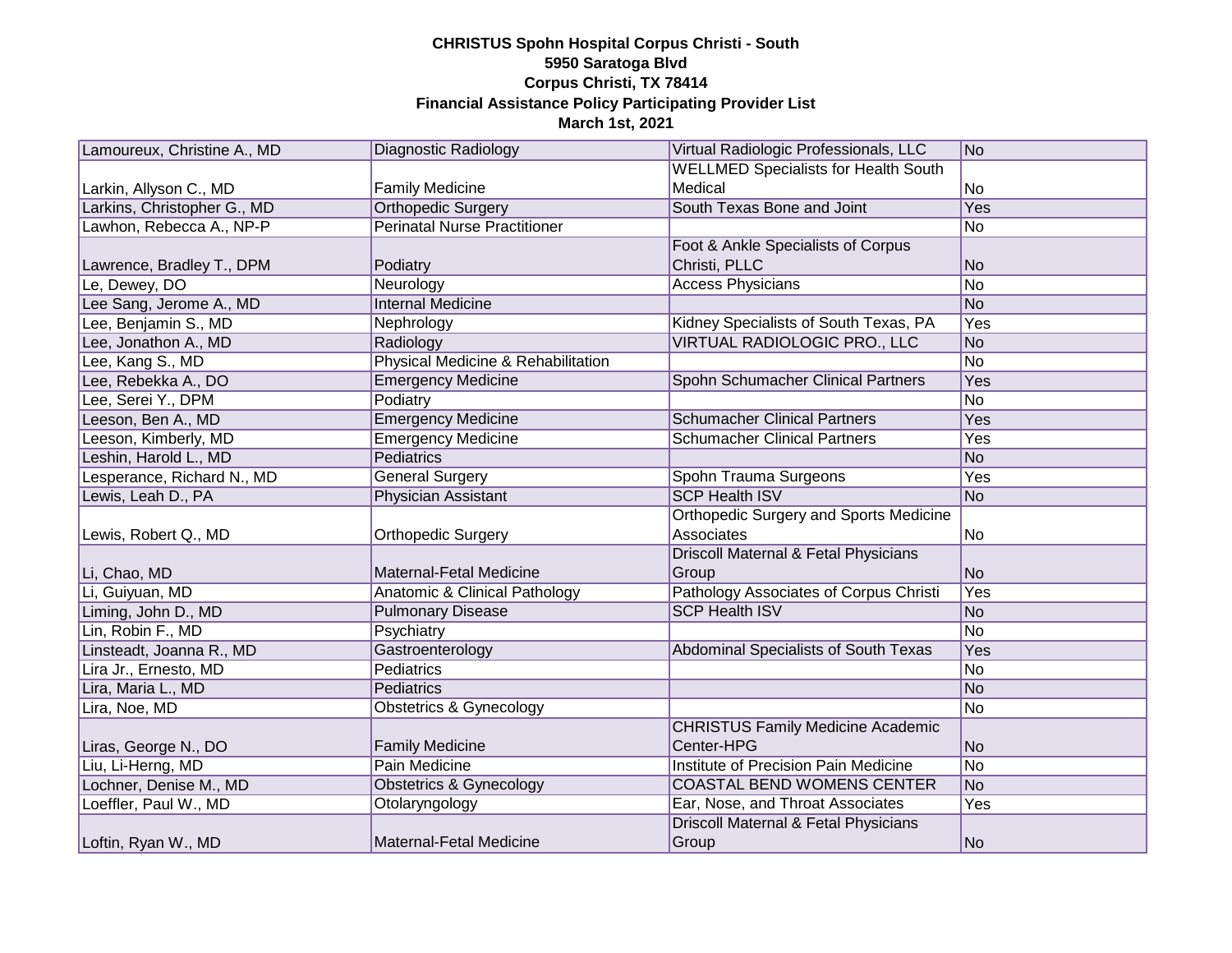| Longwell, Paxton J., MD     | Neurology                            | Corpus Christi Neurology                     | Yes |
|-----------------------------|--------------------------------------|----------------------------------------------|-----|
| Lopez Sanchez, Yasmin, MD   | <b>Internal Medicine</b>             | <b>Sound Physicians</b>                      | Yes |
| Lopez, Ana L., FNP          |                                      | Srikanth Ramachandruni, MD                   | No  |
| Lopez, Gabriel, MD          | Pain Medicine                        | Corpus Christi Pain Medicine                 | No  |
| Lopez, Hugo, NP             | <b>Family Nurse Practitioner</b>     |                                              | Yes |
|                             |                                      | <b>CHRISTUS Spohn Med Grp Coastal</b>        |     |
| Lopez, Veronica H., PA      | Physician Assistant                  | <b>Bend Family Medicine</b>                  | No  |
| Lopez-Lira, Thelma, MD      | Psychiatry                           |                                              | No  |
| Lovoi, Michael S., MD       | <b>Internal Medicine</b>             |                                              | No  |
| Lozano, Kay D., MD          | Diagnostic Radiology                 | Virtual Radiologic Professionals, LLC        | No  |
| Lucas, Peter B., MD         | <b>Telemedicine</b>                  |                                              | No  |
| Lucio, Kristin D., FNP      |                                      | <b>Schumacher Clinical Partners</b>          | Yes |
|                             |                                      | South Texas Mental Health Associates,        |     |
| Lusins III, John O., MD     | Psychiatry                           | PA                                           | No  |
| Lutz, James D., MD          | <b>Diagnostic Radiology</b>          | VIRTUAL RADIOLOGIC PRO., LLC                 | No  |
| Maawy, Ali A., MD           | <b>Surgical Oncology</b>             | <b>Surgical Associates of Corpus Christi</b> | Yes |
| Mace, Lynette N., AGNP      | <b>Acute Care Nurse Practitioner</b> | <b>SCP Health ISV</b>                        | No  |
| Macias, Blanca A., GNP      | <b>Acute Care Nurse Practitioner</b> | Sound Physicians                             | Yes |
| Macias, Brandon D., NP      |                                      | Thomas Spann Clinic, PA                      | No  |
| Macias, Melissa Y., MD, PhD | <b>Neurological Surgery</b>          | South Texas Brain & Spine Institute          | Yes |
|                             |                                      | South Texas Pulmonary & Critical Care        |     |
| Madappa, Tarun, MD          | <b>Pulmonary Disease</b>             | Associates                                   | Yes |
| Madarang, Eric L., DO       | Hospitalist                          | WellMed Networks, Inc.                       | Yes |
| Maggio, Vijay, MD           | Neurology                            | <b>Nuvasive Clinical Service</b>             | No  |
| Mahendrakar, Lokesh, MD     | Hospitalist                          | Sound Physicians                             | Yes |
| Maheshwari, Mukul P., MD    | Diagnostic Radiology                 | Radiology & Imaging of South Texas           | Yes |
| Mahmood, Aftab, MD          | Hematology/Oncology                  | Thomas Spann Clinic, PA                      | No  |
| Main, Ellis G., DO          | <b>Family Medicine</b>               | Northside Family Medicine                    | No  |
| Majka, Christopher P., MD   | Ophthalmology                        | <b>Texas Eye Care Network</b>                | No  |
| Makai, Balazs Z., MD        | Anesthesiology                       | EmeRgencHealth, LLC                          | Yes |
| Malik, Dawood I., MD        | Diagnostic Radiology                 | Virtual Radiologic Corporation, Inc.         | No  |
| Mallick, Deobrat C., MD     | Hospitalist                          | <b>Sound Physicians</b>                      | Yes |
| Maman, Daniel P., PA        | Physician Assistant                  | <b>SCP Health ISV</b>                        | No  |
| Manalo, Yvonne S., MD       | Hematology/Oncology                  | Coastal Bend Cancer Center, PA               | No  |
| Mangipudi, Murthy V., MD    | Psychiatry                           | SO TX PSYCHIATRY ASSOC., PA                  | No  |
| Mangla, Narain D., MD       | <b>Cardiovascular Disease</b>        |                                              | No  |
| Manton, Gabrielle M., NP    |                                      | <b>SCP Health ISV</b>                        | No  |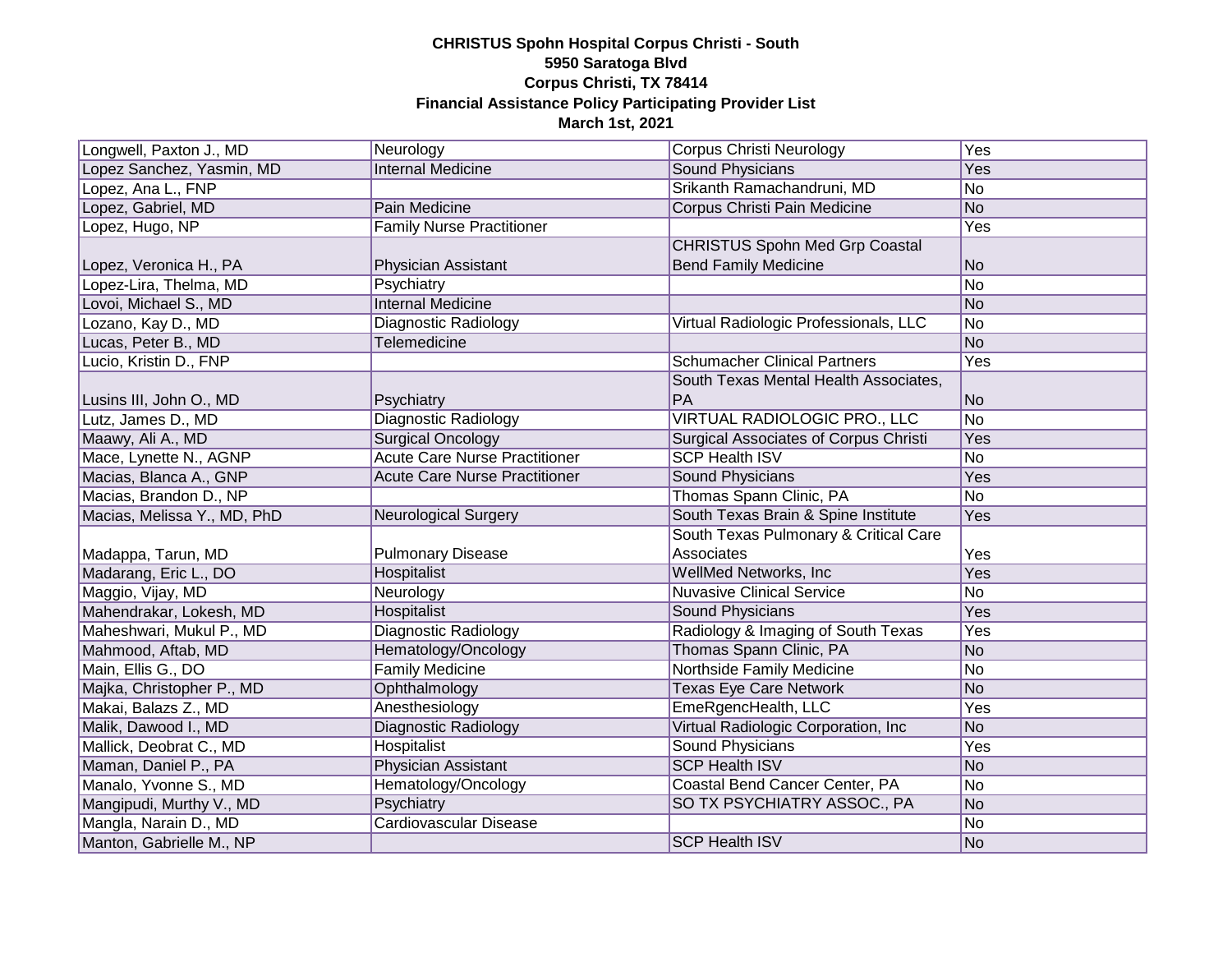| Marcelo, Marcel M., NP           | <b>Family Nurse Practitioner</b>     |                                                | No             |
|----------------------------------|--------------------------------------|------------------------------------------------|----------------|
| Martin, Amy, NP                  | <b>Acute Care Nurse Practitioner</b> | <b>SCP Health ISV</b>                          | No             |
| Martin, Dan F., MD               | <b>General Surgery</b>               | <b>Surgical Associates</b>                     | Yes            |
| Martin, Jonathan E., MD          | <b>Family Medicine</b>               | CC FAMILY MEDICINE CENTER, PA                  | No             |
| Martin, Kimberly B., MD          | Pediatrics                           | <b>ABC Pediatrics</b>                          | No             |
| Martinez, Edgar I., MD           | Anesthesiology                       |                                                | No             |
| Martinez, Frank E., MD           | <b>Family Medicine</b>               |                                                | No             |
| Martinez-Quinonez, Carlos E., MD | <b>Cardiovascular Disease</b>        | <b>Cardiology Associates of Corpus Christi</b> | Yes            |
| Maruvada, Umamaheswara R., MD    | Psychiatry                           | SO TX PSYCHIATRY ASSOC., PA                    | No             |
| Masciale, John P., MD            | <b>Orthopedic Surgery</b>            | Orthopedic Associates of CC                    | No             |
| Mason, Ajani W., MD              | Hospitalist                          | Sound Physicians                               | Yes            |
| Matar Enriquez, Raymundo G., MD  | Anesthesiology                       | Star Anesthesia, PA                            | No             |
| Matesick, Leslie D., DO          | <b>Emergency Medicine</b>            | <b>SCP Health ISV</b>                          | No             |
| Matthew, Earl B., MD             | <b>Infectious Disease</b>            |                                                | No             |
| May Jr, Robert A., MD            | Urology                              | Corpus Christi Urology Group, LLP              | Yes            |
|                                  | Acute Care Adult-Gerontology Nurse   |                                                |                |
| May, Jason R., AGACNP            | Practitioner                         | <b>SCP Health ISV</b>                          | Yes            |
| Maze-Rothstein, Galen MD         | Neurology                            | <b>NuVasive</b>                                | <b>No</b>      |
|                                  |                                      |                                                |                |
|                                  |                                      | Children's Physician Services of South         |                |
| Mba, Nkechi I., MD               | Pediatric Hematology-Oncology        | <b>Texas</b>                                   | Yes            |
| Mbadugha, Ifeanyi M., MD         | Pediatrics                           | CareVille Pediatrics, PA                       | No             |
| McCandless, Danielle L., DO      | <b>Family Medicine</b>               |                                                | No             |
| McCleery-Derrick, Susen D., FNP  | <b>Family Nurse Practitioner</b>     | Acute Care Surgery of Texas                    | Yes            |
| McClendon, Kyle R., PA           | Physician Assistant                  | <b>SCP Health ISV</b>                          | No             |
| McClure, Matthew C., DO          | <b>Emergency Medicine</b>            | Spohn Schumacher Clinical Partners             | Yes            |
| McCorvey, Barbara M., MD         | Radiology                            | Virtual Radiologic Corporation, Inc            | No             |
| McCracken, Ann B., MD            | <b>Trauma Surgery</b>                | Spohn Trauma Surgeons                          | Yes            |
| McCutchon, Michael D., MD        | Anesthesiology                       | Gulf Shore Anesthesia Assoc.                   | No             |
| McDaniel, Alma D., MD            | <b>Family Medicine</b>               | Family Medicine Academic Ctr. HPG              | No             |
| McDonnell, Kevin M., MD          | Radiology                            | Virtual Radiologic Corporation, Inc.           | No             |
| McIntosh, Robert W., DO          | Anesthesiology                       | EmeRgencHealth, LLC                            | Yes            |
| McKeever, John D., MD            | <b>Orthopedic Surgery</b>            | <b>SHORELINE ORTHOPEDICS</b>                   | N <sub>o</sub> |
| Mckinstry, Scott W., MD          | Cardiovascular Disease               | Cardiology Associates of Corpus Christi        | Yes            |
| Mclaughlin, Jennifer L., FNP     | <b>Family Nurse Practitioner</b>     | Corpus Christi Heart Clinic, PLLC              | No             |
| McLaughlin, Thomas J., DO        | <b>Emergency Medicine</b>            | <b>Schumacher Clinical Partners</b>            | Yes            |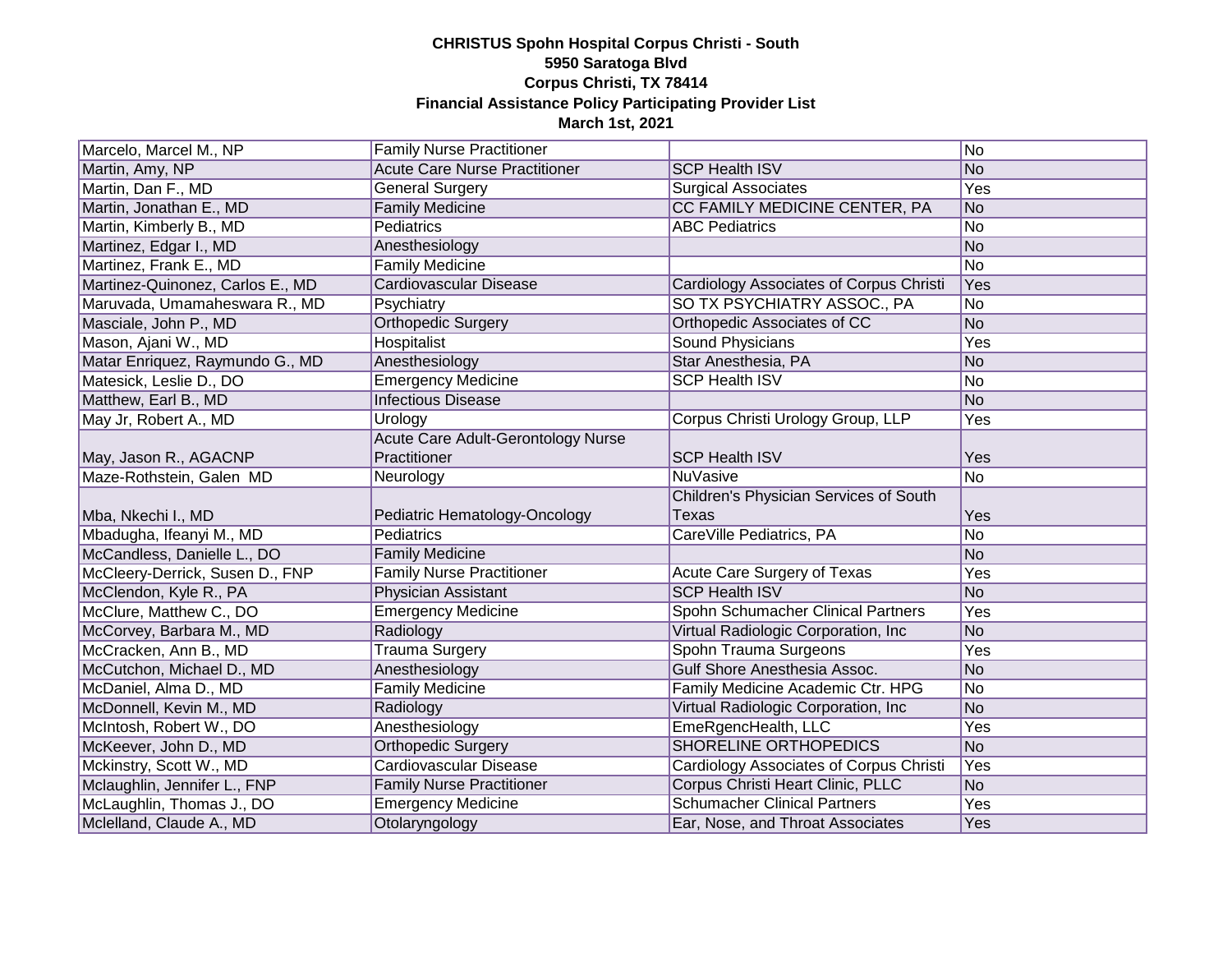|                                  |                                        | <b>CHRISTUS Family Medicine Academic</b> |     |
|----------------------------------|----------------------------------------|------------------------------------------|-----|
| McLemore, Kerrie R., MD          | <b>Family Medicine</b>                 | Center-HPG                               | No  |
| McNamara, Laura M., DO           | <b>Family Medicine</b>                 | <b>Advinity Hospitalist Group</b>        | No  |
| Medina, Ma.Lucia C., MD          | Pediatrics                             | <b>ABC Pediatrics</b>                    | No  |
| Medley, Dylan B., MD             | <b>Emergency Medicine</b>              | <b>Schumacher Clinical Partners</b>      | Yes |
| Mehta, Inder D., MD              | Cardiothoracic Surgery                 | <b>Driscoll Physician's Group</b>        | No  |
| Melgoza, Victor, MD              | <b>Family Medicine</b>                 |                                          | No  |
| Mendizabal, Jorge E., MD         | Neurology                              | <b>Corpus Christi Neurology</b>          | Yes |
| Mendoza, Rogelio, PA             | Physician Assistant                    | <b>Schumacher Clinical Partners</b>      | Yes |
| Menendez, Isabel C., MD          | Radiology                              | Radiology & Imaging of South Texas,      | Yes |
| Metta, Ramesh, MD                | <b>Internal Medicine</b>               | <b>Sound Physicians</b>                  | Yes |
| Michael, Jerry T., MD            | Pediatric Cardiology                   | <b>Driscoll Physician's Group</b>        | No  |
| Midyett, Ronald W., NP           |                                        | <b>Schumacher Clinical Partners</b>      | Yes |
| Migrino, Collen S., FNP          | <b>Family Nurse Practitioner</b>       | Regional Wound Care & Hyperbarics        | No  |
|                                  |                                        | Dr. Hector P. Garcia Memorial Family     |     |
| Miller, Emily A., FNP            | <b>Family Nurse Practitioner</b>       | <b>Health Center</b>                     | No  |
| Miller, Glenn R., DPM            | Podiatry                               | Glenn R. Miller, DPM                     | No  |
| Miller, Michael A., MD           | <b>Emergency Medicine</b>              | <b>Schumacher Clinical Partners</b>      | Yes |
| Minka, Sarah A., DO              | Dermatology                            | Alpesh D Desai DO PLLC                   | No  |
| Mintz, Michael L., MD            | Otolaryngology                         | Ear, Nose, and Throat Associates         | Yes |
|                                  |                                        |                                          |     |
| Miranda-Rodriguez, Egbert M., MD | Endocrinology, Diabetes and Metabolism |                                          | No  |
| Mirzoyan, Michael, MD            | <b>Pulmonary Disease</b>               | <b>SCP Health ISV</b>                    | No  |
| Misick, Lofton N., MD            | <b>Thoracic Surgery</b>                |                                          | No  |
| Mistroff, Jeffrey L., MD         | <b>Family Medicine</b>                 | Thomas Spann Clinic, PA                  | No  |
| Mitchell, Matthew J., CRNA       | Certified Registered Nurse Anesthetist | EmeRgencHealth, LLC                      | Yes |
| Mitchell, Robert S., MD          | Gastroenterology                       | Corpus Christi Gastroenterology          | Yes |
| Mobley, James A., MD             | <b>Family Medicine</b>                 | Medical Arts Clinic, PA                  | No  |
| Mock, Christopher S., DO         | <b>Emergency Medicine</b>              | <b>Schumacher Clinical Partners</b>      | Yes |
| Modak, Arvind G., MD             | <b>Internal Medicine</b>               |                                          | Yes |
| Moe, Naomie M., CRNA             | Certified Registered Nurse Anesthetist | EmeRgencHealth, LLC                      | Yes |
| Mohini, Shiv S., MD              | <b>Internal Medicine</b>               | Sound Physicians                         | Yes |
| Molina, Jurairat J., MD          | Allergy & Immunology                   | <b>CC Allergy Associates</b>             | No  |
| Moloney, Erica L., PA            | <b>Physician Assistant</b>             | <b>Schumacher Clinical Partners</b>      | Yes |
| Montemayor, Eduardo D., PA       | Physician Assistant                    | <b>SOUTH TEXAS RETINA</b>                | Yes |
| Montgomery, Katie M., FNP        |                                        | Comprehensive Kidney Care                | No  |
| Moody, Erin N., MD               | Diagnostic Radiology                   | Radiology and Imaging of South Texas     | Yes |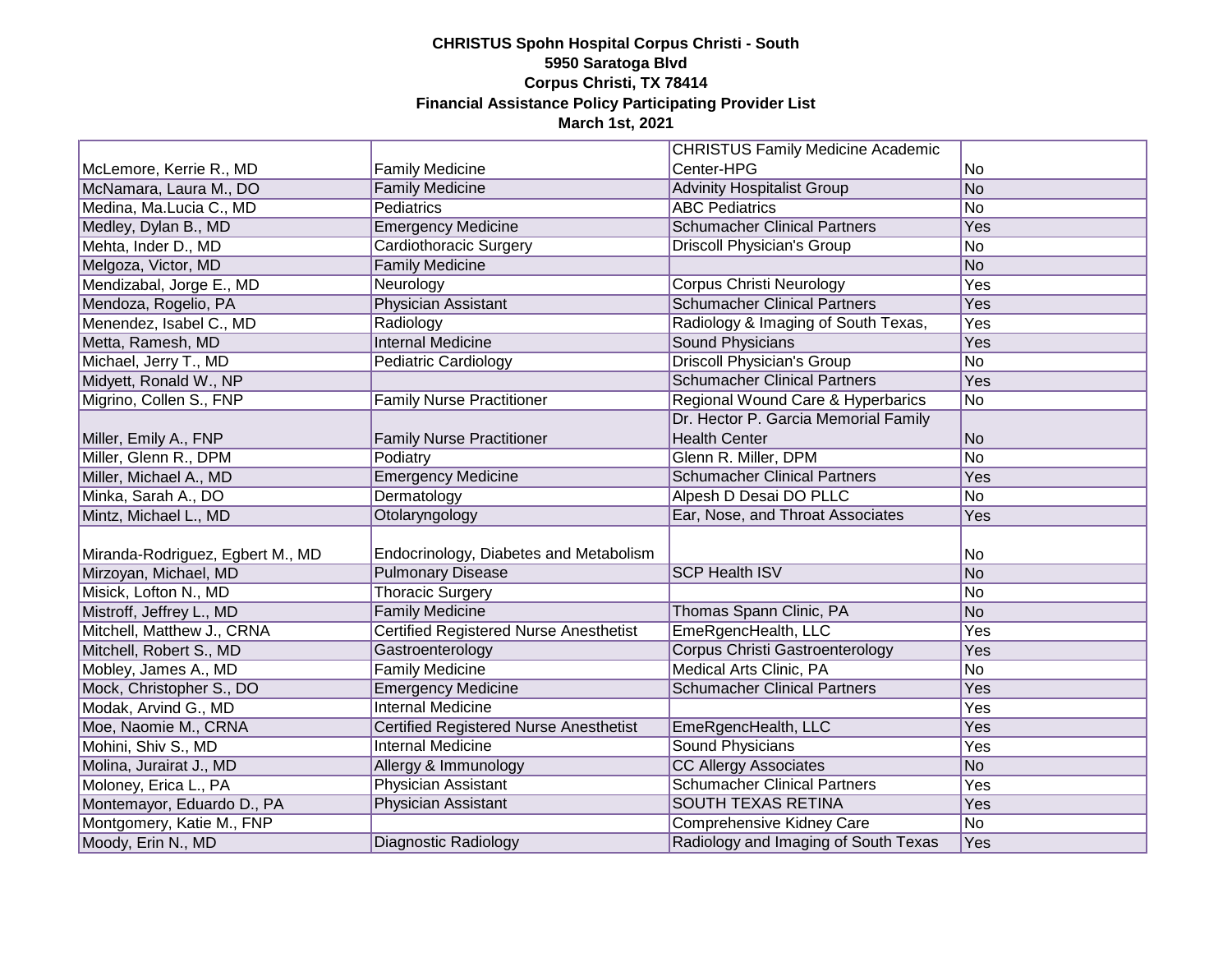| Moody, Lamar K., MD               | <b>Emergency Medicine</b>          | <b>Schumacher Clinical Partners</b>         | Yes       |
|-----------------------------------|------------------------------------|---------------------------------------------|-----------|
| Moore, Jacob J., MD               | Ophthalmology                      |                                             | Yes       |
| Morales, John M., MD              | <b>Thoracic Surgery</b>            | J. Mark Morales, MD, PA                     | Yes       |
| More, Snehal R., MD               | Radiology                          | Virtual Radiologic Corporation, Inc         | No        |
| Moreno, Tricia, FNP               | <b>Family Nurse Practitioner</b>   | <b>Schumacher Clinical Partners</b>         | Yes       |
| Morin Jr., Vincent G., DDS        | Dentistry                          |                                             | Yes       |
| Movva, Sunil, MD                  | <b>Internal Medicine</b>           | Sound Physicians                            | Yes       |
| Mukkara Siva, Rama Krishna R., MD | <b>Family Medicine</b>             | <b>Concord Medical Group</b>                | Yes       |
| Mulder, Michelle L., MD           | <b>Obstetrics &amp; Gynecology</b> | <b>OB Hospitalist Group</b>                 | No        |
| Munion, William M., MD            | <b>Emergency Medicine</b>          |                                             | Yes       |
| Muro Jr., Daniel, MD              | <b>Hospitalist</b>                 | <b>Inpatient Consultants of Texas</b>       | No        |
| Mwansa, Pearl Diana B., MD        | <b>Family Medicine</b>             | WellMed Networks, Inc                       | No        |
| Naismith, Robert A., MD           | Urology                            | Corpus Christi Urology Group, LLP           | Yes       |
|                                   |                                    | South Texas Pulmonary & Critical Care       |           |
| Narang, Rajeev, MD                | <b>Pulmonary Disease</b>           | Associates                                  | Yes       |
| Narcise, Maria Veronica V., MD    | Pediatrics                         | <b>Coastal Childrens Clinic PA</b>          | No        |
|                                   |                                    | <b>CHRISTUS Spohn Cancer Center-Santa</b>   |           |
| Nash, Michael E., MD              | Hematology/Oncology                | Fe                                          | No        |
| Navar, John J., MD                | Anesthesiology                     | <b>Gulf Shore Anesthesia Assoc.</b>         | No        |
| Ndebbio, Inyang, MD               | <b>Internal Medicine</b>           | Sound Physicians                            | Yes       |
| Neal, Heather A., PA              | Physician Assistant                | <b>SCP Health ISV</b>                       | No        |
| Neff, James M., MD                | <b>Internal Medicine</b>           |                                             | <b>No</b> |
| Neff, Peter C., MD                | <b>Orthopedic Surgery</b>          | The Orthopaedic Center of Corpus Christi No |           |
| Nelson, Erik R., DO               | <b>Internal Medicine</b>           | <b>Sound Physicians</b>                     | Yes       |
| Nelson, Lawrence E., DO           | <b>Trauma Surgery</b>              | Spohn Trauma Surgeons                       | Yes       |
|                                   |                                    | Radiology & Imaging of South Texas,         |           |
| Nelson, Steve M., MD              | Diagnostic Radiology               | LLP - Alameda Imaging Center                | Yes       |
| Neugebauer, Amber                 | <b>Emergency Medicine</b>          | Spohn Schumacher Clinical Partners          | Yes       |
| Newberry, William C., MD          | Ophthalmology                      | Eye Associates of Corpus Christi            | Yes       |
| Newsome, Donna E., MD             | Neurology                          | <b>Access Physicians</b>                    | No        |
| Newton, Claire D., PA             | <b>Physician Assistant</b>         | <b>Acute Care Surgery of Texas</b>          | Yes       |
| Newton, Will B., MD               | Anesthesiology                     | <b>Gulf Shore Anesthesia Associates</b>     | No        |
| Nguyen, Bao Phuong N., MD         | <b>Pediatric Anesthesiology</b>    | <b>ANESTHESIOLOGY ASSOCIATES</b>            | No        |
| Nguyen, Minh V., MD               | <b>Internal Medicine</b>           | <b>Thomas Spann Clinic</b>                  | No        |
| Nguyen, Thien A., MD              | <b>Pulmonary Disease</b>           | <b>SCP Health ISV</b>                       | No        |
|                                   |                                    | Children's Physician Services of South      |           |
| Nhlane, Ndina M., MD              | Pediatrics                         | Texas                                       | Yes       |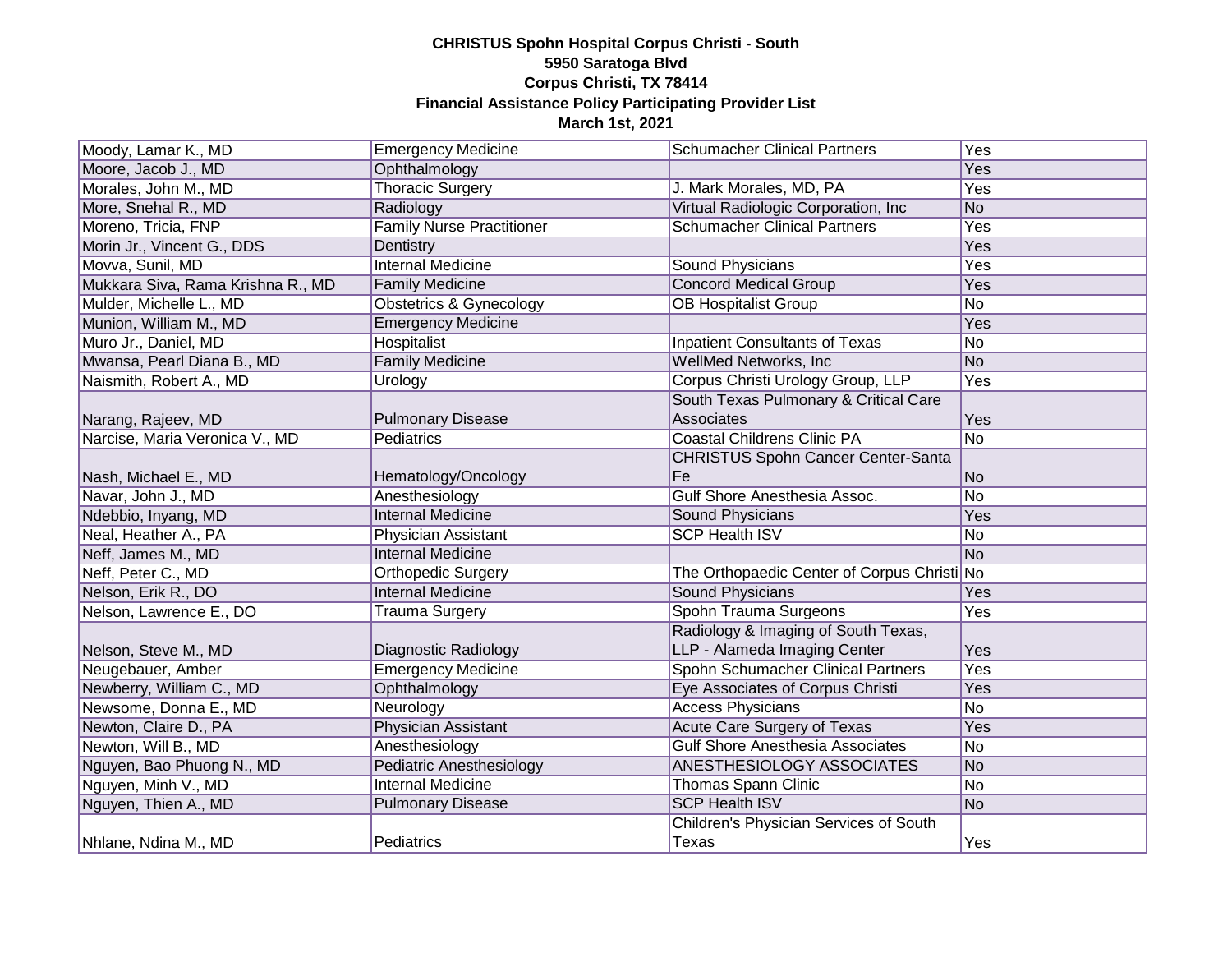| Nicell, Donald T., MD      | Radiology                                | Virtual Radiologic Corporation, Inc.            | No  |
|----------------------------|------------------------------------------|-------------------------------------------------|-----|
| Niravel, Angeli, DO        | <b>Hospitalist</b>                       | Sound Physician Hospitalist                     | Yes |
| Nisbet, Alan A., MD        | Urology                                  | Corpus Christi Urology Group, LLP               | No  |
| Nisimblat, Andres, MD      | <b>Family Medicine</b>                   |                                                 | No  |
| Nooruddin, Karim N., MD    | Nephrology                               | Kidney Specialists of South Texas, PA           | Yes |
| Noriega, Sandra I., MD     | <b>Obstetrics &amp; Gynecology</b>       | <b>COASTAL BEND WOMENS CENTER</b>               | No  |
| Novick, Michael K., MD     | Radiology                                | Virtual Radiologic Corporation, Inc.            | No  |
| Nowotny, Steven E., DO     | <b>Family Medicine</b>                   | <b>Inpatient Consultants of Texas</b>           | No  |
| Nwosu, Inemesit M., WHNCP  | <b>Women's Health Nurse Practitioner</b> | <b>COASTAL BEND WOMENS CENTER</b>               | No  |
| Obi, Chizoba C., MD        | Hospitalist                              | <b>Sound Physicians</b>                         | Yes |
| Odumusi, Kolawole, MD      | Pediatrics                               | <b>Pedicare Children's Clinic</b>               | No  |
| Ogah, Ediom, MD            | Hospitalist                              | Sound Physicians                                | Yes |
| Ogbodo, Emmanuel O., MD    | Hospitalist                              |                                                 | Yes |
|                            |                                          | Bay Area Kidney Disease Physicians,             |     |
| Ogbu, Chijioke E., MD      | Nephrology                               | <b>LLP</b>                                      | Yes |
| Ojadi, Vallier C., MD      | <b>Neonatal-Perinatal Medicine</b>       | <b>Gulf Coast Neonatology PLLC</b>              | No  |
|                            |                                          | <b>Hospitalist Medicine Physicians of Texas</b> |     |
| Ojelade, Olubunmi A., MD   | <b>Family Medicine</b>                   | dba Sound Physician                             | Yes |
| Okonkwo, Francis A., MD    | <b>Internal Medicine</b>                 | <b>Sound Physicians</b>                         | Yes |
| Okonkwo, Kingsley C., MD   | Pediatrics                               | <b>Pedicare Childrens Clinic</b>                | No  |
| O'Lavin, Blake B., MD      | Neurology                                |                                                 | Yes |
| Oloyo, Samuel D., MD       | <b>Internal Medicine</b>                 | South Texas Medical Associates                  | No  |
| Ommani, Sophia J., MD      | Obstetrics & Gynecology                  | <b>COASTAL BEND WOMENS CENTER</b>               | No  |
| Ong, EE Sing A., ACNP      |                                          | Inpatient Progressive Health of America         | No  |
| Oommen, Jacob K., MD       | Radiology                                | Virtual Radiologic Corporation, Inc.            | No  |
| Ortiz Jr, Victor B., MD    | <b>General Surgery</b>                   | <b>Surgical Associates</b>                      | Yes |
| Ortiz, Silvestre A., MD    | Diagnostic Radiology                     |                                                 | No  |
| Osborn, Patrick M., MD     | Orthopedic Surgery                       | Acute Care Surgery of Texas                     | Yes |
| Osborne, Isaac J., MD      | Hospitalist                              | <b>Sound Physicians</b>                         | Yes |
| Oshman, Robert D., MD      | Otolaryngology                           | Ear, Nose, and Throat Associates                | Yes |
| Oshman, Steven I., MD      | Pediatrics                               | Coastal Children's Clinic, PA                   | No  |
| Otero, Edwin G., MD        | <b>Family Medicine</b>                   |                                                 | No  |
| Otieno, Yvonne, MD         | Hospitalist                              | <b>Sound Physicians</b>                         | Yes |
| Owsley, Jimie, MD          | <b>Trauma Surgery</b>                    |                                                 | Yes |
| Oyediran, Babatunde O., MD | Anesthesiology                           | EmeRgencHealth, LLC                             | Yes |
| Ozcelik, Nazire, MD        | <b>Pediatric Cardiology</b>              | <b>Driscoll Physician's Group</b>               | No  |
| Pacheco, Nestor M., DPM    | Podiatry                                 |                                                 | No  |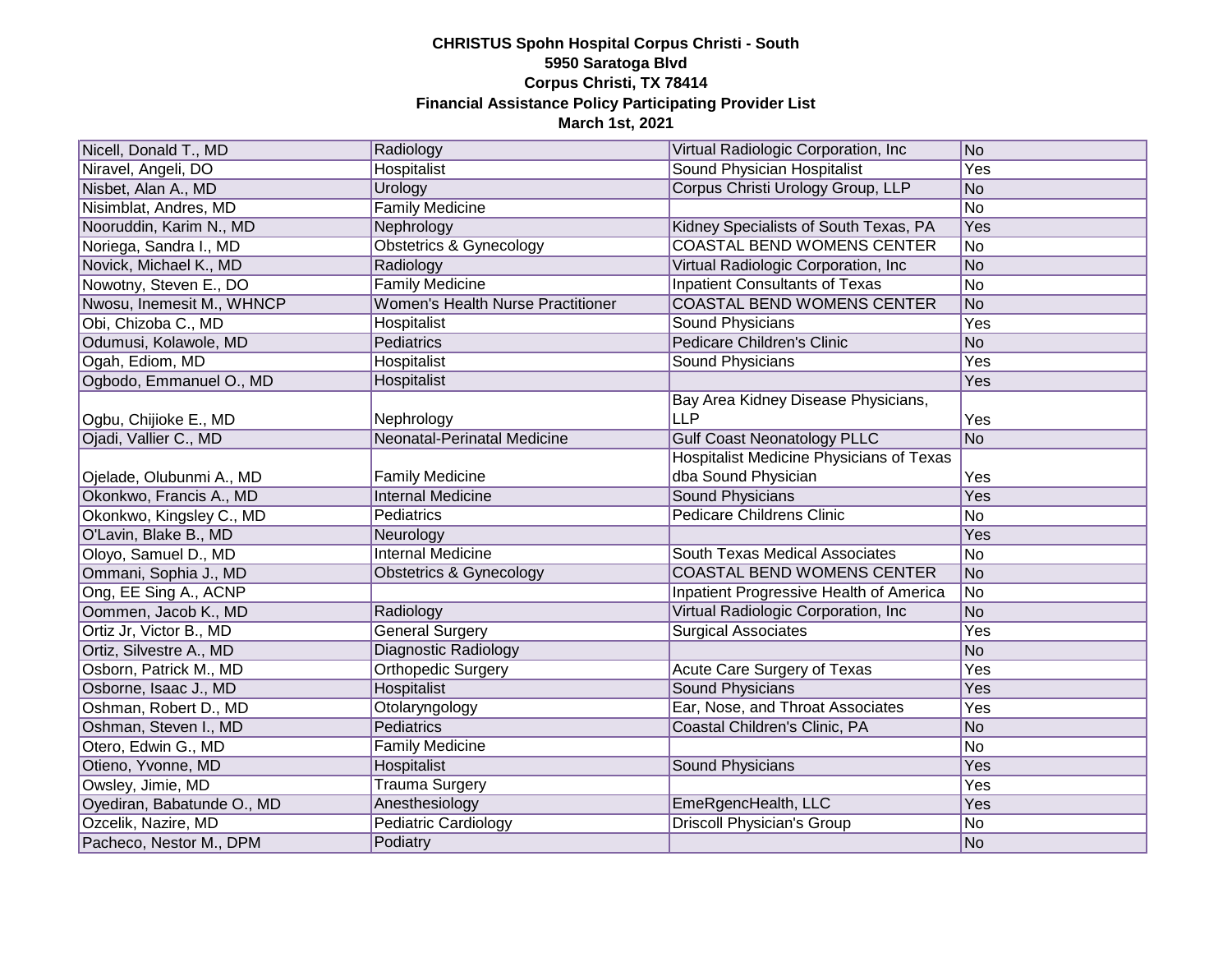| Padala, Kiran K., MD         | <b>Pulmonary Disease</b>                  | <b>SCP Health ISV</b>                         | No         |
|------------------------------|-------------------------------------------|-----------------------------------------------|------------|
|                              |                                           | <b>CHRISTUS Spohn Cancer Center-Santa</b>     |            |
| Panati, Swetha, MD           | Hematology/Oncology                       | Fe                                            | No         |
| Pandey, Vikas, MD            | Neurology                                 | <b>Access Physicians, PLLC</b>                | No         |
| Pappas, John D., MD          | <b>Cardiovascular Disease</b>             |                                               | <b>Yes</b> |
|                              |                                           | <b>CHRISTUS Spohn Cancer Center-</b>          |            |
| Parker, Padgett A., PA       | Physician Assistant                       | Northwest                                     | No         |
| Parmar, Audrey L., MD        | Pediatrics                                | <b>ABC</b> Pediatrics, PA                     | No         |
| Pastor, Christopher S., MD   | <b>Emergency Medicine</b>                 | <b>Schumacher Clinical Partners</b>           | Yes        |
| Patel, Anilkumar C., MD      | Pediatrics                                |                                               | No         |
| Patel, Ashvinkumar A., MD    | Pediatrics                                |                                               | No         |
| Patel, Chirag A., DO         | <b>Internal Medicine</b>                  | <b>Advinity Hospitalist Group</b>             | No         |
| Patel, Dhruti B., MD         | <b>Internal Medicine</b>                  | <b>TeamHealth</b>                             | No         |
| Patel, Girish A., MD         | Pediatrics                                |                                               | No         |
| Patel, Haroon I., MD         | <b>Pediatric Surgery</b>                  |                                               | No         |
| Patel, Kirtan R., MD         | Psychiatry                                |                                               | No         |
| Patel, Mihir V., MD          | <b>Internal Medicine</b>                  | Sound Physicians                              | Yes        |
| Pathikonda, Meena G., MD     | Obstetrics & Gynecology                   | Southside Womens Center, PA                   | No         |
|                              |                                           | <b>Orthopedic Surgery and Sports Medicine</b> |            |
| Patterson, Brian L., MD      | <b>Orthopedic Surgery</b>                 | Associates                                    | No         |
|                              | Interventional Radiology and Diagnostic   |                                               |            |
| Pavlus, John D., MD          | Radiology                                 | Radiology & Imaging of South Texas            | Yes        |
| Pearce, David E., MD         | <b>General Surgery</b>                    |                                               | Yes        |
| Pearce, Elsa C., PA          | Physician Assistant                       | <b>Schumacher Clinical Partners</b>           | Yes        |
| Pearce, Randy R., DO         | <b>Hospitalist</b>                        | <b>Advinity Hospitalist Group</b>             | No         |
| Pedersen, Craig S., DO       | <b>Emergency Medicine</b>                 | Spohn Schumacher Clinical Partners            | Yes        |
| Pedraza Jr., Ruben, MD       | Hospitalist                               | <b>WellMed Networks, Inc.</b>                 | No         |
| Peltier, Bradley G., MD      | Anesthesiology                            | Gulf Shore Anesthesia Assoc.                  | No         |
| Pennington, Brent L., MD     | <b>Hospitalist</b>                        | <b>Wound Centrics, LLC</b>                    | Yes        |
| Perez, Aimee M., FNP         | <b>Family Nurse Practitioner</b>          | <b>Schumacher Clinical Partners</b>           | Yes        |
| Perez, Karla A., MD          | <b>Family Medicine</b>                    | <b>WELLMED</b> at Calallen                    | No         |
| Perez, Raymond S., PA        | <b>Physician Assistant</b>                | South Texas Brain & Spine Institute           | Yes        |
| Perez, Tessa V., MD          | <b>Pediatrics</b>                         | <b>Driscoll Health Plaza</b>                  | No         |
|                              | <b>Acute Care Adult-Gerontology Nurse</b> |                                               |            |
| Perkins, Christy J., AGACNP  | Practitioner                              | Sound Physicians                              | Yes        |
| Perkins, Shane H., DO        | Hospitalist                               | <b>Advinity Hospitalist Group</b>             | No         |
| Pesina-Garcia, Ashley A., NP | <b>Nurse Practitioner</b>                 | Spohn Trauma Surgeons                         | No         |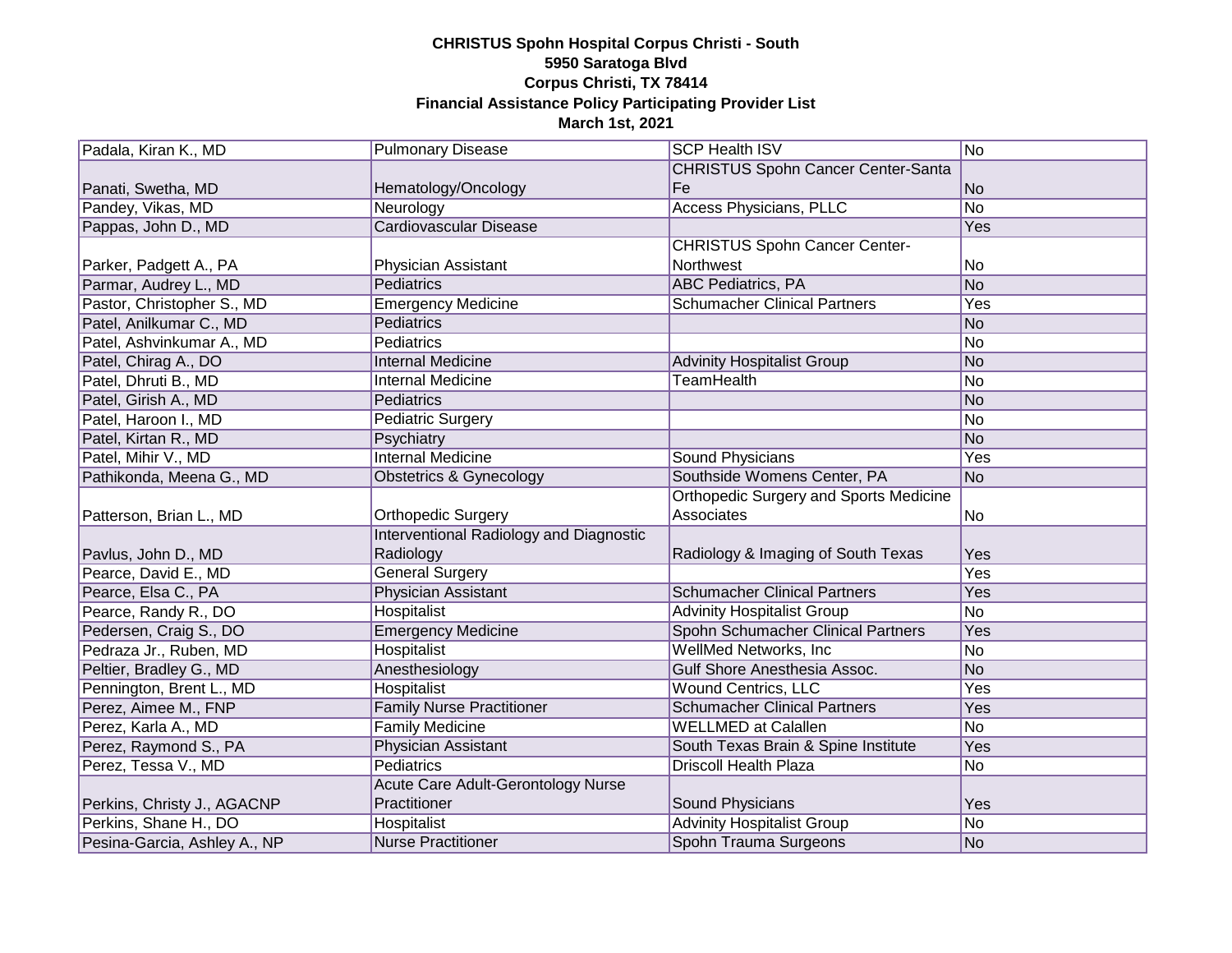| Peterson, Wylan C., MD      | <b>Internal Medicine</b>                      | Spohn Trauma Surgeons                     | Yes            |
|-----------------------------|-----------------------------------------------|-------------------------------------------|----------------|
| Petrila, Kimberly A., PA    | Physician Assistant                           | <b>Coastal Orthopaedics</b>               | No             |
| Petros, David P., MD        | Rheumatology                                  |                                           | No             |
| Pham, Rosalyn N., MD        | Anesthesiology                                | EmeRgencHealth, LLC                       | Yes            |
| Phenix, Larry L., CRNA      | <b>Certified Registered Nurse Anesthetist</b> | EmeRgencHealth, LLC                       | Yes            |
| Philbrick, Natalie W., DO   | <b>Internal Medicine</b>                      |                                           | Yes            |
| Piotrowski, Jonathan P., PA | Physician Assistant                           | <b>Schumacher Clinical Partners</b>       | <b>Yes</b>     |
| Pizarro, Maria D., MD       | <b>Obstetrics &amp; Gynecology</b>            | <b>COASTAL BEND WOMENS CENTER</b>         | No             |
| Plucknette, Benjamin F., DO | <b>Orthopedic Surgery</b>                     | Acute Care Surgery of Texas               | <b>Yes</b>     |
| Pollard, Ester B., MD       | Hematology/Oncology                           | Coastal Bend Oncology/Hematology          | <b>Yes</b>     |
| Pompa, Justin J., CRNA      | <b>Certified Registered Nurse Anesthetist</b> | EmeRgencHealth, LLC                       | Yes            |
| Pop-Moody, Adriana M., MD   | Rheumatology                                  |                                           | Yes            |
| Porter, John R., MD         | <b>Internal Medicine</b>                      | <b>Primary Care Services</b>              | No             |
| Potter, Ryan N., MD         | Pain Medicine                                 | Comprehensive Pain Management, PA         | No             |
| Praderio, Carolina, MD      | Obstetrics & Gynecology                       |                                           | No             |
| Praderio, Nestor H., MD     | Psychiatry                                    | <b>Psychiatric Consulting Services</b>    | No             |
| Prado, Alfonso M., MD       | <b>Neonatal-Perinatal Medicine</b>            | Neonatology Consultants of CC             | No             |
|                             |                                               | <b>Behavioral Health Center of Nueces</b> |                |
| Prater, Rodney A., PMHNP    | <b>Psychiatric Nurse Practitioner</b>         | County                                    | No             |
| Pratt, Allen, MD            | Diagnostic Radiology                          | VIRTUAL RADIOLOGIC PRO., LLC              | No             |
| Price, Brian S., MD         | <b>Emergency Medicine</b>                     | <b>Schumacher Clinical Partners</b>       | Yes            |
| Pruett, Wesley C., MD       | Teleradiology (Archived)                      | Virtual Radiologic Corporation, Inc       | No             |
| Puente, Joseph P., MD       | <b>Family Medicine</b>                        |                                           | No             |
| Puentes, Jairo A., MD       | Physical Medicine & Rehabilitation            |                                           | No             |
| Puentes, Rose M., PA        | Physician Assistant                           | <b>Schumacher Clinical Partners</b>       | Yes            |
| Purcell, Debra L., MD       | Pediatrics                                    | Coastal Children's Clinic, PA             | No             |
| Purdy, Jennifer M., NP      |                                               | <b>WellMed Networks Inc</b>               | No             |
| Puri, Muhammad Rehan A., MD | Psychiatry                                    |                                           | No             |
| Purifoy, Eric T., MD        | <b>Pediatric Cardiology</b>                   | <b>Driscoll Physician's Group</b>         | No             |
| Qureshi, Usman, MD          | <b>Cardiovascular Disease</b>                 | <b>Alice Heart Center</b>                 | No             |
| Rabanzo, Jefferson R., FNP  | <b>Family Nurse Practitioner</b>              | <b>Schumacher Clinical Partners</b>       | Yes            |
| Racette, Guy J., MD         | <b>Family Medicine</b>                        | Promptu Immediate Care-LaPalmera          | No             |
| Rackley, John H., PA-C      | Physician Assistant                           | <b>Schumacher Clinical Partners</b>       | Yes            |
| Rackley, Keith L., CRNA     | <b>Certified Registered Nurse Anesthetist</b> | EmergencHealth                            | Yes            |
| Raglin, Michele B., MD      | <b>Internal Medicine</b>                      | <b>WELLMED</b>                            | No             |
| Rai, Surinder K., DO        | Radiology                                     | <b>VIRTUAL RADIOLOGIC PRO., LLC</b>       | N <sub>o</sub> |
| Rajani, Rajiv, MD           | <b>Orthopedic Surgery</b>                     | Acute Care Surgery of Texas               | Yes            |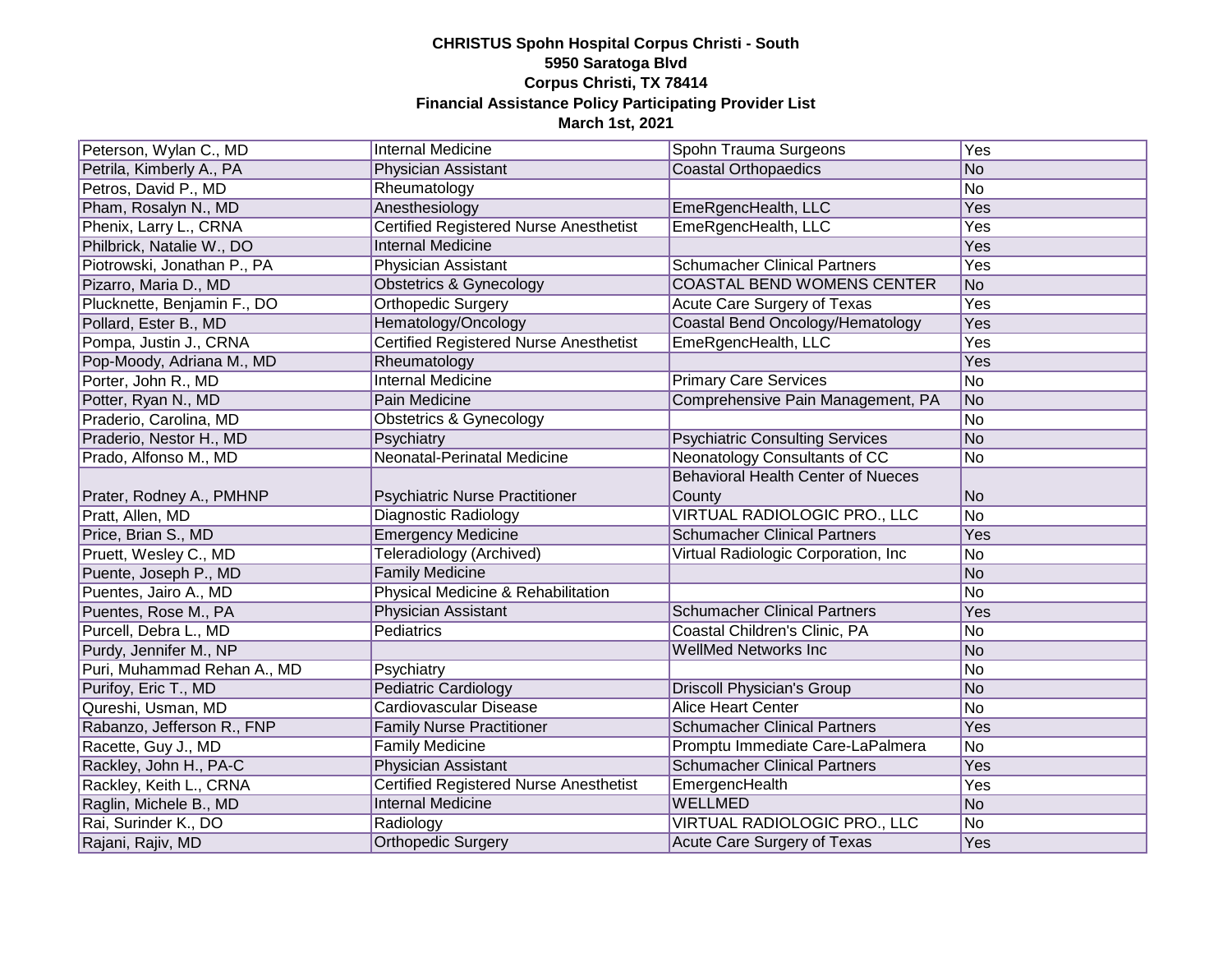|                             | Interventional Radiology and Diagnostic       | Radiology & Imaging of South Texas,        |     |
|-----------------------------|-----------------------------------------------|--------------------------------------------|-----|
| Rajebi, Mohammad R., MD     | Radiology                                     | <b>LLP</b>                                 | Yes |
| Ramachandruni, Srikanth, MD | <b>Infectious Disease</b>                     |                                            | No  |
| Ramakrishna, Mulukutla, MD  | Pediatrics                                    | South Padre Island Pediatrics Center       | No  |
| Ramirez, Carmen T., MD      | Neurology                                     | <b>Access Physicians</b>                   | No  |
| Ramirez, Elizabeth A., MD   | <b>Obstetrics &amp; Gynecology</b>            | <b>OB Hospitalist Group</b>                | No  |
|                             |                                               | <b>CHRISTUS Spohn Medical Group-Urgent</b> |     |
| Ramirez, Jorge A., DO       | <b>Family Medicine</b>                        | <b>Care Portland</b>                       | No  |
|                             |                                               | Bay Area Kidney Disease Physicians,        |     |
| Ramirez, Roberto R., MD     | Nephrology                                    | <b>LLP</b>                                 | Yes |
|                             | Acute Care Adult-Gerontology Nurse            |                                            |     |
| Ramos, Adrian M., AGACNP    | Practitioner                                  | <b>SCP Health ISV</b>                      | No  |
| Ramos, Anthony J., PA       | <b>Physician Assistant</b>                    | Acute Care Surgery of Texas                | Yes |
| Ramsden, Melissa L., FNP    | <b>Family Nurse Practitioner</b>              | <b>Wound Centrics, LLC</b>                 | No  |
| Rana, Pauravi J., MD        | Psychiatry                                    | Asana Integrated Medical Group             | No  |
| Rani, Sabeen, MD            | <b>Pediatrics</b>                             | Sabeen Rani, MD PA                         | No  |
| Rashid, Samiya, DO          | Neurology                                     | <b>Access Physicians, PLLC</b>             | No  |
| Rasmussen, Kathleen R., MD  | <b>Obstetrics &amp; Gynecology</b>            | OB & GYN Associates of CC                  | Yes |
| Rauhut, Medda M., MD        | <b>Internal Medicine</b>                      | Sound Physicians                           | Yes |
| Rayasam, Krishnaiah, MD     | Psychiatry                                    | SO TX PSYCHIATRY ASSOC., PA                | No  |
| Raza, Shakeel, MD           | Psychiatry                                    |                                            | No  |
| Reddix Jr, Robert N., MD    | <b>Orthopedic Surgery</b>                     | Acute Care Surgery of Texas                | Yes |
| Reddy, Geeta P., MD         | Nephrology                                    | Kidney Specialists of South Texas, PA      | Yes |
| Reddy, Veena K., MD         | Hospitalist                                   | <b>Advinity Hospitalist Group</b>          | No  |
| Reddy, Vishnu V., MD        | Hospitalist                                   | <b>Advinity Hospitalist Group</b>          | No  |
| Reed, Scott A., CRNA        | <b>Certified Registered Nurse Anesthetist</b> | EmeRgencHealth, LLC                        | Yes |
| Reel, Bradley A., MD        | Anesthesiology                                | <b>SCP Health ISV</b>                      | No  |
| Reeves, Aaron A., MD        | Neonatal-Perinatal Medicine                   | <b>Gulf Coast Neonatology PLLC</b>         | No  |
| Reid, Branden M., MD        | Anesthesiology                                | Gulf Shore Anesthesia Assoc.               | No  |
| Reiner, Bruce I., MD        | Radiology                                     | Virtual Radiologic Corporation, Inc        | No  |
| Rembert III, Frank M., MD   | Radiology                                     | Virtual Radiologic Corporation, Inc.       | No  |
| Remme, Lindsey C., DO       | <b>Emergency Medicine</b>                     | <b>Schumacher Clinical Partners</b>        | Yes |
| Rethy, Michael C., MD       | Radiology                                     | Virtual Radiologic Corporation, Inc        | No  |
| Reyes, Michael J., MD       | <b>General Surgery</b>                        | <b>Surgical Associates</b>                 | Yes |
| Reyes, Patricia, FNP        | <b>Family Nurse Practitioner</b>              | <b>Schumacher Clinical Partners</b>        | Yes |
| Reyes-Acuna, Celia, MD      | Pediatrics                                    |                                            | No  |
| Rhoades, Stephanie C., MD   | <b>Emergency Medicine</b>                     | <b>Schumacher Clinical Partners</b>        | Yes |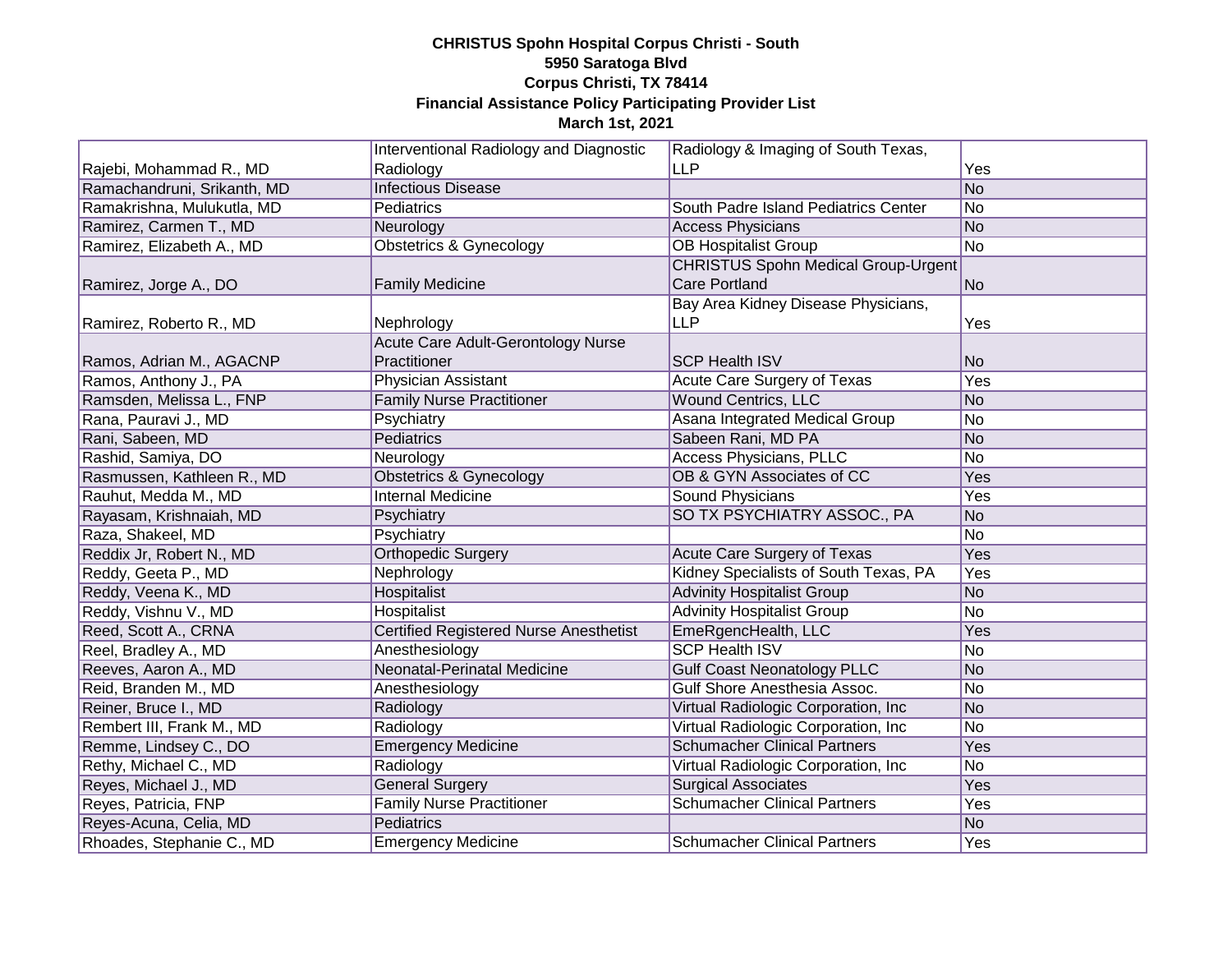| Richman, Peter B., MD            | <b>Emergency Medicine</b>                     | <b>Schumacher Clinical Partners</b>            | Yes            |
|----------------------------------|-----------------------------------------------|------------------------------------------------|----------------|
| Ricossa, Lauren G., FNP          | <b>Family Nurse Practitioner</b>              | <b>Schumacher Clinical Partners</b>            | Yes            |
| Riesberg, Ashley K., CRNA        | <b>Certified Registered Nurse Anesthetist</b> | EmergencHealth                                 | Yes            |
| Rigonan, Alma S., MD             | Pediatrics                                    | Alma S Rigonan MD PA                           | No             |
| Rios, Billy, MD                  | <b>Pediatric Cardiology</b>                   | <b>Driscoll Physician's Group</b>              | No             |
|                                  |                                               | Corpus Christi Tots & Teens Pediatric          |                |
| Rivera, Christine N., MD         | Pediatrics                                    | Medicine                                       | No             |
| Rivero, Jesus R., MD             | Urology                                       | Corpus Christi Urology Group, PLLC             | Yes            |
| Rizvi, Rabab, MD                 | Psychiatry                                    |                                                | No             |
| Roberts, Catherine C., MD        | Teleradiology (Archived)                      | Virtual Radiologic Corporation, Inc.           | No             |
| Robinson, Heather M., AGACNP     | <b>Acute Care Nurse Practitioner</b>          | <b>SCP Health ISV</b>                          | No             |
| Rodman, Charles J., MD           | Vascular & Thoracic Surgery (Archived)        |                                                | No             |
| Rodrigues, Edison D., MD         | Gastroenterology                              | Abdominal Specialists of South Texas           | Yes            |
| Rodriguez, Jorge S., MD          | Pediatrics                                    | South Padre Island Pediatrics Center           | No             |
| Rodriguez, Leo, MD               | Obstetrics & Gynecology                       | COASTAL BEND WOMENS CENTER                     | No             |
| Rodriguez, Mike E., MD           | Cardiovascular Disease                        | <b>Cardiology Associates of Corpus Christi</b> | Yes            |
| Rodriguez, Stephanie M., FNP     |                                               | Thomas Spann Clinic, PA                        | N <sub>o</sub> |
| Rogers, Ryan T., MD              | Dermatology                                   |                                                | No             |
| Rolong, Alvaro E., MD            | <b>General Surgery</b>                        |                                                | Yes            |
| Rose, J K., MD                   | <b>Family Medicine</b>                        | Salang Health Solutions LLC                    | No             |
| Rose, Nelson M., CRNA            | <b>Certified Registered Nurse Anesthetist</b> | EmeRgencHealth, LLC                            | Yes            |
| Roth, Michelle E., DO            | <b>Emergency Medicine</b>                     | <b>Schumacher Clinical Partners</b>            | Yes            |
| Rozell, Joseph M., MD            | <b>Diagnostic Radiology</b>                   | Virtual Radiologic Professionals, LLC          | No             |
| Rubach, Erik K., AGACNP          |                                               | <b>SCP Health ISV</b>                          | No             |
| Rubio, Jose A., MD               | Anesthesiology                                | EmeRgencHealth, LLC                            | Yes            |
| Ryan, Kenan J., CRNA             | <b>Certified Registered Nurse Anesthetist</b> | EmeRgencHealth, LLC                            | Yes            |
| Saavedra Guatemala, Humberto, MD | <b>Hospitalist</b>                            | <b>Sound Physicians</b>                        | Yes            |
| Sahadi, Jack A., MD              | Ophthalmology                                 | Coastal Bend Eye Center                        | Yes            |
| Saieh, Teodoro A., MD            | <b>Plastic Surgery</b>                        |                                                | No             |
| Sajewicz, Anthony M., MD         | <b>Diagnostic Radiology</b>                   | Virtual Radiologic Corporation, Inc            | No             |
| Salamat, Mehrdad, MD             | <b>Pediatric Cardiology</b>                   |                                                | No             |
| Salazar, Karen N., NP            |                                               | <b>SCP Health ISV</b>                          | No             |
| Salazar, Katrina L., MD          | Pathology                                     | Pathology Associates of Corpus Christi         | Yes            |
| Saldana, David A., MD            | Radiology                                     | Radiology & Imaging of South Texas             | Yes            |
|                                  |                                               | Bay Area Kidney Disease Physicians,            |                |
| Saleem, Zakaria, MD              | Nephrology                                    | <b>LLP</b>                                     | Yes            |
| Salinas, Cynthia G., FNP         | <b>Family Nurse Practitioner</b>              | <b>Schumacher Clinical Partners</b>            | Yes            |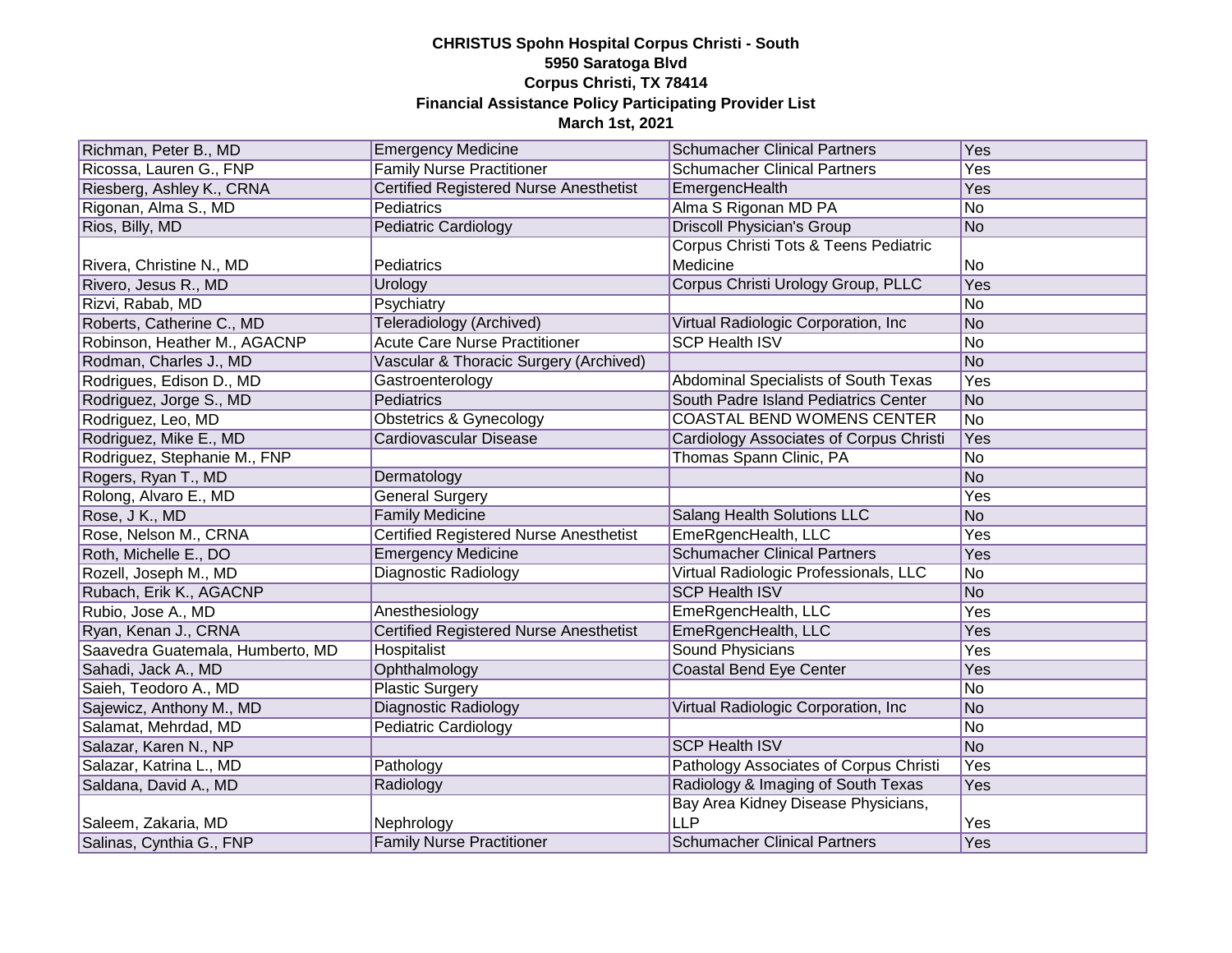|                                 |                                           | Bay Area Kidney Disease Physicians,           |     |
|---------------------------------|-------------------------------------------|-----------------------------------------------|-----|
| Salloum, Cynthia G., MD         | Nephrology                                | <b>LLP</b>                                    | Yes |
| Salloum, Emile, MD              | Hematology/Oncology                       | Coastal Bend Cancer Center, PA                | No  |
| Salmon, Olayiwola A., MD        | Hospitalist                               | Sound Physicians                              | Yes |
| Sanchez Jr, Jesus V., MD        | Anesthesiology                            | Gulf Shore Anesthesia Assoc.                  | No  |
| Sanchez, Darlene M., DO         | Hospitalist                               | WellMed Networks, Inc.                        | No  |
| Sanchez, Javier E., MD          | <b>Clinical Cardiac Electrophysiology</b> | <b>Texas Cardiac Arrhythmia</b>               | No  |
| Sanchez, Julian A., MD          | Cardiovascular Disease                    | Corpus Christi Heart Clinic, PLLC             | No  |
| Sanchez, Marlene L., MD         | <b>Internal Medicine</b>                  | <b>WellMed Networks, Inc.</b>                 | No  |
| Sanders, Bridget M., MD         | Undersea & Hyperbaric Medicine            | <b>Wound Centrics, LLC</b>                    | No  |
| Sanders, Charles C., MD         | <b>Family Medicine</b>                    |                                               | No  |
| Santiago, Walter J., MD         | Pediatrics                                | Coastal Children's Clinic, PA                 | No  |
| Santos, Juan F., MD             | Neurology                                 | Ambulatory Adult Neurology PA                 | No  |
| Sanusi, Lukman A., MD           | Hospitalist                               | Sound Physicians                              | Yes |
| Schanen, Peter J., FNP          | <b>Family Nurse Practitioner</b>          | TeamHealth                                    | No  |
| Schebler Poulos, Allison K., DO | <b>Family Medicine</b>                    | <b>CPG Family Health Center Westside</b>      | No  |
| Schechter, Charles J., MD       | Cardiovascular Disease                    | <b>Coastal Cardiology Association</b>         | No  |
| Schiller, Edward D., MD         | Anesthesiology                            | Gulf Shore Anesthesia Assoc.                  | No  |
| Schiop, Michael J., DPM         | Podiatry                                  | Michael J Schiop DPM                          | Yes |
|                                 |                                           | <b>Orthopedic Surgery and Sports Medicine</b> |     |
| Schlimmer, Jeffrey R., MD       | Orthopedic Surgery                        | Associates                                    | No  |
| Schmitt, Paul J., MD            | <b>Neurological Surgery</b>               | South Texas Brain & Spine Institute           | Yes |
| Scholz, Kyla M., MD             | Obstetrics & Gynecology                   | OB & GYN Associates of CC                     | Yes |
| Schoolcraft, Mary K., FNP       |                                           | South Texas Bone and Joint                    | Yes |
| Schulze, John E., MD            | <b>Family Medicine</b>                    |                                               | No  |
| Schulze, Susan A., MD           | Pediatrics                                | <b>ABC Pediatrics</b>                         | No  |
| Schwirtlich, Lonnie R., MD      | <b>Emergency Medicine</b>                 | Access Total Care, LLC                        | No  |
| Seaton, Cole S., DO             | <b>Emergency Medicine</b>                 |                                               | Yes |
| Sehgal, Ajay, MD                | Hematology/Oncology                       | <b>Coastal Bend Cancer Center</b>             | No  |
| Selvakumar, Geetha A., MD       | Hospitalist                               | <b>Inpatient Consultants of Texas</b>         | No  |
| Shaffer, Andre D., MD           | Orthopedic Surgery                        | <b>Acute Care Surgery of Texas</b>            | Yes |
| Shaffer, William L., MD         | Nephrology                                | Kidney Specialists of South Texas, PA         | Yes |
| Shah, Chintalben D., MD         | <b>Family Medicine</b>                    | <b>Sound Physicians</b>                       | Yes |
| Sharif, Roozbeh, MD             | <b>Pulmonary Disease</b>                  |                                               | No  |
| Sharp, Larry E., MD             | <b>Family Medicine</b>                    | Sound Physicians                              | Yes |
| Sheean, Andrew J., MD           | <b>Orthopedic Surgery</b>                 | Acute Care Surgery of Texas                   | Yes |
| Shelton, Laura L., MD           | Obstetrics & Gynecology                   | OB & GYN Associates of CC                     | No  |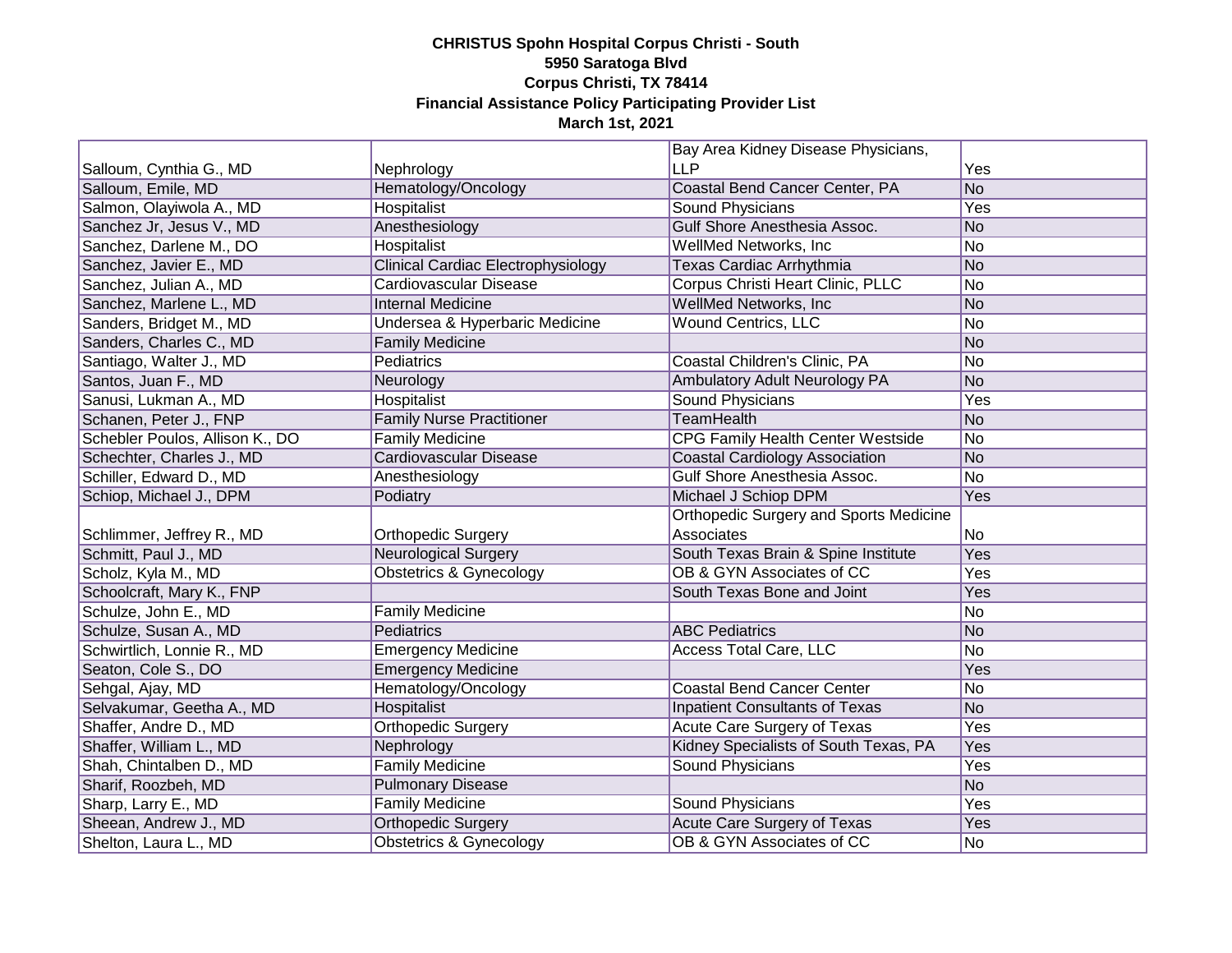|                                |                                               | Childrens Physician Services of South   |     |
|--------------------------------|-----------------------------------------------|-----------------------------------------|-----|
| Sherani, Farha, MD             | Pediatric Hematology-Oncology                 | <b>Texas</b>                            | Yes |
| Sherani, Khalid M., MD         | <b>Pulmonary Disease</b>                      | Pulmonary Associates of Corpus Christi  | No  |
| Sherron, Frederick R., DO      | <b>Family Medicine</b>                        | CC FAMILY MEDICINE CENTER, PA           | No  |
| Sherron, Serena R., DO         | <b>Pediatrics</b>                             | <b>ABC Pediatrics</b>                   | No  |
| Shikhman, Aleksandr, MD        | Neurology                                     | <b>Access Physicians</b>                | No  |
| Shim Look-Fong, Natalie A., MD | <b>Family Medicine</b>                        | <b>Sound Physicians</b>                 | Yes |
| Shirley, Philip T., CRNA       | <b>Certified Registered Nurse Anesthetist</b> | EmeRgencHealth, LLC                     | Yes |
| Shkurovich, Sergey, MD         | Radiology                                     | Virtual Radiologic Corporation, Inc     | No  |
| Shneker, Bassel F., M.D.       | Neurology                                     | <b>NuVasive Clinical Services</b>       | No  |
| Shoemaker, Edward S., MD       | <b>Obstetrics &amp; Gynecology</b>            | Innovations in Women's Health           | No  |
| Shortt, Traci K., NP           |                                               | <b>SCP Health ISV</b>                   | No  |
| Shull Jr, James H., MD         | Anesthesiology                                | Gulf Shore Anesthesia Assoc.            | No  |
| Shuraih, Mossaab, MD           | Clinical Cardiac Electrophysiology            | Cardiology Associates of Corpus Christi | Yes |
| Sifuentes, Roger M., MD        | <b>Family Medicine</b>                        | Calallen Family Medicine, P.A.          | No  |
| Silverman, Gregg L., MD        | Cardiovascular Disease                        | <b>Coastal Cardiology Association</b>   | No  |
| Simmons, Michael R., MD        | <b>Emergency Medicine</b>                     | <b>Schumacher Clinical Partners</b>     | Yes |
| Simpson, Christi G., FNP       | <b>Family Nurse Practitioner</b>              | Corpus Christi Urology Group, LLP       | Yes |
| Singh, Prabhat, MD             | Nephrology                                    | Kidney Specialists of South Texas, PA   | Yes |
| Singh, Raghujit, MD            | Gastroenterology                              | Abdominal Specialists of South Texas    | Yes |
| Siros, Kalin N., FNP           | <b>Family Nurse Practitioner</b>              | Thomas Spann Clinic, PA                 | No  |
| Skabelund, Andrew J., MD       | <b>Pulmonary Disease</b>                      | <b>SCP Health ISV</b>                   | No  |
| Smith, Amy M., AGACNP          | <b>Acute Care Nurse Practitioner</b>          | Sound Physicians                        | Yes |
|                                | Acute Care Adult-Gerontology Nurse            |                                         |     |
| Smith, Blessing U., AGNP       | Practitioner                                  | Sound Physicians                        | Yes |
| Smith, Howard L., MD           | <b>Neurological Surgery</b>                   | Neurosurgery of Corpus Christi          | No  |
| Sobieszczyk, Michal J., MD     | <b>Critical Care Medicine</b>                 |                                         | No  |
|                                |                                               | <b>CHRISTUS Spohn Med Grp Fam Med</b>   |     |
| Soch, Kathleen R., MD          | <b>Family Medicine</b>                        | Acad Ctr - Central                      | No  |
| Soler, Laura I., MD            | <b>Internal Medicine</b>                      |                                         | No  |
| Soler, Michael J., MD          | <b>Family Medicine</b>                        | Jerome Lee Sang, M.D., P.A.             | No  |
| Souchick, Ann M., MD           | Anatomic & Clinical Pathology                 | Pathology Associates of CC              | Yes |
| Spengler, Adam L., MD          | Ophthalmology                                 | <b>Berkeley Eye Center</b>              | Yes |
| Spirer, David J., MD           | Diagnostic Radiology                          | Virtual Radiologic Corporation, Inc.    | No  |
| Spradling, Carmencita L., FNP  | <b>Family Nurse Practitioner</b>              | <b>Schumacher Clinical Partners</b>     | Yes |
|                                | Acute Care Adult-Gerontology Nurse            |                                         |     |
| Stansbury, Serena A., AGACNP   | Practitioner                                  | Sound Physicians                        | Yes |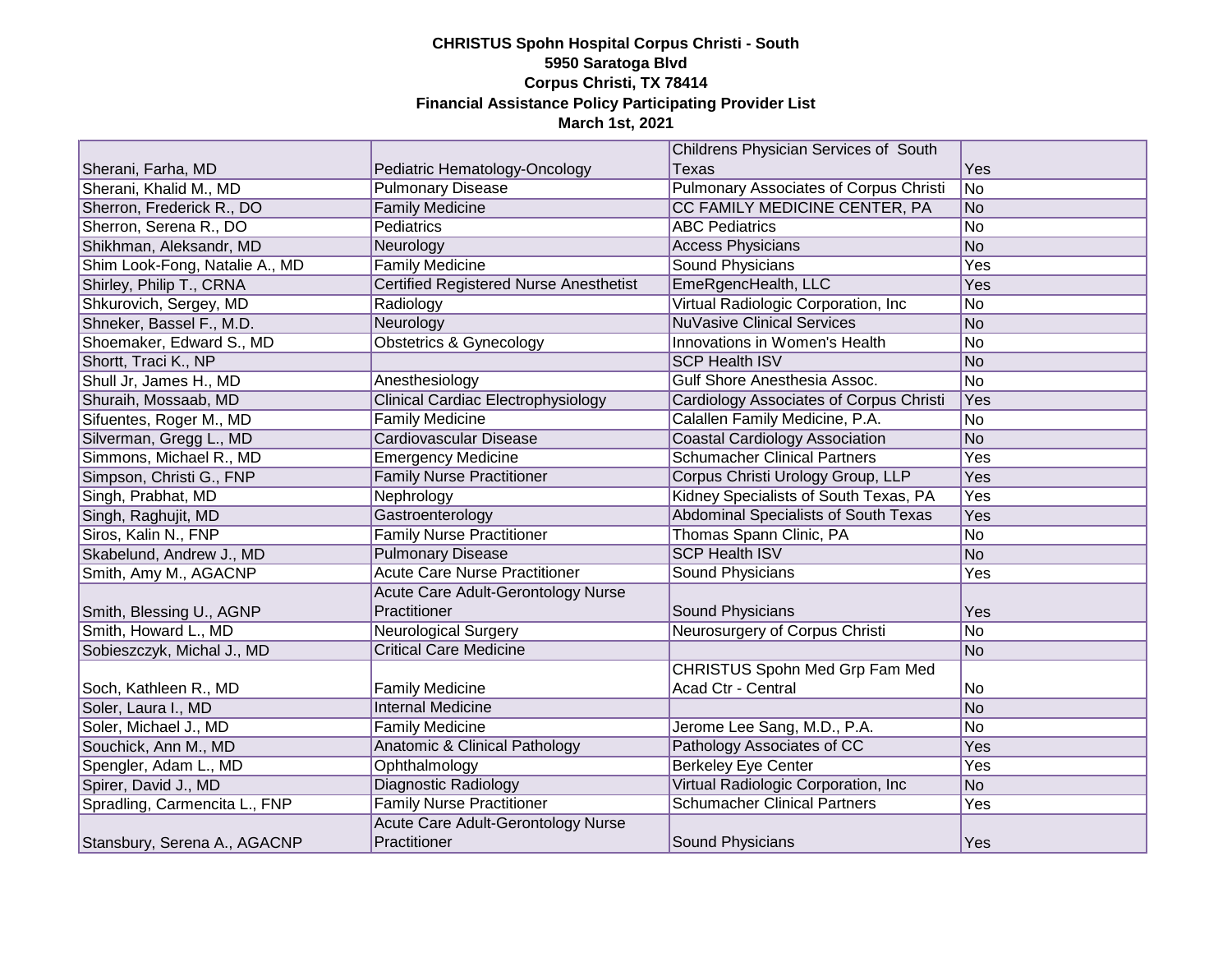| Steehler, Matthew K., MD    | Otolaryngology                                | Ear, Nose, and Throat Associates               | Yes |
|-----------------------------|-----------------------------------------------|------------------------------------------------|-----|
| Steele, Steven J., MD       | <b>General Surgery</b>                        |                                                | No  |
| Stegemann, Lloyd H., MD     | <b>General Surgery</b>                        |                                                | No  |
| Stehn, Lorraine S., DO      | <b>Family Medicine</b>                        |                                                | No  |
| Stephens, Ronald D., MD     | <b>Family Medicine</b>                        |                                                | No  |
| Stiebel, Victor, MD         | Psychiatry                                    |                                                | No  |
| Stith Jr., William J., DO   | <b>Emergency Medicine</b>                     | <b>Schumacher Clinical Partners</b>            | Yes |
| Stockman, Maria M., MD      | <b>Pulmonary Disease</b>                      | <b>SCP Health ISV</b>                          | No  |
| Stokes, Frances M., NP-AC   |                                               | <b>SCP Health ISV</b>                          | No  |
| Stout Jr, Jack A., CRNA     | <b>Certified Registered Nurse Anesthetist</b> | EmeRgencHealth, LLC                            | Yes |
| Strain, Bonnie B., MD       | Anesthesiology                                | Bay Area Anesthesia Assoc                      | No  |
| Strauss, Mark G., MD        | <b>Internal Medicine</b>                      | Thomas Spann Clinic, P.A.                      | No  |
| Strong, Benjamin, MD        | Radiology                                     | Virtual Radiologic Corporation, Inc            | No  |
| Sturdevant, Keri L., PA     | Physician Assistant                           | <b>SCP Health ISV</b>                          | No  |
| Summers, Terry R., DDS      | <b>Pediatric Dentistry</b>                    |                                                | No  |
| Surani, Salim R., MD        | <b>Pulmonary Disease</b>                      | <b>Pulmonary Associates of Corpus Christi</b>  | No  |
| Sutherland, Haley D., DO    | <b>Emergency Medicine</b>                     | <b>Schumacher Clinical Partners</b>            | Yes |
| Sutherly, Kristopher R., MD | <b>Emergency Medicine</b>                     | <b>Schumacher Clinical Partners</b>            | Yes |
| Sutherly, Rachel C., CRNA   | <b>Certified Registered Nurse Anesthetist</b> | EmeRgencHealth, LLC                            | Yes |
| Sutter, David F., MD        | <b>Family Medicine</b>                        | CC FAMILY MEDICINE CENTER, PA                  | No  |
| Svatek, Maegan, NP          | <b>Family Nurse Practitioner</b>              | <b>Schumacher Clinical Partners</b>            | Yes |
| Syed, Yunus, MD             | Pediatrics                                    | Kids Doc CC                                    | No  |
| Szalai, Gabor, MD           | Cardiovascular Disease                        | <b>Cardiology Associates of Corpus Christi</b> | Yes |
| Taboada, Libardo J., MD     | Anesthesiology                                | Bay Area Anesthesia Assoc                      | No  |
| Tague, David F., MD         | Radiology                                     | Virtual Radiologic Corporation, Inc.           | No  |
| Talley, Megan E., MD        | Psychiatry                                    |                                                | No  |
| Tan, Tom X., MD             | Radiology                                     | Radiology & Imaging of South Texas             | Yes |
| Tatineni, Latha, MD         | <b>Internal Medicine</b>                      | Sound Physicians                               | Yes |
| Tavares, Sergio, MD         | <b>Thoracic Surgery</b>                       |                                                | No  |
| Taylor, Terry W., CRNA      | <b>Certified Registered Nurse Anesthetist</b> | EmeRgencHealth, LLC                            | Yes |
| Taylor, Travis P., MD       | Cardiovascular Disease                        | <b>Coastal Cardiology Association</b>          | No  |
| Tayyem, Alaa Eddin H., MD   | <b>Internal Medicine</b>                      |                                                | Yes |
| Te, Tri, DO                 | <b>Internal Medicine</b>                      | <b>Sound Physicians</b>                        | Yes |
| Teenier DDS, Thomas J., MD  | Oral and Maxillofacial Surgery                | Thomas J Teenier, DDS, MD, PA                  | No  |
| Tejeda, Heriberto A., MD    | Hospitalist                                   | <b>TeamHealth</b>                              | No  |
| Temple, Glenn R., NNP       | <b>Neonatal Nurse Practitioner</b>            | <b>Gulf Coast Neonatology PLLC</b>             | No  |
| Thomas, Ryan B., MD         | <b>Orthopedic Surgery</b>                     | ORTHOPEDIC ASSOCIATES OF CC                    | No  |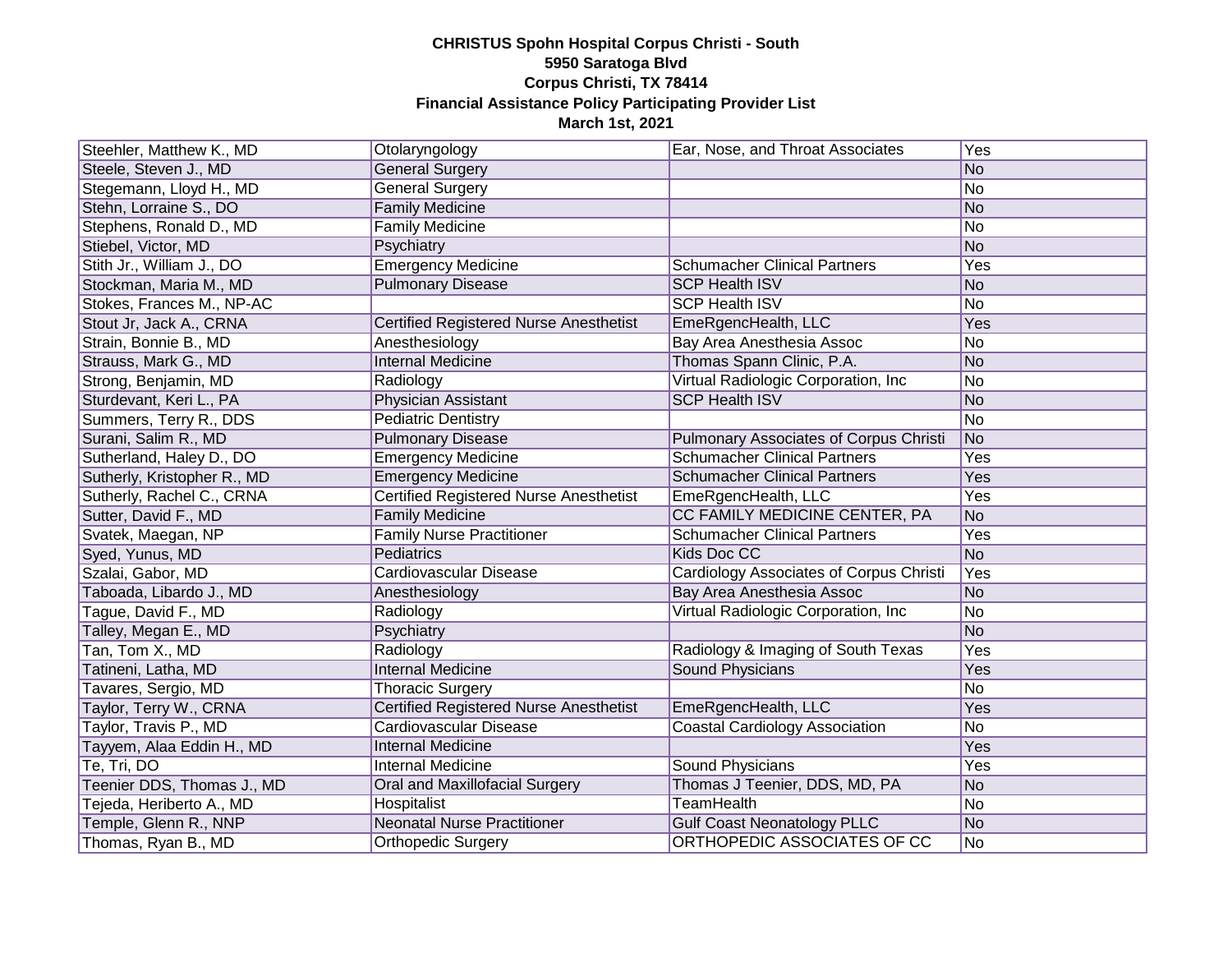| Thomas, Suzan E., CRNA           | <b>Certified Registered Nurse Anesthetist</b> | EmeRgencHealth, LLC                     | Yes        |
|----------------------------------|-----------------------------------------------|-----------------------------------------|------------|
| Thompson, Jason, MD              | Orthopedic Surgery                            | South Texas Bone and Joint              | Yes        |
| Thompson, Travis L., MD          | <b>Radiation Oncology</b>                     | <b>Expert Cancer Physicians</b>         | No         |
| Timperlake, Roger W., MD         | <b>Orthopedic Surgery</b>                     | Children's Ortho Service of South Texas | No         |
| Tinana, Adrienne M., MD          | Allergy & Immunology                          | Allergy Partners of Corpus Christi      | No         |
| Todd, Mary Ann, CRNA             | Certified Registered Nurse Anesthetist        | EmeRgencHealth, LLC                     | Yes        |
| Tolentino, Hugo R., MD           | Anesthesiology                                | <b>Gulf Shore Anesthesia Assoc.</b>     | No         |
| Tomanec, Alainya V., MD          | <b>Emergency Medicine</b>                     | <b>Schumacher Clinical Partners</b>     | <b>Yes</b> |
| Tompkins, Kent E., MD            | <b>Family Medicine</b>                        |                                         | No         |
| Torbett, Lauren E., PA           | <b>Physician Assistant</b>                    | <b>SCP Health ISV</b>                   | No         |
| Torres, Pedro P., MD             | <b>Colon and Rectal Surgery</b>               |                                         | No         |
| Toth, Zoltan K., MD              | Cardiovascular Disease                        | Texas Cardiac Arrhythmia                | No         |
| Tower, Susan D., MD              | Physical Medicine & Rehabilitation            |                                         | Yes        |
| Townsend Jr, Thomas M., MD       | General Surgery                               |                                         | No         |
| Trevino, Jose D., MD             | <b>Pain Medicine</b>                          |                                         | No         |
| Trevino, Perla J., FNP           | <b>Family Nurse Practitioner</b>              | Thomas Spann Clinic, PA                 | No         |
| Trevino, Victor J., MD           | Hospitalist                                   | <b>TeamHealth</b>                       | Yes        |
| Trolley, Gregory C., MD          | Neurology                                     | <b>Corpus Christi Neurology</b>         | Yes        |
|                                  |                                               | <b>CHRISTUS Spohn Med Grp Family</b>    |            |
| Trombley, Dina, FNP              | <b>Family Nurse Practitioner</b>              | <b>Health Center Westside</b>           | No         |
| Truong, Hanh T., MD              | <b>Critical Care Medicine</b>                 | <b>SCP Health ISV</b>                   | No         |
| Tschickardt, Michael E., MD      | Pain Medicine                                 |                                         | No         |
| Tschopp Jr., David R., MD        | Cardiac Electrophysiology                     | Texas Cardiac Arrhythmia                | No         |
| Tsimerinov, Evgeny I., MD        | Neurology                                     | <b>NuVasive Clinical Services</b>       | No         |
| Tsui, Yeewen A., DO              | Neurology                                     | <b>Access Physicians</b>                | No         |
| Tucker, William A., DO           | <b>Orthopedic Surgery</b>                     | <b>Acute Care Surgery of Texas</b>      | Yes        |
| Turner Jr., Thomas M., MD        | Anatomic & Clinical Pathology                 | Pathology Associates of CC              | Yes        |
| Turner, Amy L., FNP              | <b>Family Nurse Practitioner</b>              | <b>WELLMED</b>                          | No         |
| Turner, Stephen A., MD           | Cardiovascular Disease                        | <b>Coastal Cardiology Association</b>   | No         |
| Tuthill, Edward W., MD           | Psychiatry                                    | Asana Integrated Medical Group          | No         |
| Tyree, James B., MD              | Urology                                       | Corpus Christi Urology Group, LLP       | Yes        |
| Ugwuibe, Maurice N., MD          | <b>Internal Medicine</b>                      |                                         | No         |
| Uleanya, Klever C., AGACNP       | <b>Acute Care Nurse Practitioner</b>          | <b>Sound Physicians</b>                 | Yes        |
| Umezurike, Ikechukwu Cyracus, MD | Hospitalist                                   | <b>Sound Physicians</b>                 | Yes        |
|                                  |                                               | <b>CHRISTUS Spohn Medical Group</b>     |            |
| Urban, Jennifer A., NP           | <b>Family Nurse Practitioner</b>              | Radiology Oncology                      | No         |
| Vaidyanathan, Damodharan, MD     | <b>Internal Medicine</b>                      | <b>Sound Physicians</b>                 | Yes        |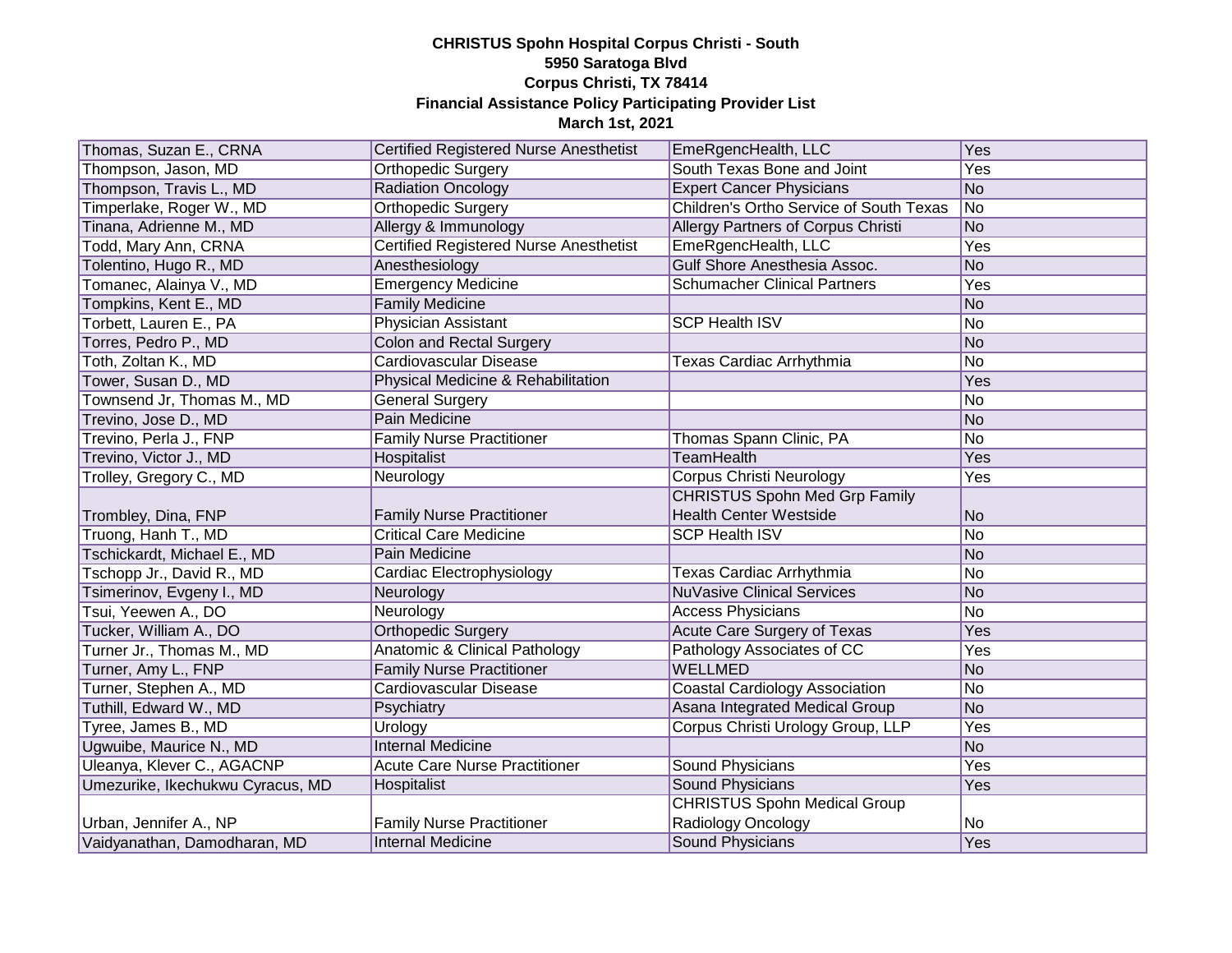| Vakil, Abhay P., MD           | <b>Pulmonary Disease</b>               | Pulmonary Associates of Corpus Christi          | No         |
|-------------------------------|----------------------------------------|-------------------------------------------------|------------|
| Van Kirk, Christian S., MD    | Radiology                              |                                                 | No         |
| Vanderheiden, David L., DO    | <b>Family Medicine</b>                 | Coastal Bend Family Medicine PA                 | No         |
| Vanexan, Kenneth S., MD       | Radiology                              | Radiology & Imaging of South Texas              | <b>Yes</b> |
| Vanfrank, Timothy D., MD      | Gastroenterology                       | <b>Corpus Christi Gastroenterology</b>          | Yes        |
|                               |                                        | <b>Hospitalist Medicine Physicians of Texas</b> |            |
| Varanasi, Anju B., MD         | <b>Family Medicine</b>                 | dba Sound Physician                             | Yes        |
|                               |                                        | Colon & Rectal Associates of South              |            |
| Varin, Carmen R., MD          | Colon and Rectal Surgery               | Texas                                           | Yes        |
|                               |                                        | Driscoll Maternal & Fetal Physicians            |            |
| Vasquez, Bertha Alicia C., DO | Obstetrics & Gynecology                | Group                                           | No         |
| Vasquez, Jennifer R., FNP     |                                        | Dr Srikanth Ramachandruni                       | No         |
|                               |                                        | Bay Area Kidney Disease Physicians,             |            |
| Vazquez, Jorge L., MD         | Nephrology                             | <b>LLP</b>                                      | Yes        |
| Vazquez-Vicente, Jose O., DO  | <b>Obstetrics &amp; Gynecology</b>     | <b>COASTAL BEND WOMENS CENTER</b>               | No         |
| Vega, Rolando E., MD          | Obstetrics & Gynecology                | <b>COASTAL BEND WOMENS CENTER</b>               | No         |
| Vela, Bernadette B., FNP      | <b>Family Nurse Practitioner</b>       | <b>CHRISTUS Memorial Quick Care</b>             | No         |
| Vela, Robert C., MD           | Anesthesiology                         | <b>Gulf Shore Anesthesia Assoc.</b>             | No         |
| Vela, Robert, MD              | <b>Internal Medicine</b>               |                                                 | No         |
| Vela, Steven A., MD           | <b>General Surgery</b>                 | <b>Surgical Associates</b>                      | Yes        |
| Velazquez, Wilson L., MD      | Pain Medicine                          |                                                 | No         |
| Velleman, Kenneth R., MD      | <b>Pediatric Anesthesiology</b>        | ANESTHESIOLOGY ASSOCIATES                       | No         |
| Venkatachalam, Sridhar, MD    | Cardiovascular Disease                 | <b>Cardiology Associates of Corpus Christi</b>  | Yes        |
| Vera, Alberto O., CRNA        | Certified Registered Nurse Anesthetist | EmeRgencHealth, LLC                             | Yes        |
| Verma, Rajiv, MD              | Diagnostic Radiology                   | Radiology & Imaging of South Texas,             | Yes        |
| Verma, Vivek K., MD           | <b>Hospitalist</b>                     | <b>Sound Physicians</b>                         | Yes        |
| Verwiebe, Eric G., MD         | <b>Orthopedic Surgery</b>              | <b>Acute Care Surgery of Texas</b>              | Yes        |
| Vidal, Aileen M., MD          | <b>Family Medicine</b>                 | <b>WellMed at Shoreline</b>                     | No         |
| Villamil, Alfonso, MD         | <b>Medical Oncology</b>                | Coastal Bend Cancer Center, PA                  | No         |
| Villegas, Sergio A., MD       | <b>Family Medicine</b>                 | <b>Sound Physicians</b>                         | Yes        |
|                               |                                        | Driscoll Maternal & Fetal Physicians            |            |
| Visintine III, John F., MD    | Maternal-Fetal Medicine                | Group                                           | No         |
| Vitale, Dominick A., MD       | <b>Surgical Critical Care</b>          | Spohn Trauma Surgeons                           | Yes        |
| Vizurraga, David E., MD       | Orthopedic Surgery                     | <b>Acute Care Surgery of Texas</b>              | Yes        |
| Vo, Luong N., DO              | <b>Hospitalist</b>                     | <b>Sound Physicians</b>                         | Yes        |
| Voorhees, Gerard J., MD       | <b>Radiation Oncology</b>              |                                                 | No         |
| Vreeland, Thomas H., MD       | Radiology                              | Virtual Radiologic Corporation, Inc.            | No         |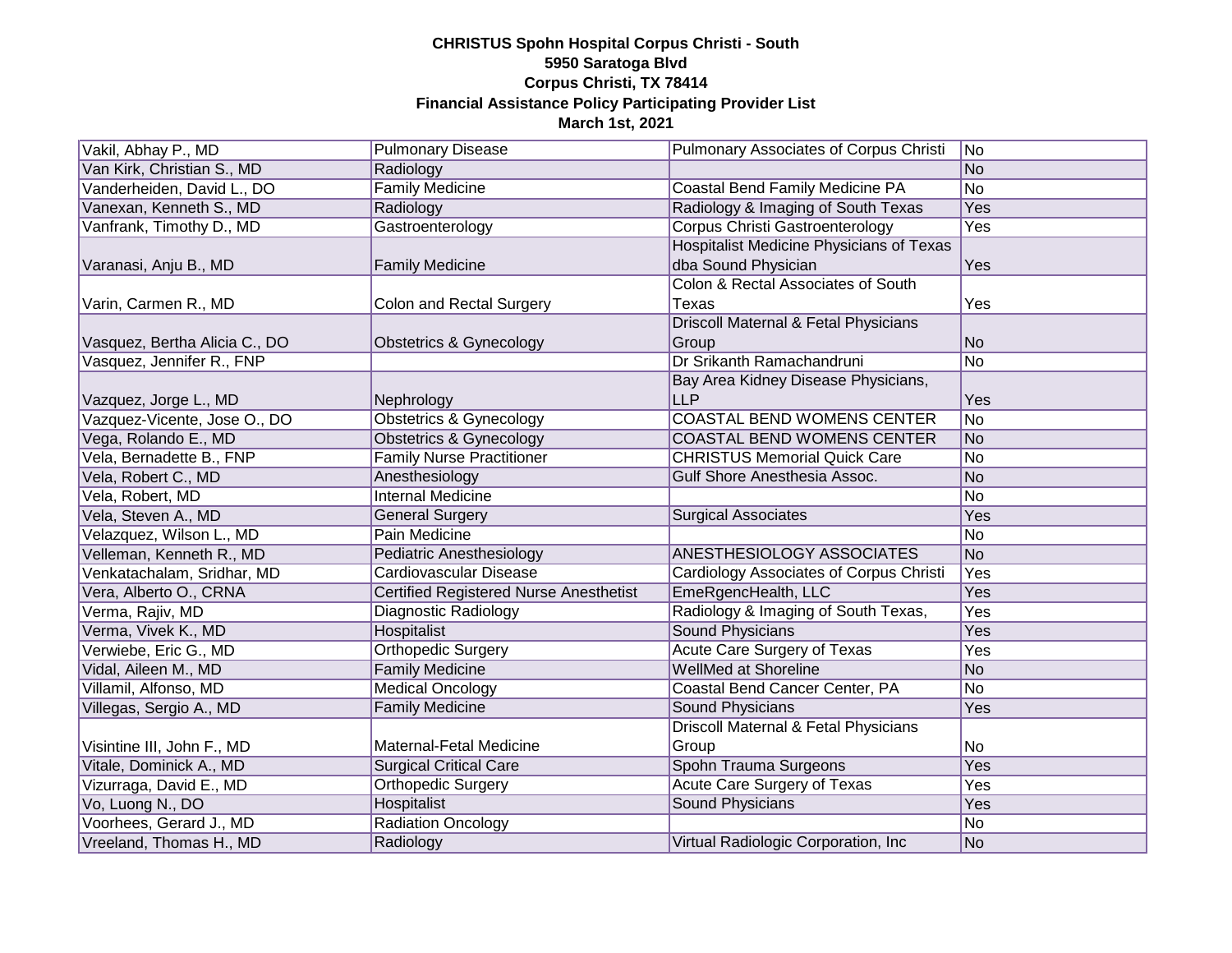| Vu, Duc M., MD                            | Hospitalist                                   | Sound Physicians                        | Yes            |
|-------------------------------------------|-----------------------------------------------|-----------------------------------------|----------------|
| Vuong, Julie T., MD                       | Anesthesiology                                | <b>Gulf Shore Anesthesia Associates</b> | No             |
| Waddell, Carrol A., NP                    | <b>Family Nurse Practitioner</b>              | Comprehensive Kidney Care               | No             |
| Wagner, Anna, FNP                         | <b>Family Nurse Practitioner</b>              | Thomas Spann Clinic, PA                 | No             |
| Wagner, Scott B., CRNA                    | Certified Registered Nurse Anesthetist        | EmeRgencHealth, LLC                     | Yes            |
| Wallace, David J., MD                     | <b>Critical Care Medicine</b>                 | <b>SCP Health ISV</b>                   | No             |
| Walston, Shaye L., DO                     | Pediatrics                                    |                                         | No             |
| Wang, Amy M., MD                          | <b>Internal Medicine</b>                      |                                         | Yes            |
| Ware III, Stephen H., MD                  | <b>Family Medicine</b>                        |                                         | No             |
| Watters, Matthew D., CRNA                 | Certified Registered Nurse Anesthetist        | EmeRgencHealth, LLC                     | Yes            |
| Weathersby, Maryjoy A., MD                | Obstetrics & Gynecology                       | OB & GYN Associates of CC               | No             |
| Webb, Chrystal M., MD                     | Diagnostic Radiology                          | Radiology & Imaging of South Texas,     | Yes            |
|                                           |                                               | Corpus Christi ENT Sinus and Allergy,   |                |
| Weiss, Todd M., MD                        | Otolaryngology                                | <b>PLLC</b>                             | No             |
| Welsh, Kelsey L., PA                      | <b>Physician Assistant</b>                    | Acute Care Surgery of Texas             | Yes            |
| Welte, Frank J., MD                       | Radiology                                     | Virtual Radiologic Corporation, Inc.    | No             |
|                                           |                                               | Abdominal Specialists of South Texas    |                |
| West, Elodie V., FNP                      | <b>Family Nurse Practitioner</b>              | <b>LLP</b>                              | Yes            |
|                                           | Acute Care Adult-Gerontology Nurse            |                                         |                |
|                                           |                                               |                                         |                |
| Wheaton-Ray, Kristin A., AGACNP           | Practitioner                                  | <b>SCP Health ISV</b>                   | No             |
| Whitney-Cashio, Peter J., MD              | <b>Emergency Medicine</b>                     | <b>Schumacher Clinical Partners</b>     | Yes            |
| Willborn, Myriah G., DO                   | <b>Family Medicine</b>                        |                                         | No             |
| Williams, Renuka S., MD                   | <b>Family Medicine</b>                        | <b>TeamHealth</b>                       | No             |
| Williams, Robert S., MD                   | Orthopedic Surgery                            | <b>Coastal Orthopedics</b>              | No             |
| Williams, Sharon M., FNP                  | <b>Family Nurse Practitioner</b>              | Wound Centrics, LLC                     | No             |
| Williamson, David C., MD                  | Anesthesiology                                | Gulf Shore Anesthesia Assoc.            | No             |
| Wilson Jr, Lawrence E., MD                | <b>Surgical Critical Care</b>                 | <b>SCP Health ISV</b>                   | No             |
| Wilson, Ashley, CRNA                      | Certified Registered Nurse Anesthetist        | EmeRgencHealth, LLC                     | Yes            |
|                                           |                                               | CHRISTUS Spohn Med Grp Fam Med          |                |
| Wilson, James D., MD                      | <b>Family Medicine</b>                        | Acad Ctr - Central                      | N <sub>o</sub> |
| Wilson, Mark S., MD                       | Anesthesiology                                | EmeRgencHealth, LLC                     | Yes            |
| Wilson, William K., MD                    | Orthopedic Surgery                            | South Texas Bone and Joint              | Yes            |
| Winnie, Michael G., MD                    | <b>Family Medicine</b>                        |                                         | No             |
| Wiraszka, Adam, MD                        | Pediatrics                                    |                                         | No             |
| Wolfe, Gregory W., MD                     | Radiology                                     | Virtual Radiologic Corporation, Inc     | No             |
| Wood, Amy, CRNA<br>Woodson, Ronald C., MD | <b>Certified Registered Nurse Anesthetist</b> | Bay Area Anesthesia Assoc               | No             |